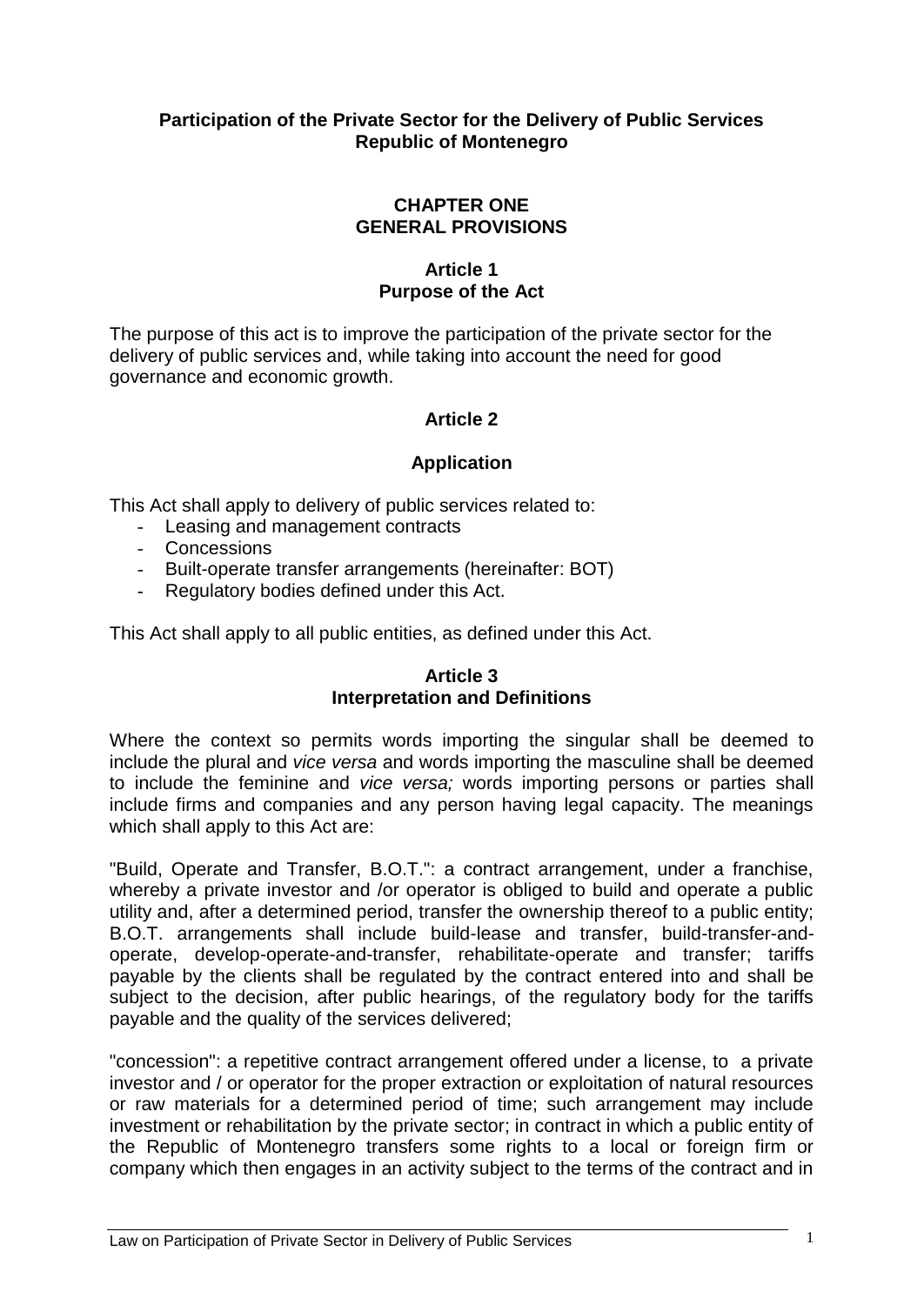return provide revenues to the Government of the Republic of Montenegro (hereinafter Government) or to a Self-Local Government per unit exploited or extracted;

"contingency liability": a liability that may occur only if a specific event happens; a liability that depends on the occurrence of a future and uncertain event;

"franchise": a revocable right, under B.O.T. arrangements, conferred by the Government of the Republic of Montenegro or in a similar manner by a self local government to a provider of services to engage in a specific business or to exercise corporate powers; the rights necessary for public utilities companies to carry on their operations shall be designated as a franchise, under wherewith substantial rights may be granted, contrary to a license wherewith less or limited rights are granted;

"Government-owned company or firm": refers to any company or firm, whether performing governmental or proprietary functions, owned at majority or otherwise controlled by the Government of the Republic of Montenegro;

"investor": a person, natural or corporate, who invests money with an expectation of earning profit;

"invitation for seeking offers": a solicitation for offers as a preliminary step to forming a contract;

"leasing": granting the possession of movable or immovable properties to another in return for rent;

"license"; a revocable permission granted by the regulatory body, established under this Act, to operate a concession;

"license fee": a monetary charge imposed by a public entity for the privilege of pursuing a particular occupation, business or activity; a charge of this type is accompanied by a requirement that the licensee takes some action or be subjected to regulation or restriction;

"management contract": a contract to engage the services of the people in a company, or in a firm, who are responsible for its operation;

"natural resource": any material from nature having potential economic value or providing for the sustenance of life, such as timber, minerals, oil, water and wildlife; features of nature that serves a community's well-being or recreational interests, such as parks;

"offer": a display of willingness to enter into a contract on specified terms, made in the way that would lead a reasonable person to understand that acceptance, having been sought, will result in a binding contract;

"operator": a company or a firm responsible to operate on behalf of an investor;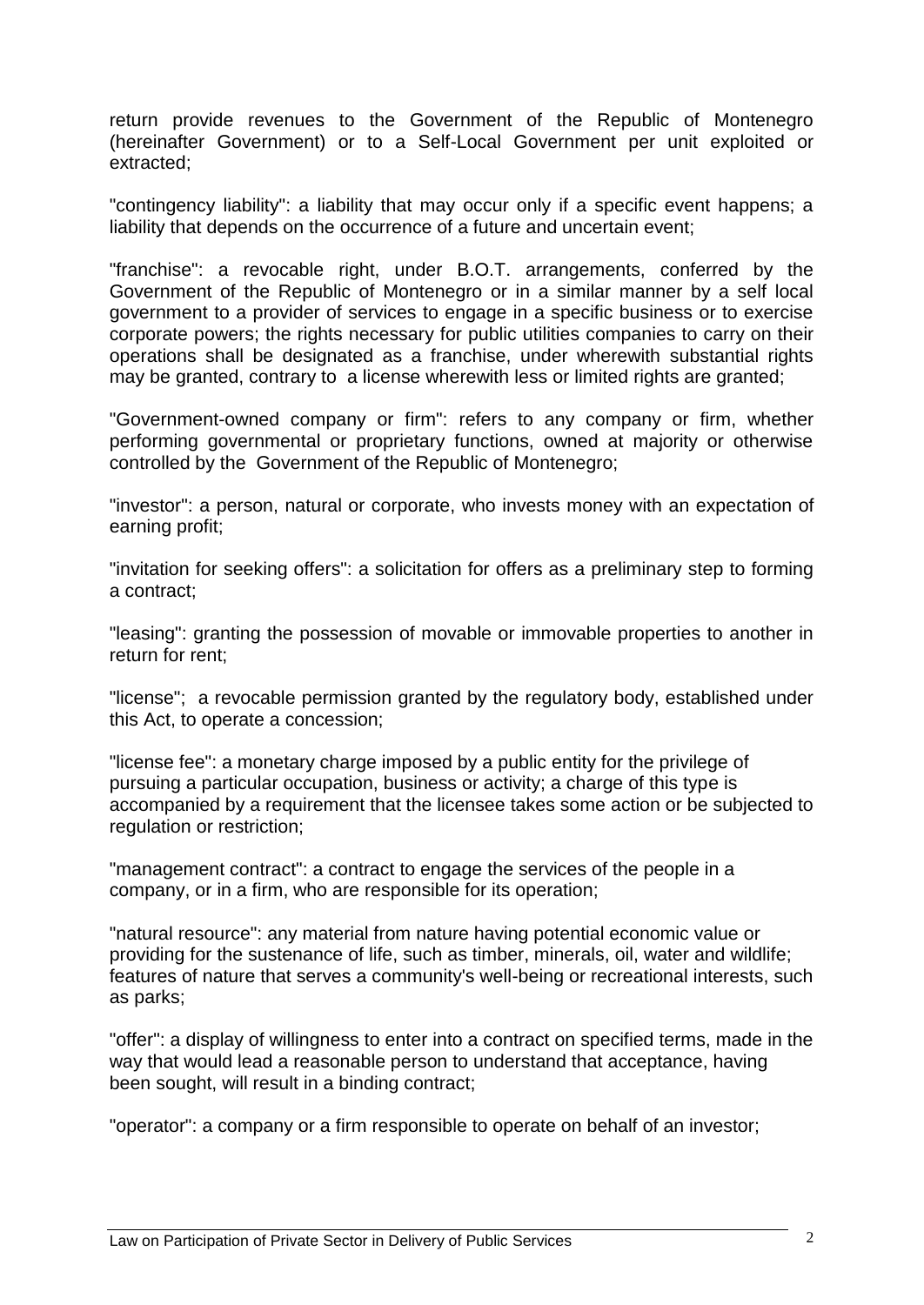"privatization council": the council established under the article 2A of the Privatization of Economy Act (Official Gazette of the Republic of Montenegro23/96, 6/99, and 59/00).

"public entity": public entities are courts, bodies of local government, all organizations designated as such by the Decree on organization and methods of works for public administration / Official Gazette of Montenegro no. 8/93, 39/93, 19/95, 13/96, 24/96, 7/97, 13/98, 27/98, 38/98, 18/99, 31/99, 59/00, 31/01, and 33/01 and public entities which performs social duties pursuant to the rules of Social Activity Act (Official Gazette of Montenegro No. 19/90, 25/90, 6/91, 27/91,21/95 as well as any other entity which will be established and will utilize public funds;

"public services": a project or any kind of services normally financed and operated by the public sector, such as power plants, highways, ports, airports, canals, dams, hydropower projects, water supply, irrigation, telecommunications, railroads and railways, transport systems, housing, government buildings, tourism projects, markets, solid waste management, education and health facilities and any others as may be determined by the Government;

"raw material": substances that are in their natural state before being processed or used in manufacturing;

"regulatory body": refers to an independent body established under this Act that is responsible for issuing licenses or authorizing franchises, regulating tariffs charged for public services and guaranties that the private operator and/or investor ensures the qualities level of services;

"rules": refer to the rules and the necessary forms made under this Act by the Privatization Council or by the regulatory body; where rules introduce a standard form, such form shall be mandatory.

## **CHAPTER TWO SELECTING THE TYPE OF PARTNERSHIP**

## **Article 4 Background document**

For selection of any of the contractual arrangements authorized under this Act, leasing, management contract, concessions or B.O.T. arrangements, that may be proposed to the private sector in compliance with this Act, a public entity shall prepare, as a first step, a background document, submitted to the approval of the authorities established under the Privatization of the Economy Act, detailing:

- (1) the public entity who will be responsible for the project;
- (2) what will be the object and scope of the contract;
- (3) what will be the duration of such contract, and what circumstances will give rise to early termination;
- (4) what will be the obligations and rights of the parties;
- (5) where applicable, the key regulations that will be proposed;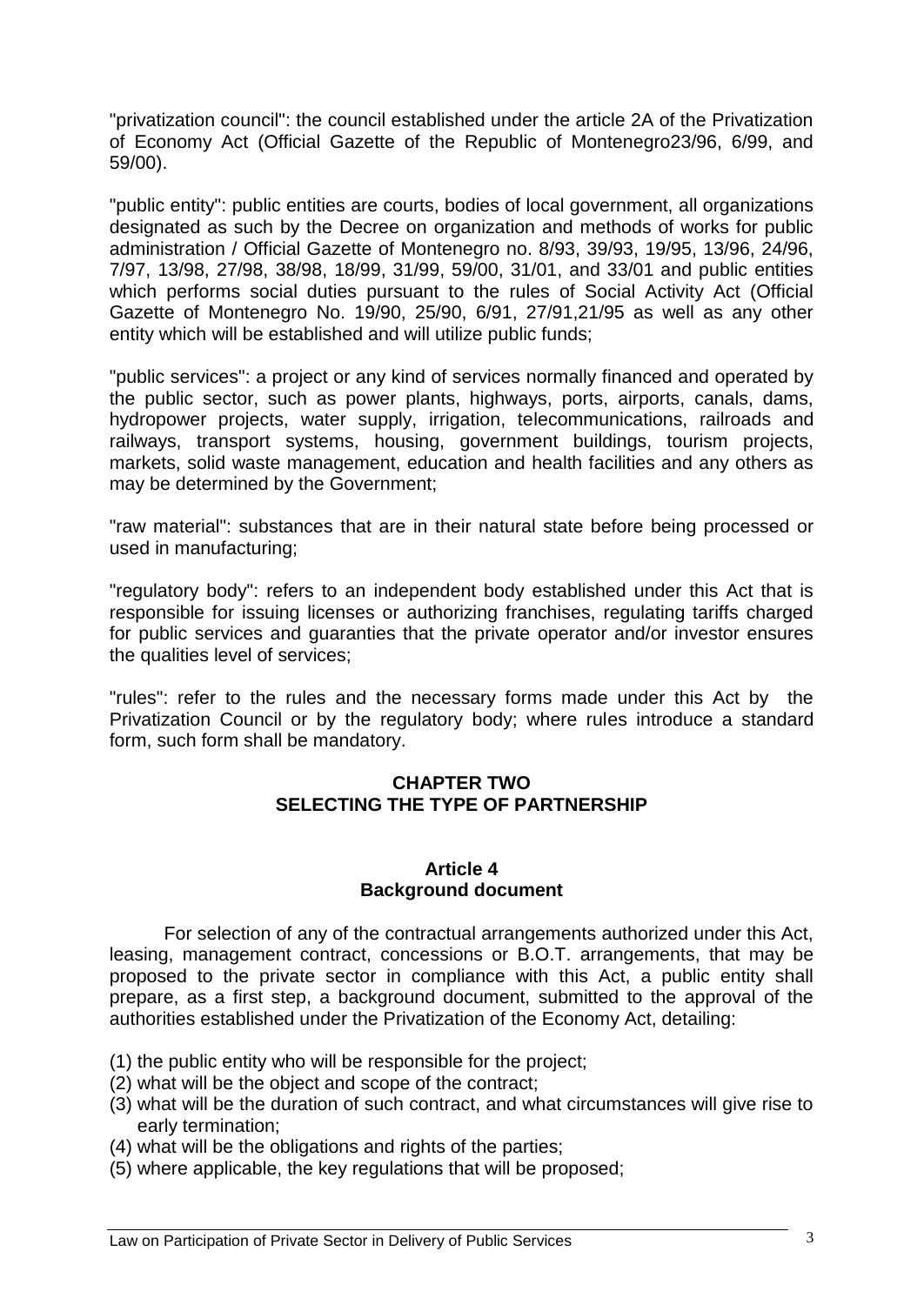- (6) who will manage identifiable key risks, such as design and development, construction, operating, revenue, financing, *force majeure*, insurance and environmental risks;
- (7) how will performance be measured and monitored;
- (8) where applicable, how will assets be transferred;
- (9) where applicable, who will be responsible for past or future environmental liabilities;
- (10) how disputes will be resolved; and,
- (11) for transparency, what kind of solicitation methods will be utilized and the type of contract to be offered.

# **Article 5 Approval**

After having obtained license in compliance with the article 4 of this Act, contractual arrangements become the part of a privatization plan and are subject to all the duties which stem from this Act.

# **Article 6 Selecting leasing**

A public entity, in addition to the requirements under the article 4 of this law may propose a leasing arrangement, as an alternative to public investment, where -

- (1) there is an evident situation of lack of funds for such public investment;
- (2) the beneficiaries are suffering from lack of public services; and,
- (3) the funds can be properly appropriated for the private investor or operator to meet its obligations under such contract arrangement.

## **Article 7 Selecting management contract**

A public entity, in addition to the requirements under the Article 4 of this law may propose a management contract as an initial measure toward more private sector involvement in the Republic of Montenegro (hereinafter Republic) or in the cities where -

- (1) there is evidence made whereby initial conditions are not conducive to private sector investment and risk taking;
- (2) where tariffs are below cost recovery levels; or
- (3) where there is a need to administer and manage a complex arrangement, whether financial or technical.

## **Article 8 Selecting Concessions**

A public entity, in addition to the requirements under the Article 4, may propose a concession agreement where -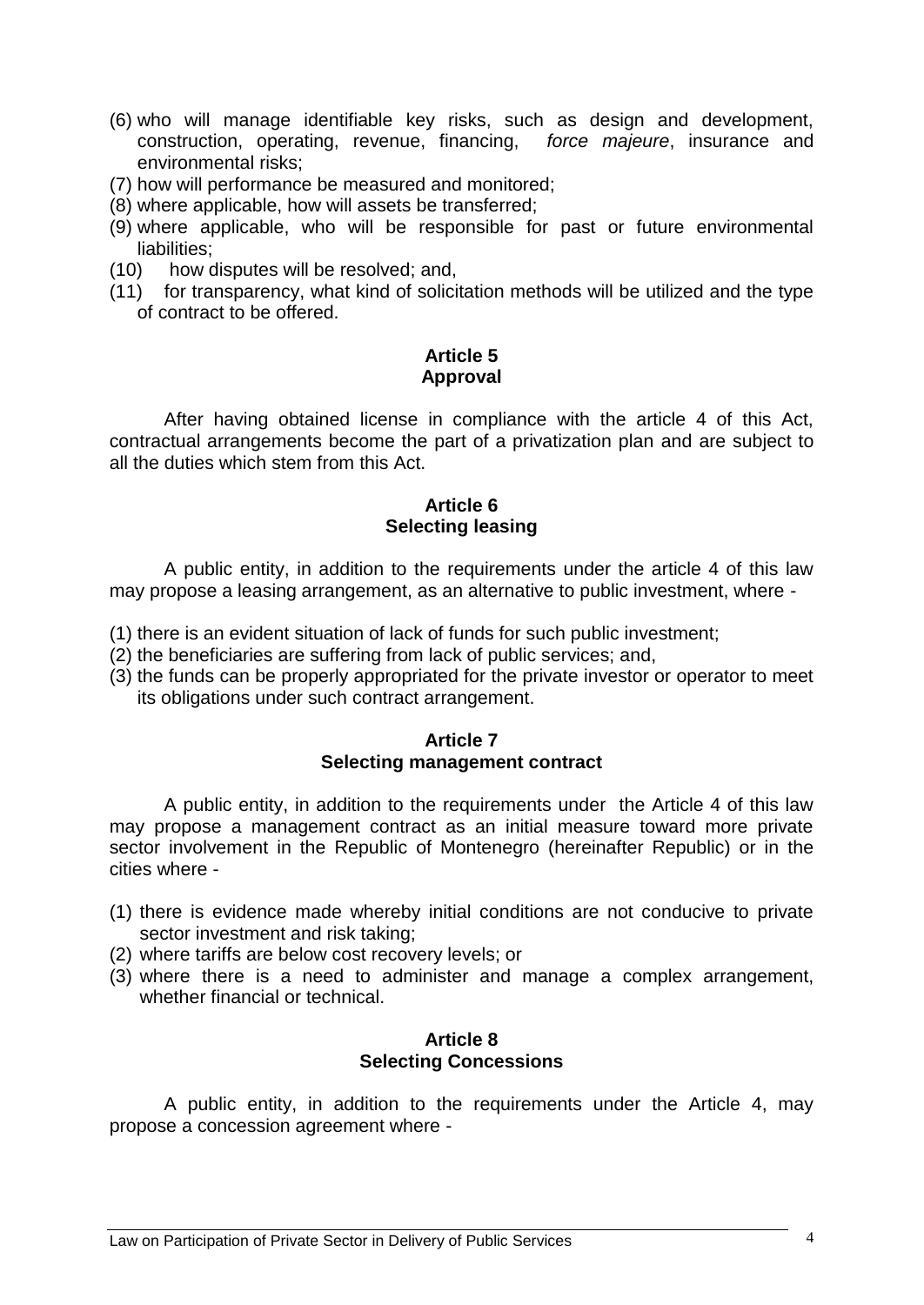- (1) natural resources such as minerals or such as any activity thereof such as for tourism activities, and potentialities thereon, are not exploited properly therein;
- (2) revenues may be generated therefrom;
- (3) major private financial or technical inputs are necessary therefore;
- (4) economic growth results are determined by a valuation made thereof;
- (5) a regulatory body can, under a license, control the quality level of services and the applicable tariffs.

# **Article 9 Selecting B.O.T. arrangements**

A public entity, in addition to the requirements under the Article 4, may propose a B.O.T. arrangement, as defined under this Act, where -

- (1) major new capacity for public services is needed and based on expert estimate or elaborateness;
- (2) no divestiture of existing publicly owned companies or firms can permit hereunder proper investment for the new capacity required therein; and,
- (3) after a determined period of operation, enough for the private investor to recover the investment and the costs of operating, the transfer of the properties, movable or immovable, is made thereinafter.

### **Article 10 Combination**

(1) A public entity may propose a combination of arrangements provided for in article 4 of this Act, in which case such a combination must include conditions for each separate arrangement that is being proposed.

(2) The Government may decide to, in view of liberalization of economy, permit the inclusion of private sector in performing public services by applying different contractual arrangements not provided for by article 4 of this Act, according to the conditions provided by a separate Act.

## **Article 11 Objectives**

Pursuant to article 4, where proposing a private sector partnership, the public entity, or many public entities together, such as a group of self-local governments, shall, for any proposed partnership, demonstrate the need to -

- (1) bring technical, financial, or managerial expertise and new technology in the sector;
- (2) improve economic efficiency in the sector, operating performance and the use of capital investment;
- (3) inject large scale investment capital into the sector or gain access to private capital markets;
- (4) where applicable or otherwise doable, reduce public subsidies to the sector;
- (5) make the sector more responsive to consumers' needs and preferences;
- (6) the tentative schedule of tariffs to be paid;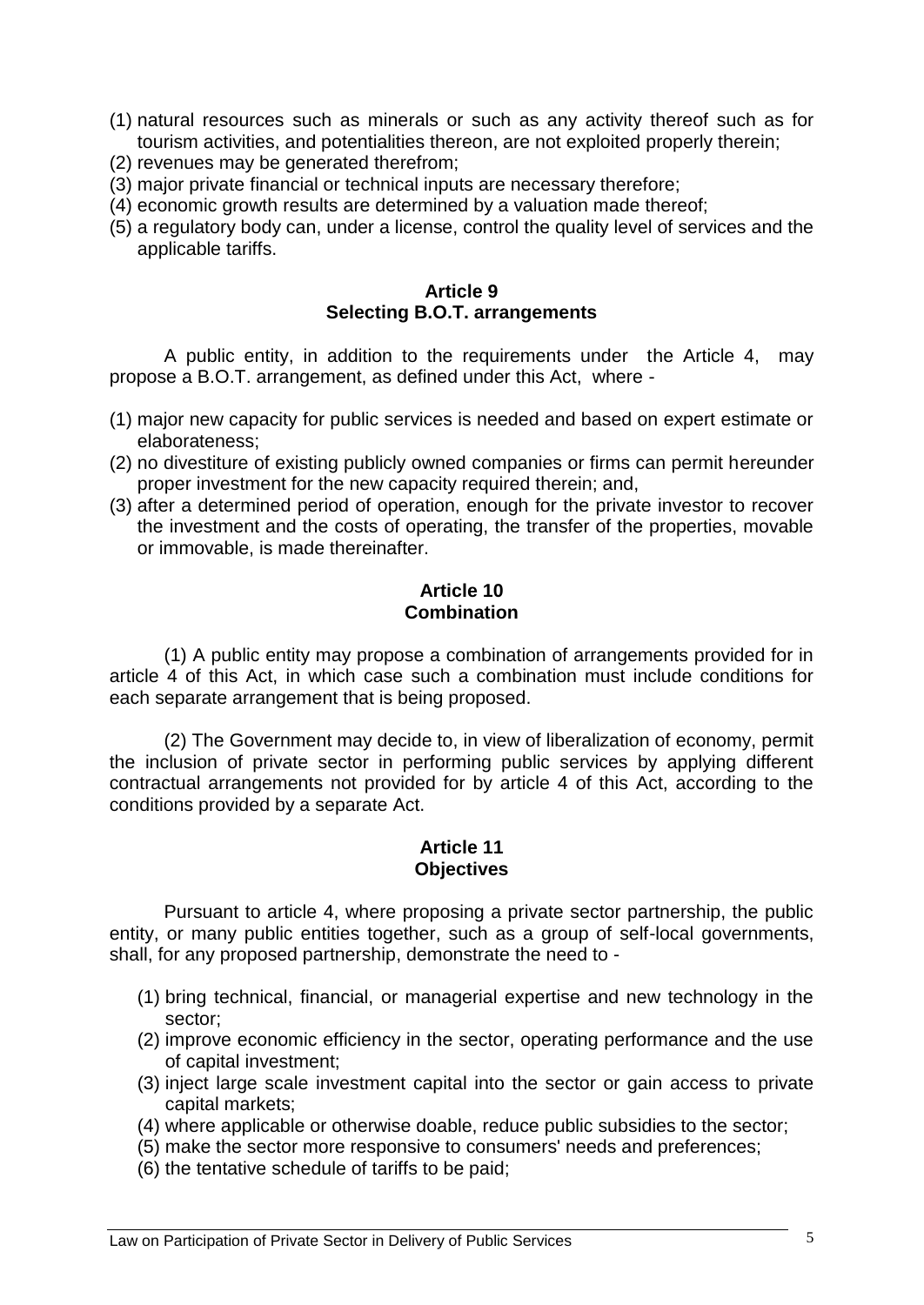- (7) competitive pressures deriving from markets for returns on the capital to be invested; and,
- (8) competitive pressures deriving from similar services.

### **Article 12 Preparing the seeking of offers**

Upon approval, pursuant to article 4 of this law a public entity shall prepare the solicitation documents in compliance with this Act, and shall, before initiating solicitation, obtain a prior endorsement by the authorized organs on the contents of the solicitation documents; after solicitation, the public entity shall examine, evaluate and compare offers and obtain approval from the same organs before awarding the contract; copy of the contract shall be made available to the relevant regulatory body.

# **Article 13 Duration**

Any contract offered under a solicitation exercise or otherwise entered into under this Act shall be subject to maximum duration:

- (1) lease agreement shall not exceed a period of two (2) years, but might be subject to renewal every year, in compliance with the terms and conditions of the contract, but the total period, including renewal, shall be subject to a maximum period of five (5) years;
- (2) management contract shall not exceed a period of five (5) years;
- (3) concessions or B.O.T. contracts shall not exceed a period of (30) thirty years or, where the contract is based on recovery of investment, shall not exceed the period necessary for the recovery of investment only where the determined recovery is based thereunder on a determined percentage of the tariffs paid by the beneficiaries; nevertheless, where the period may exceed (30) thirty years under such contract, the period shall be, at time of contract signature, based on a probable recovery not to exceed (30) thirty years; where an extension is necessary for recovery and part of the terms and conditions of a contract, such extensions shall be permitted strictly on the terms and conditions stipulated in the contract entered into;
- (4) the period for which a concession or a B.O.T. has been granted may be extended in exceptional case because of a substantial change in the conditions under which the concession or the B.O.T. was granted;
- (5) the duration of preparatory work shall be specified in the concession as well as in a B.O.T. agreement.

### **Article 14 Commencement**

Pursuant to article 13 of this law, the commencement of the period shall not include the period for construction or rehabilitation; therefore, the period shall start, in any case, on the day the operations start; for avoidance of doubt, the day the operations start shall prevail on the date -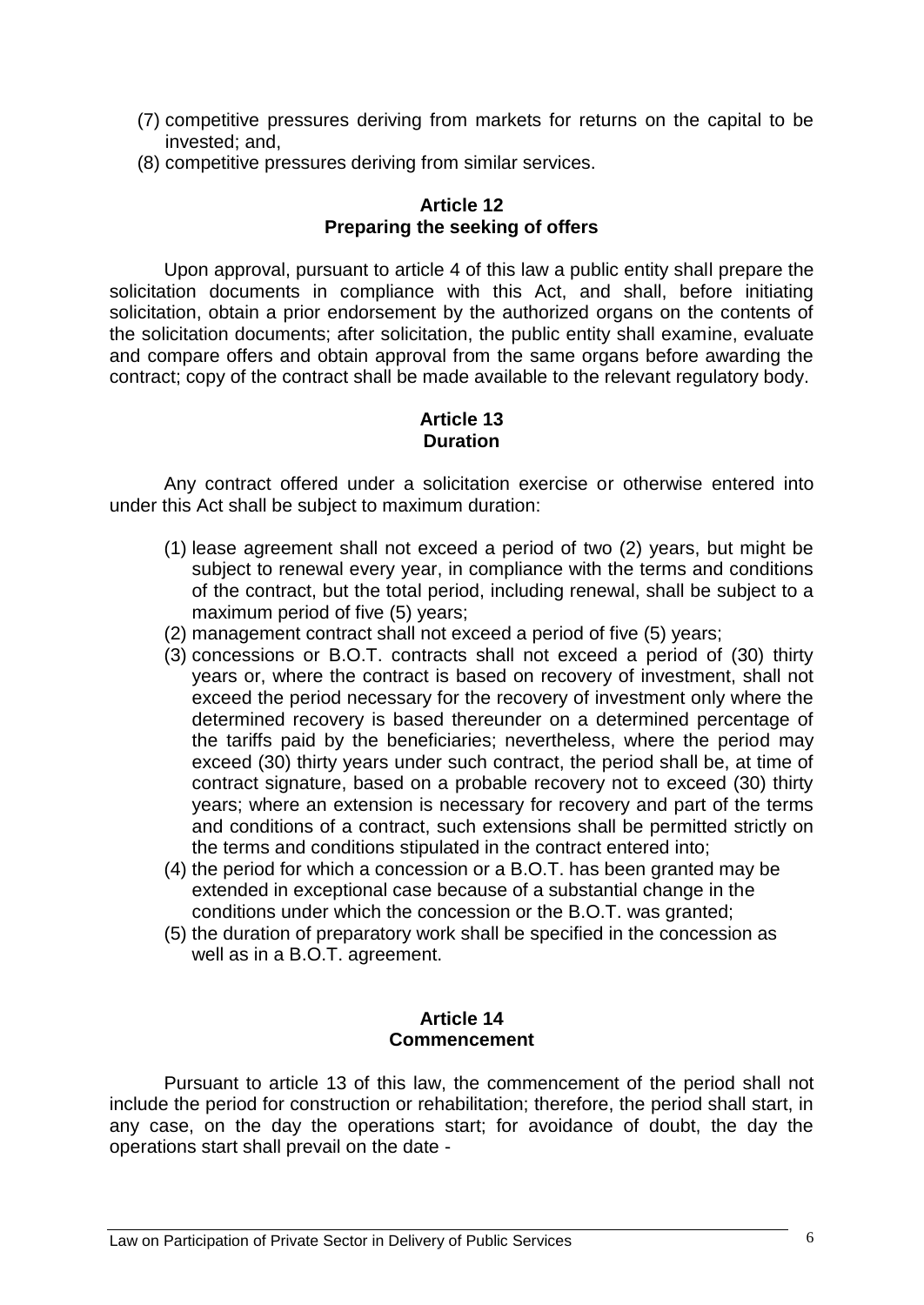(1) the contract was signed therefore and,

(2) where applicable, of entering into effect of the contract.

# **CHAPTER THREE SEEKING OFFERS FOR LEASING OR MANAGEMENT CONTRACT**

# **Article 15 Soliciting**

Subject to articles 4 and 12 of this law, a public entity or more public entities may enter into solicitation to seek offers from private sector in compliance with the law.

### **Article 16 Proposals for management contracts and bids for leasing**

A management contract being a contract whereby consulting services are delivered, and a leasing contract being a public procurement activity, the relevant articles of the public procurement law shall apply.

#### **Article 17 Rules and forms for management contract or leasing contract**

Subject to article 16 of this law, for management contract, any request for proposals and, for leasing contract, any bids solicited, therefore any procurement undertaking thereof, shall be in compliance with the public procurement rules and the standard forms approved by the Public Procurement Commission.

# **Article 18 Pre-investment Committee**

Pursuant to the articles 15, 16 and 17 of this law where a construction or rehabilitation, resulting from such management or leasing contract, therefrom, therein, thereunder or thereinafter, is planned for a building in public property and where its design is delivered by the private sector, the prior approvals of the Pre-Investment Committee established in conformity with the Public Procurement law.

# **CHAPTER FOUR PREQUALIFICATION OF INVESTORS AND SEEKING OF OFFERS FOR CONCESSIONS OR B.O.T**

# **Article 19 Unsolicited offer or direct agreement for concession or B.O.T.**

Except for and not including any fair dialogue between investors and public entities prior to a solicitation exercise or permitted dialogue before award of a contract not resulting in unfair advantage, no unsolicited offer and any form of direct agreement without pre-qualification or solicitation shall be permitted. Therefore, to ensure transparency and fair competition, for concessions or B.O.T. arrangements,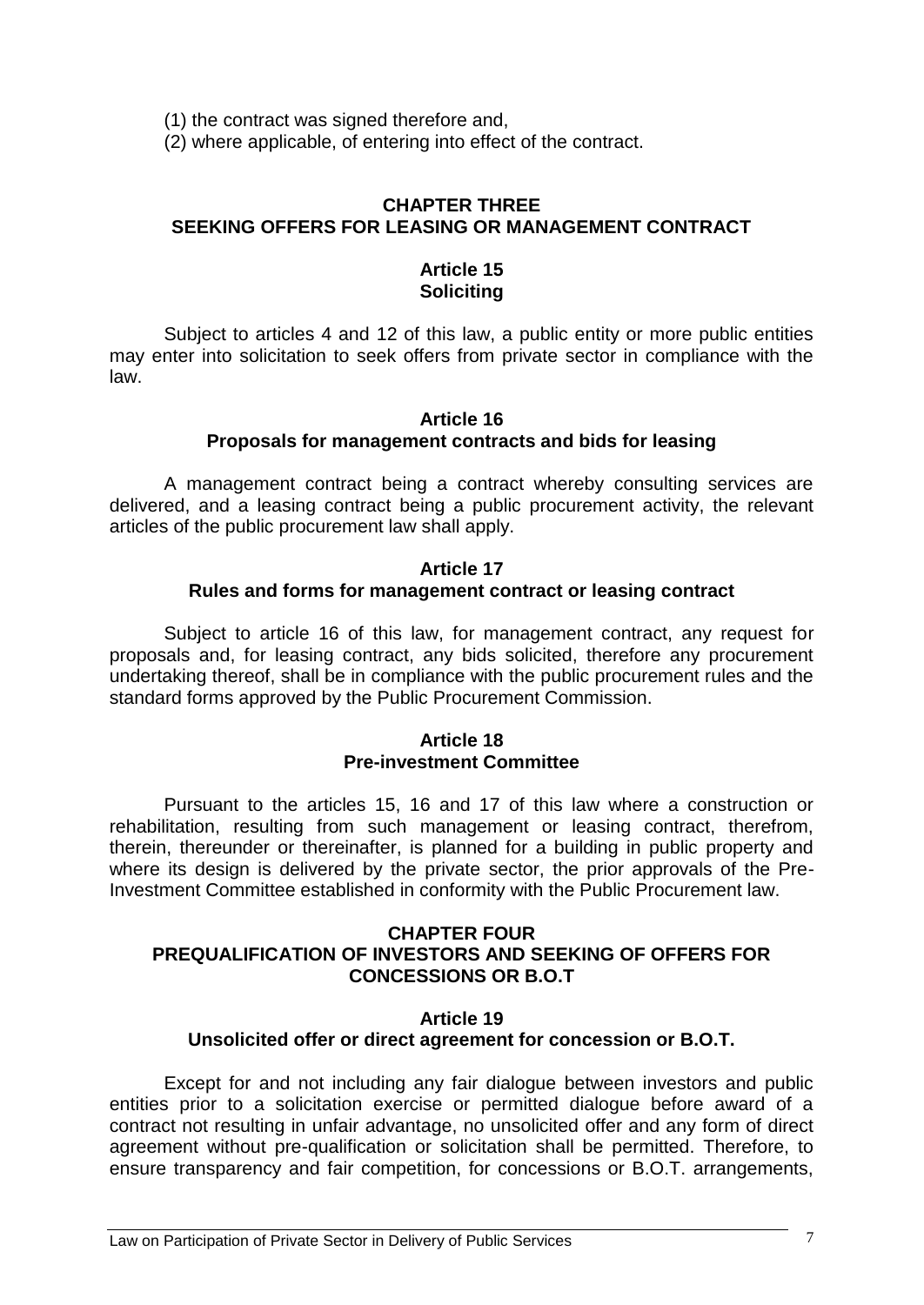any unsolicited offer or direct agreement shall, upon receipt, be rejected and not be considered further.

### **Article 20**

### **Project assessment unit for concession or B.O.T.**

Subject to article 4 of this law, for a concession or a B.O.T. project, the public entity responsible for the project shall establish a project assessment unit of five members having the proper expertise whereby the combination of legal, technical, financial, environmental and other relevant expertise is made available; selection of the members shall be subject to endorsement by -

- (1) the Government, in the case of Ministries, Departments or Secretariats;
- (2) their respective municipal assembly, in the case of a Self-Local Government or organs of Self-Local Governments; or,
- (3) the parent ministry, for the publicly-owned companies or firms.

### **Article 21 Solemn statement**

Subject to article 20 of this law, members shall not be elected persons and shall be subject to the solemn statement made by public procurement officers under the public procurement law.

#### **Article 22 Authorities and responsibilities of the project assessment unit**

Subject to articles 4, 12, 20 and 21 of this law and to the rules made under this law, the members shall be responsible to supervise and manage -

- (1) the pre-qualification of investors;
- (2) the seeking of offers from them;
- (3) the receiving and opening of offers;
- (4) the examination, comparison and evaluation of offers;
- (5) the preparation of an evaluation report;
- (6) the undertaking of dialogue with investors before award; and

(7) the preparation of a final recommendation.

#### **Article 23 Use of consultants or consulting firms**

Pursuant to article 22 of this law, a project assessment unit may, where necessary, seek assistance from consultants to assist in the undertaking of any activity. The consultants shall be selected in compliance with the Public Procurement Law.

### **Article 24 Dialogue**

The undertaking of dialogue, pursuant to sub-article (22) 6 s of this law hall be only for improvement of the understanding of the offer, before award, and shall not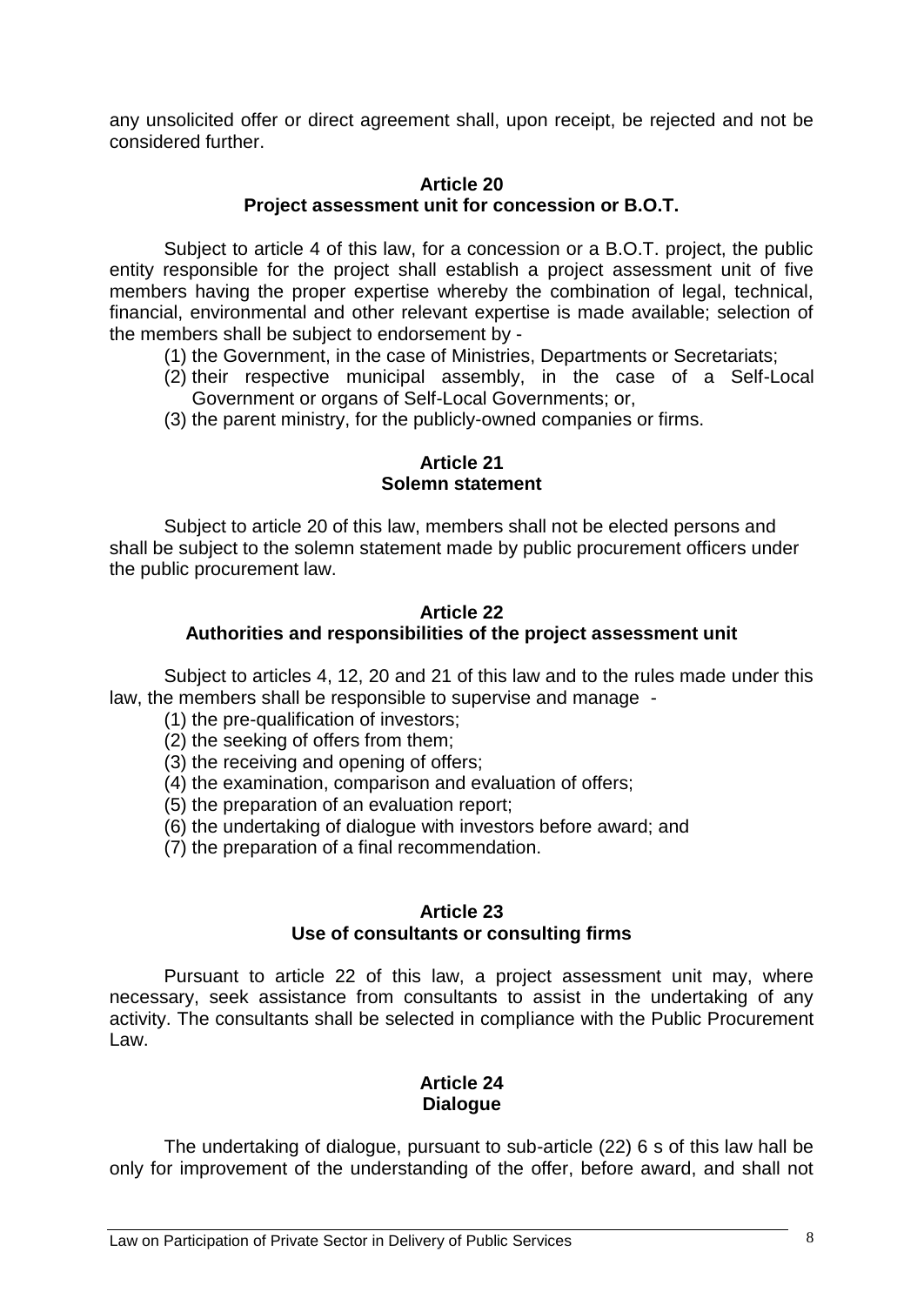result in negotiation so as to alter substantially an offer or to render it substantially responsive to the solicitation documents.

# **Article 25 Endorsement**

Before award the endorsement is given by:

- (1) the Government, in the case of Ministries, Departments or Secretariats;
- (2) their respective municipal assembly, in the case of a Self-Local Government or group of Self-Local Governments; or,
- (3) the parent ministry, for the publicly-owned companies or firms.

## **Article 26 Pre-qualification of investors**

For concessions and B.O.T. contracts, except for concessions and B.O.T. based on article 138 of this law, open and international pre-qualification of investors shall be undertaken, prior to the seeking of offers, after international advertising is made, as per the rules and the standard forms approved by the Privatization Council under this Act.

### **Article 27 Criteria for pre-qualification**

(1) Evaluation for pre-qualification shall be effected strictly according to pass or fail criteria stipulated up-front in the pre-qualification documents.

(2) Any pre-qualification exercise shall be completed within the period stipulated in the solicitation documents.

(3) The investors shall furnish all such information, documents and provide such evidence as are required for the purpose.

### **Article 28 Selection investors**

Shall be selected the investors on the basis of the information given by them in the request made pursuant to Article 26 of this law, subject to verification before award.

The results of the pre-qualification exercise shall be determined by an ad-hoc Evaluation Committee, set up by the project assessment unit; members of the project assessment unit shall not be members of the ad-hoc evaluation committee.

The evaluation shall be undertaken as per the rules and forms approved under this Act by the Privatization Council.

Subject to any fresh verification of information, no investor who has met the criteria set out shall, at selection, be disqualified.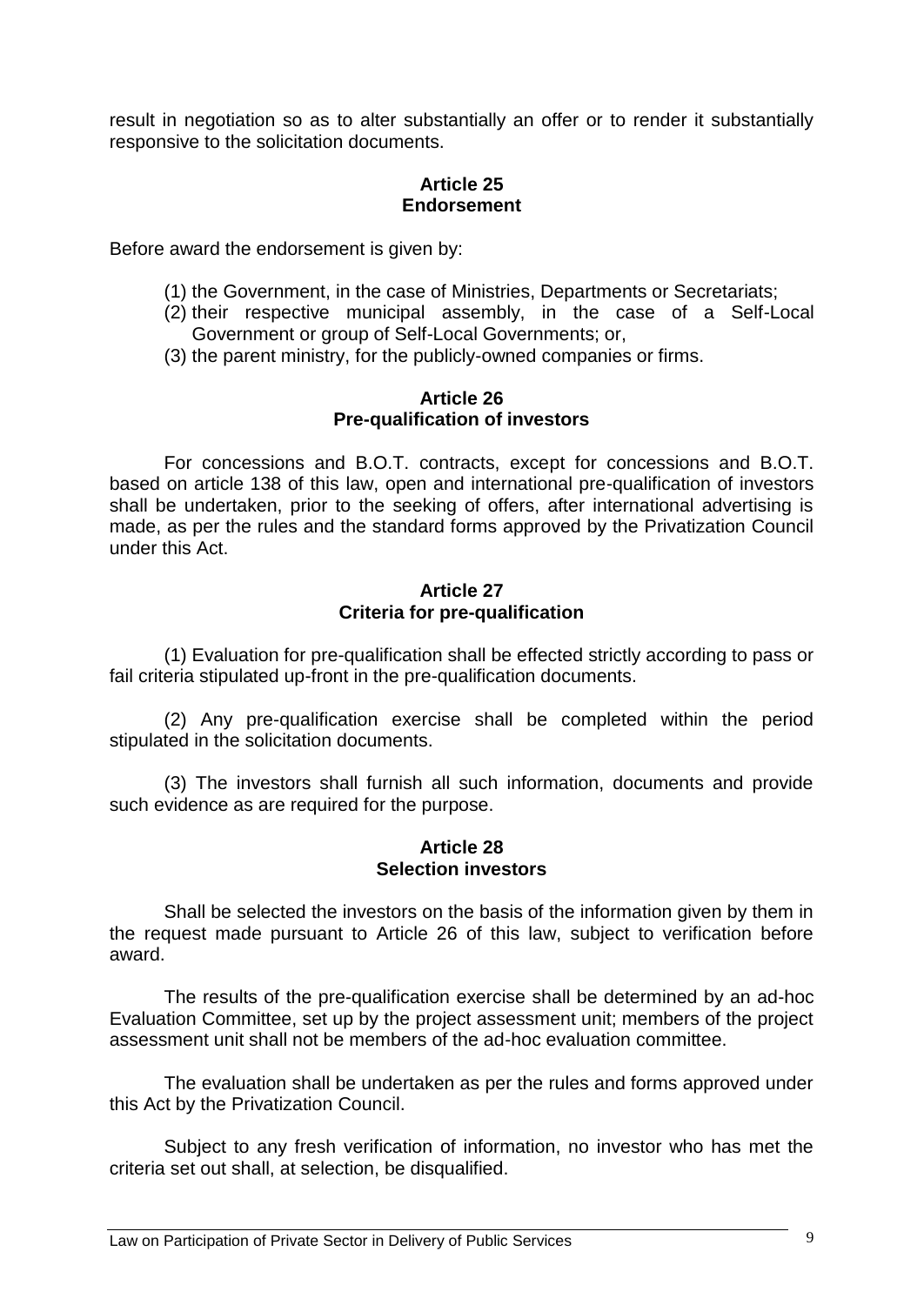The criteria for selection shall be -

- (1) the cost and the magnitude of the financing offered;
- (2) the performance specifications of the facilities offered;
- (3) the cost chargeable to the users, beneficiaries or consumers;
- (4) other income generated for the public entity or the purchaser by the facility;
- (5) the period of facility depreciation;
- (6) in addition to the conditions to post-qualify, the investor shall evidence that its investment by its available capital will not be less than 25 % of the capital invested.

## **Article 29 Report on pre-qualification**

The report of the ad-hoc Evaluation Committee shall be signed by all persons who formed part of the evaluation process; the report shall include - (i) introduction to the project; (ii) copy of the opening report; (iii) details on investor examination and rejects; (iv) list of pre-qualified investors who pass all criteria and who will be, for a given period, eligible investors; (v) copy of the pre-qualification documents; and (vi) the list of investors under conditional pre-qualification and the criteria to be met within a set deadline.

## **Article 30 Notice to pre-qualified investors**

An investor shall be notified in writing of the result of his pre-qualification; investors who have not been selected under a pre-qualification exercise shall be entitled to be given the reason for their disqualification and the criteria on which they failed.

#### **Article 31 Verification of information**

Verification of the information provided by investors in the submission for pre-qualification shall be confirmed at the time of award of contract; therefore, award shall be denied to an investor who no longer meet one or more of the criteria or resulting in a lack of capability or resources to successfully perform the contract; any substantial information found false with evidence made at verification shall result in disqualification of the investor or rejection of his offer.

### **Article 32 Seeking offers from pre-qualified investors**

For seeking offers from pre-qualified investors, all project assessment units shall use the forms provided under the rules approved by the Privatization Council.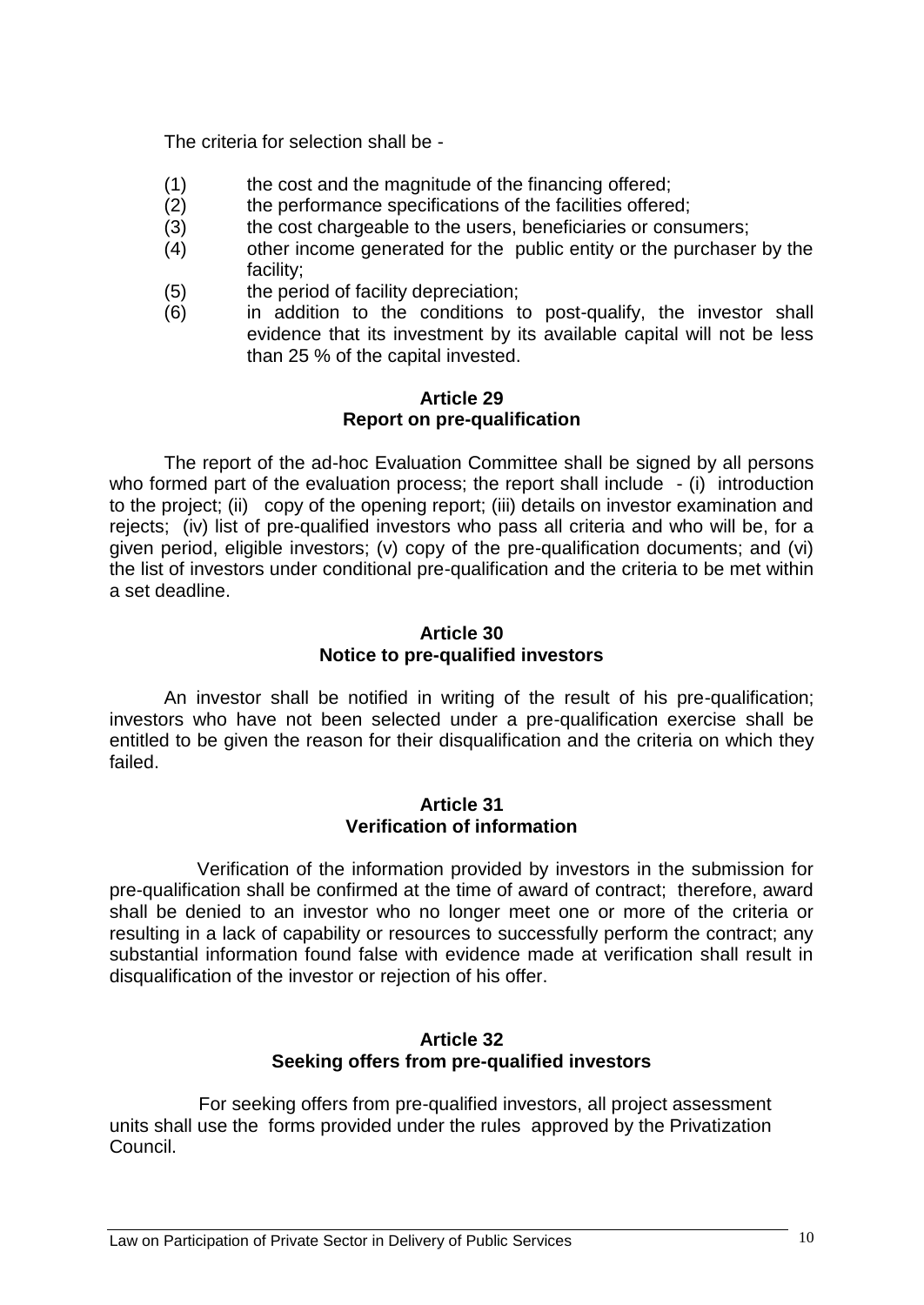A non-reimbursable fee may be charged to investors for solicitation documents; the amount of the fee shall be solely determined by the cost of their production and delivery; the fee shall not be so high as to discourage a qualified investor.

# **Article 33 Language**

Any response by investors and any kind of document provided by them shall be in one of the languages authorized by the solicitation documents. If another language is utilized the certified translation in one of the language authorized shall be submitted.

### **Article 34 Request for additional information**

Where an investor requests additional information on the pre-qualification documents or on the solicitation documents, such information shall be communicated to all investors provided with the documents, without identification of the source of the request; any additional information, correction of errors or alteration of contents thereof shall be sent immediately and in the same manner by issuing an addendum made available to all those who requested the original documents.

# **Article 35 Site visit**

Where a site visit is convened, minutes shall be prepared to record any request for additional information, and, without identifying the source thereof, the minutes shall be made available by an addendum issued to all those who requested the original pre-qualification or solicitation documents.

## **Article 36 Binding addendum**

The additional information provided by addendum as stipulated in articles 34 and 35 of this law shall be binding on the investors and shall be communicated to all investors within the period specified under the rules, before the submission of prequalification or offers so as to enable the investors to make a timely pre-qualification or offer.

#### **Article 37 Time for pre-qualification and preparation of offers**

The time allocated to investors to prepare the pre-qualification documents shall be not less than forty-five working days, starting on the day the advertisement is published, and for the preparation of their offers, not less than sixty working days shall be allocated.

### **Article 38 Receiving and opening of offers**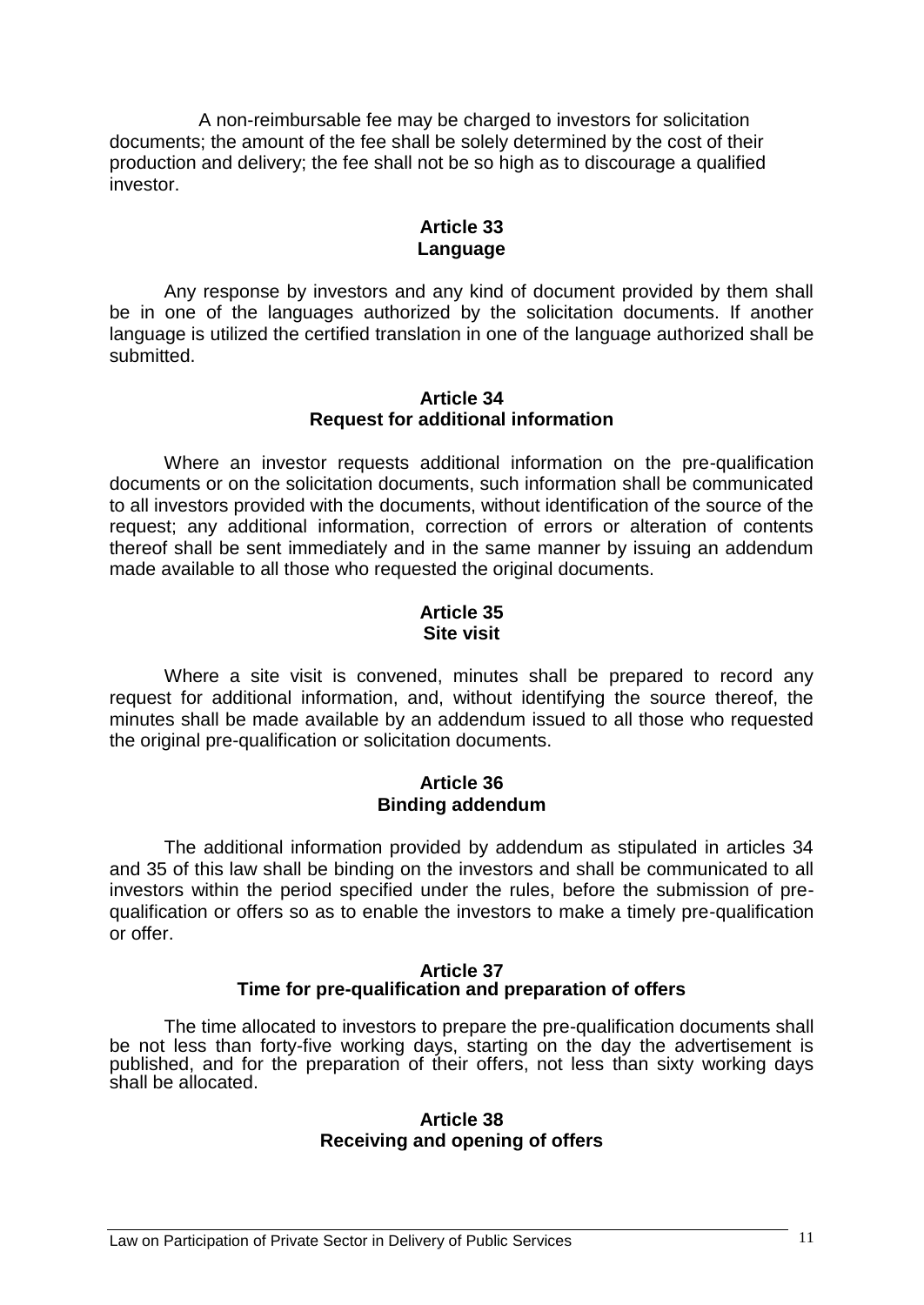The time for opening of pre-qualification documents or offers shall be the same as for the deadline for receipt or promptly after the deadline for receipt, only to allow sufficient time to the ad-hoc opening committee to take the envelopes safely to the location stipulated for the opening; the solicitation documents shall indicate the location, the date and the time for the opening; envelopes received after the time stipulated for submission as well as those not opened and read out at the occasion of an opening shall not be considered; save in cases of *force majeure*, postponement of proceedings shall not be permitted.

#### **Article 39 Modification or withdrawal**

Where an investor wishes to amend his pre-qualification or his offer he shall not be allowed to retrieve his original sealed envelope, but shall only be allowed to send another envelope equally sealed, properly identified and linked to his original envelope and marked as "modification" or "withdrawal" as the case may be.

# **Article 40 Receiving of pre-qualification documents or offers**

A pre-numbered receipt shall be given for any envelope or package containing pre-qualification documents or offers delivered by hand, after ensuring that it is correctly sealed; a member of the ad-hoc Opening Committee shall be responsible for the issuance of receipts and the safeguarding of all offers related to a solicitation exercise; the name of the member shall be stipulated in the solicitation documents.

Electronic communication shall be in compliance with the law and be permitted only where authorized in the solicitation documents.

## **Article 41 Safeguarding of pre-qualification documents or offers**

Unless the solicitation documents require otherwise, ad-hoc opening committees shall use containers of a size and type capable of receiving prequalification documents or offers safe and sound therein, with a sleeve and a door with locks, of which could, for reasons of security and confidentiality, be suitably controlled by such number of different keys entrusted to senior officers.

### **Article 42 Rejection of all offers**

Rejection of all offers shall be allowed only when there is lack of effective competition or when all offers are not substantially responsive; however, lack of competition shall not be determined solely on the basis of the number of investors; when all offers are rejected, the project assessment unit shall review the cause justifying the rejection and consider making revisions to the conditions of contract, design and specifications, scope of the contract, or a combination hereof, before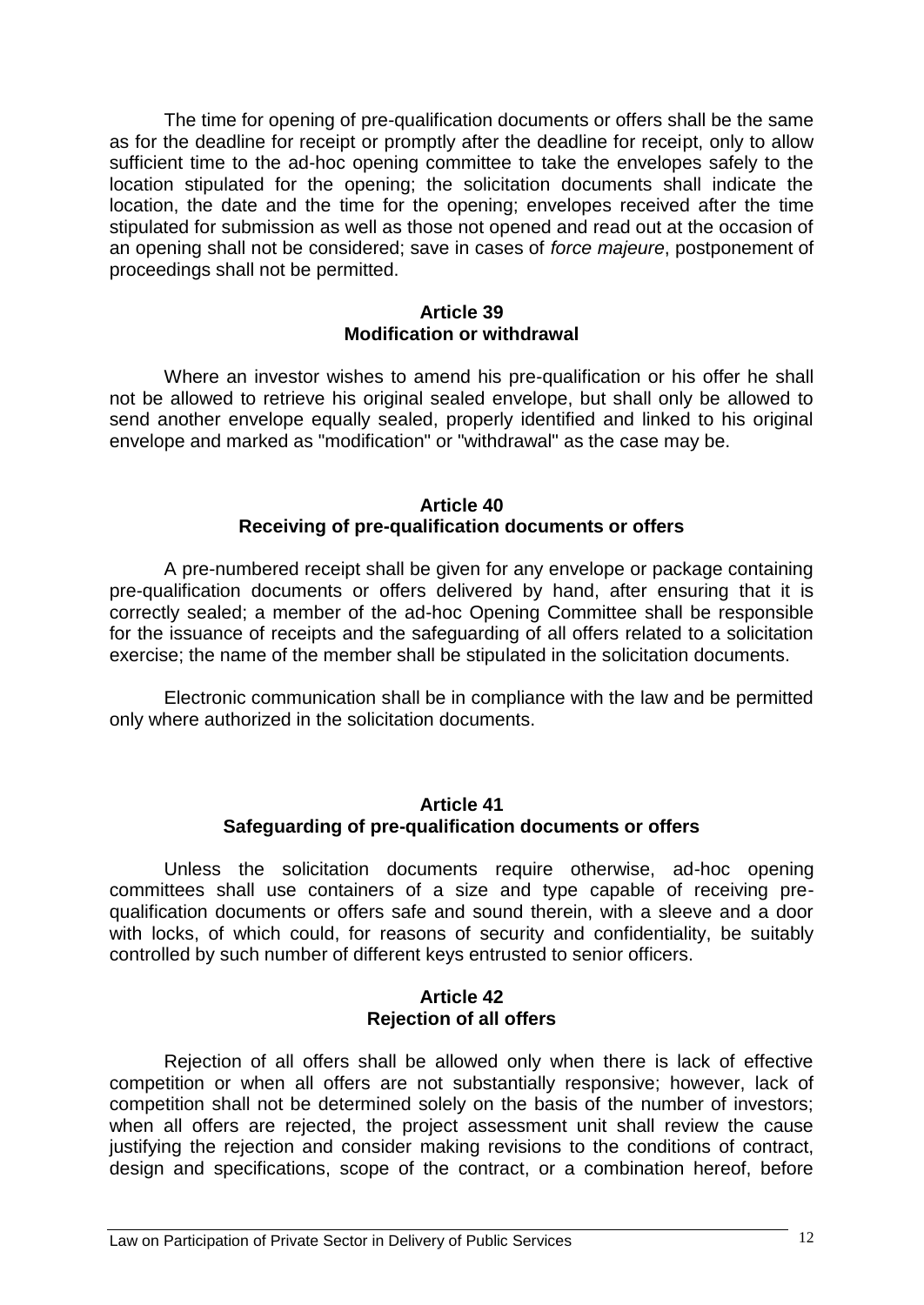inviting new offers; when the rejection of all offers is due to lack of competition, wider advertising shall be considered; when the rejection is due to most or all of the offers being substantially not responsive, new offers may be invited from the same investors who were originally invited.

In case of rejection of all offers, the notice of the overall rejection shall be given promptly to all investors who submitted offers and in all cases, before the end of the validity period; any public entity shall not thereby incur any liability nor assume any obligation to inform any investor of the grounds for the rejection or the cancellation of the process.

For a B.O.T., where the most responsive offer, offering the best business plan exceeds the estimate for payable tariffs, the project assessment unit shall investigate causes for the excessive tariffs and shall consider requesting new offers; alternatively and after the approval of the Privatization Council, the project assessment unit may, instead of calling for new offers and without changing the substance of the solicitation, offer to the winning investor a reduction on the scope and / or a reallocation of risk and responsibility which can be reflected in a reduction of the tariffs payable.

# **Article 43 Securities**

To afford reasonable protection against irresponsible offers, bid security may be required, but it shall not be set too high as to discourage investors; the bid security shall be in the form of a manager's or certified check, a letter of credit or a bank guarantee; the bid security shall remain valid for a period stipulated in the solicitation documents which period shall be beyond the validity period for the offers; the bid security shall be released to unsuccessful investors immediately upon determination that they will not be awarded with a contract.

Solicitation documents may require security in an amount sufficient to protect the interests of the Republic of Montenegro in case of breach of contract by an investor; this security shall be provided by a performance bond or a bank guarantee in an appropriate standard form and in an amount specified in the solicitation documents.

### **Article 44** *Force majeure*

The conditions of contract shall stipulate that failure on the part of the parties to perform their obligations under the contract shall not be considered a default if such failure is the result of an event of *force majeure* as defined in the conditions of contract.

## **Article 45 No collusion**

The pre-qualification and the solicitation documents shall include a standard form to be signed by an investor certifying that his offer has been prepared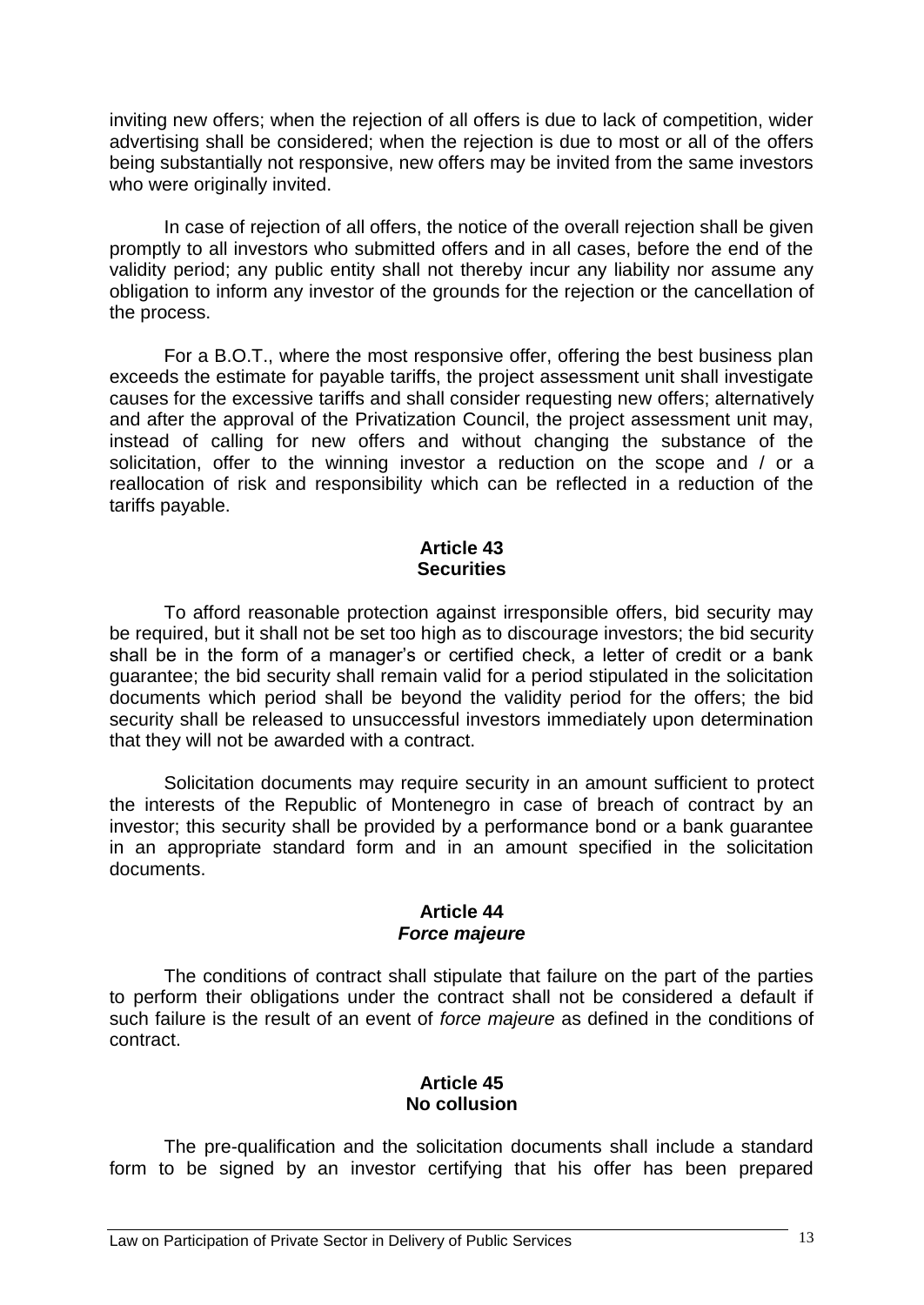independently and whereby he will accept to comply with any obligations under the law of the Republic for Montenegro, including anti-corruption.

# **Article 46 Examination of offers**

All offers shall be first examined to determine if they (i) meet the minimum eligibility requirements stipulated in the solicitation documents; (ii) have been duly signed; (iii) are accompanied by a valid security, where requested in the solicitation documents; (iv) are substantially responsive to the solicitation documents; and (v) are generally, otherwise, in order; the following shall not be sought, offered or permitted: (i) changes in prices, subject to this Act; (ii) changes of substance in an offer; and (iii) changes to make an unresponsive offer responsive.

A major deviation shall result in a rejection of an offer while a minor deviation shall be subject to clarification.

The following shall be considered as major deviations:

- 1) with respect to clauses in an offer: (i) improper arbitration, (ii) unacceptable sub-contracting, (iii) unacceptable time schedule, only where time is of essence, and, (iv) unacceptable tariffs adjustment mechanism;
- 2) with respect to the status of an investor: (i) the fact that he is ineligible or not pre-qualified; and (ii) the fact that he is uninvited;
- 3) with respect to documents of an offer (i) an unacceptable or missing security, or (ii) an unsigned offer;
- 4) with respect to time, date and location for submission: (i) any offer received after the date and time for submission stipulated in the solicitation documents; and (ii) any offer submitted at the wrong location.
- 5) In cases of major deviations, offers shall not be considered any further and, where unopened, shall be returned as such to the investor; in all cases of rejection, a letter stipulating the reasons for rejection shall be sent, and the investor shall not be permitted to amend his bid to become compliant.
- 6) The following shall be considered as minor deviations: (i) the use of codes; (ii) the difference in standards; (iii) the difference in materials; (iv) alternative design; (v) alternative workmanship; (vi) modified liquidated damages; (vii) limited liability and insurance; (viii) omission in minor items; (ix) discovery of arithmetical errors; (x) sub-contracting that is unclear and questionable; (xi) different methods of construction; (xii) difference in final delivery date; (xiii) difference in delivery schedule; (xiv) completion period where these are not of essence; (xv) noncompliance with some technical local regulation; payment terms; and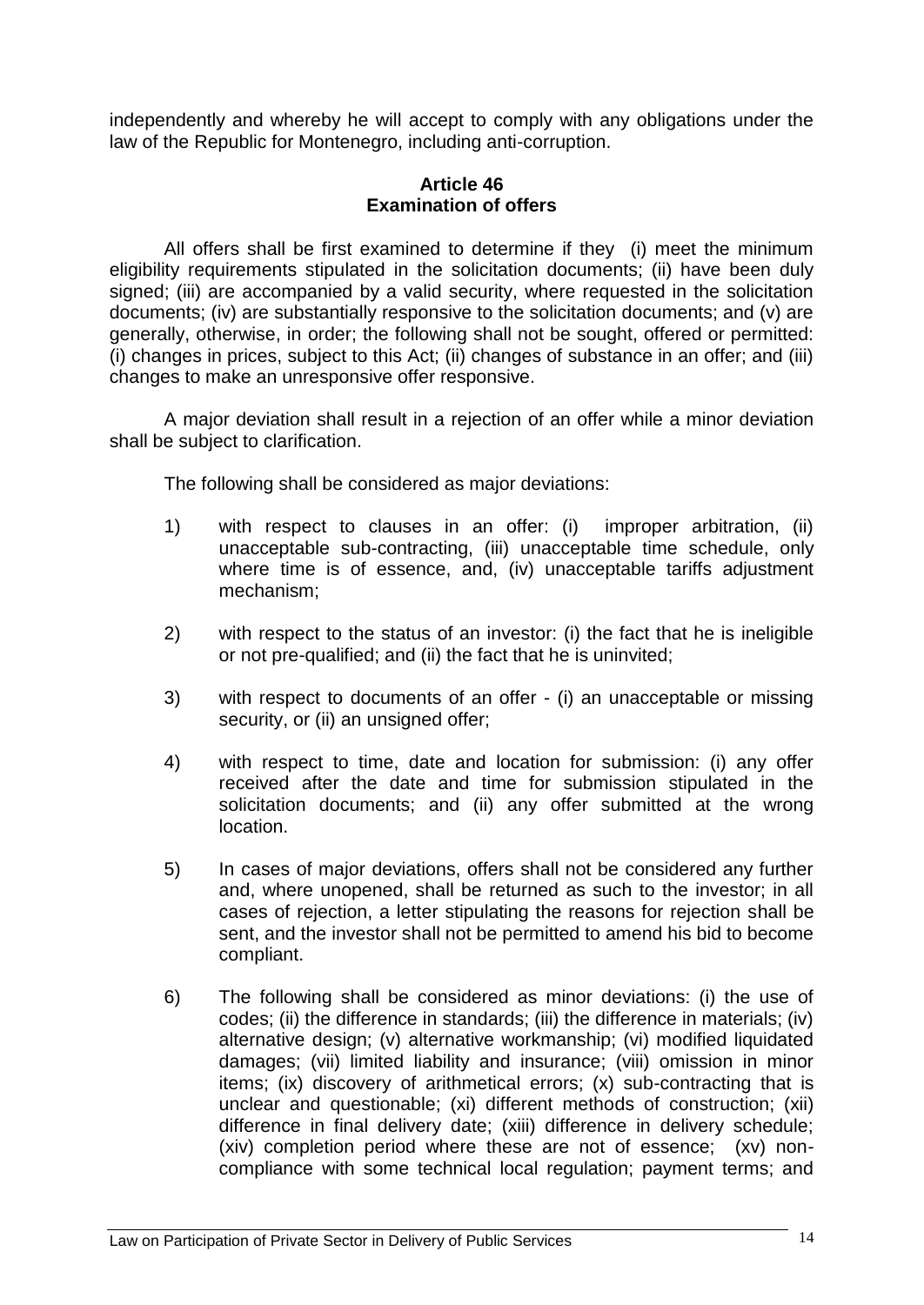(xvi) any other condition that has little impact on the offer in cases not mentioned above.

- 7) Where there exists a doubt as to whether a particular condition in a bid is a major or a minor deviation, the following rules shall apply: where the impact on the tariffs is major, it shall be regarded as a major deviation; and where the impact on the tariffs is minor, it shall be regarded as a minor deviation.
- 8) In cases of minor deviations, written clarification may be obtained from the investor and, where applicable, a counter offer made for the correction of the minor deviation; where an investor does not accept the correction of a minor deviation under the counter offer, his offer shall be rejected; at the stage of evaluation and comparison, all minor deviations shall be quantified in monetary terms.
- 9) For the rejection of an offer, a written notice shall be given promptly to the investor.

## **Article 47 Validity period and extension**

When determining the duration of the validity period of an offer, a project assessment unit shall ensure that it is sufficient to enable the investors to respond to the solicitation, to allow time for evaluation and comparison of offers and, where applicable, for any authorized organ to review the recommendation of award and give the necessary approval so that the contract can be awarded within that period.

All reasonable steps shall be taken to avoid any situation where an extension of the initial period of validity becomes necessary; a project assessment unit may extend the validity period, if justified by exceptional circumstances, by requesting in writing such extension from all investors before the expiry date; where given, the extension shall be for a minimum period required to complete the evaluation, obtain the necessary approvals and award the contract; whenever an extension of validity period is requested, investors shall not be allowed to change the quoted price or conditions of the offer.

Investors shall have the right to refuse to grant such an extension without forfeiting their security; those investors who are willing to extend the validity of their offer shall be required to provide a suitable extension of security.

#### **Article 48 Evaluation and comparison of offers**

The purpose of evaluation of offers shall be to determine the best business plan that permits comparison on the basis of calculated costs; subject to any verification of the capabilities of the investor, the offer with the best business plan, but not necessarily the lowest submitted tariffs, shall be selected for award.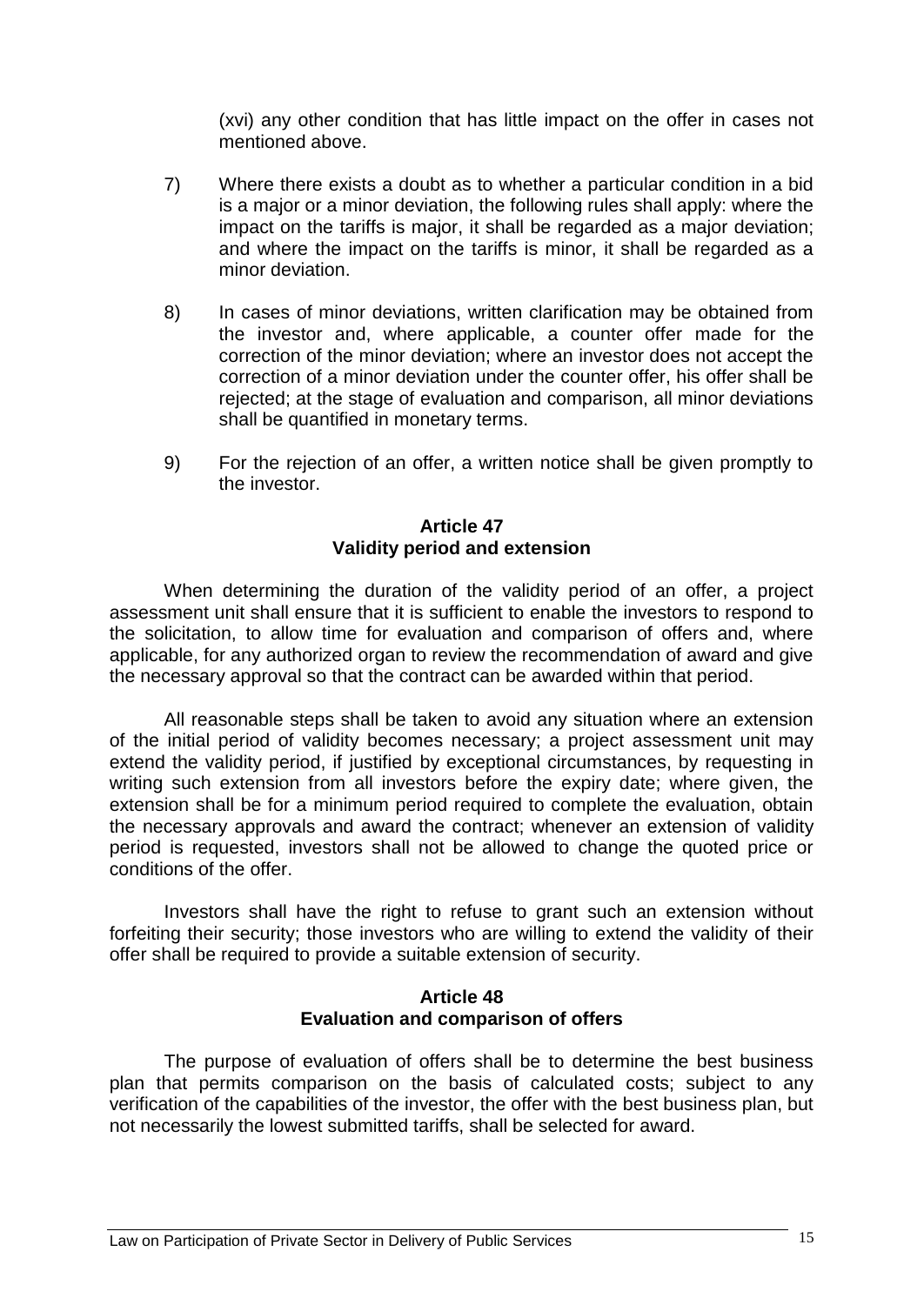For the evaluation and comparison of offers that have been adjudged as valid for the purposes of evaluation and comparison, no other methods or criteria shall be used except those stipulated in the solicitation documents; all relevant factors, in addition to tariffs, that will be considered for the purposes of evaluation and the manner in which such factors will be applied shall be stipulated in the solicitation documents.

When bid prices are expressed in two or more currencies, the prices of all offers shall be converted in the official currency of the Republic of Montenegro, according to the rate and date of rate and source specified in the solicitation documents.

## **Article 49 Confidentiality**

 After opening of offers, information relating to the examination, clarification and evaluation of offers and recommendations concerning the award shall not be disclosed to the investors or to persons not officially concerned with the process until the successful investor is notified of the award.

# **Article 50 Evaluation report**

Any evaluation and comparison of offers shall be reported in the manner and in the format laid down in the rules provided that the report shall always be signed by all evaluators and the supervisor confirming the correctness of the report and the compliance with this Act.

## **Article 51 Contract award and entry into force of the contract**

Subject to the approvals required under this Act*,* the public entity responsible for the project shall award the contract within the period of the validity of offers, to the investor who met the appropriate standards of capability and resources and his offer has been determined (i) to be substantially responsive to the solicitation documents and (ii) to offer the best business plan.

The investor shall not be required, as a condition of award, to undertake responsibilities not stipulated in the solicitation documents or otherwise to modify substantially the offer as originally submitted.

The signatory of the contract, on behalf of the public entity, shall be provided with all offers, the reports on opening and evaluation and shall examine them to determine their compliance with this Act; the signatory shall verify the validity of the offer recommended for award and refuse to sign a contract with a supplier if his offer is not valid; the signatory shall have immediate access to any document of the solicitation exercise that are directly or indirectly related to the contract to be signed.

The signatory shall be responsible to ensure that he is officially granted with the authority to sign such a contract on behalf of a public entity.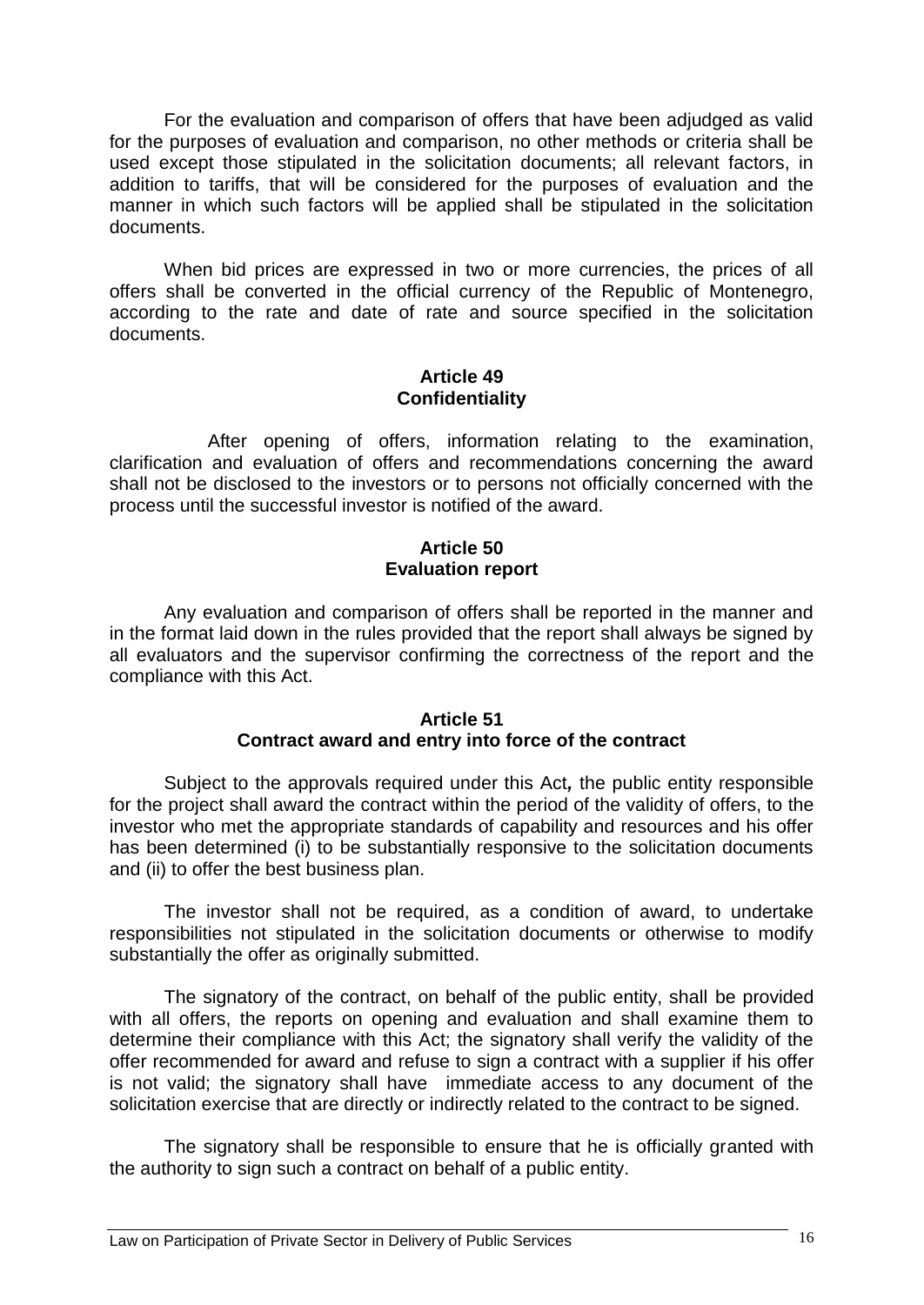# **Article 52 Undertaking evaluation**

Any evaluation exercise undertaken under this Act shall be made by a ad-hoc Evaluation Committee. Chairperson of the project assessment unit shall appoint the members of the Ad Hoc Evaluation Committee.

A ad-hoc evaluation committee shall be comprised of a Supervisor and five evaluators, who shall not have been involved in the opening of offers to be evaluated and shall not be members of the project assessment unit.

The Supervisor or any member shall be public servants selected on the basis of the their necessary specialized expertise.

The Supervisor and the members shall not be elected persons.

When deemed necessary by the Supervisor, he may seek to obtain the following preliminary information (i) a preliminary assessment report on the offers received from any expert in the area; and (ii) a preliminary examination of the offers; where the necessary expertise is not available in the public entity responsible for the project, such expertise may be sought from any other public entity or from any other sources.

The members of a ad-hoc evaluation committee shall continue in their functions until the evaluation report is submitted.

The supervisor shall be solely responsible for the supervision and coordination of the evaluation process but, in any case, shall not be involved directly in the evaluation process or in rejection of offers.

The supervisor shall be responsible to take any action necessary to ensure the confidentiality of the offers, their evaluation and of the overall process until completion.

He shall safeguard all offers and any documents related thereto which shall be transferred together with the evaluation report to the authorized organs.

Each evaluator shall make his own individual evaluation without undue influence; thereafter, the supervisor shall determine the average, in the presence of the evaluators from individual results obtained.

The evaluation shall be completed within the validity period so as to leave enough time for contract award.

Any recommendation for award made thereof, under any evaluation undertaken, shall be final; therefore, an evaluation exercise cannot be re-conducted, except where there is an evident situation of non compliance with this Act; after evidence is made on non compliance, another similar evaluation shall be conducted by another ad-hoc evaluation committee; the second committee shall not be provided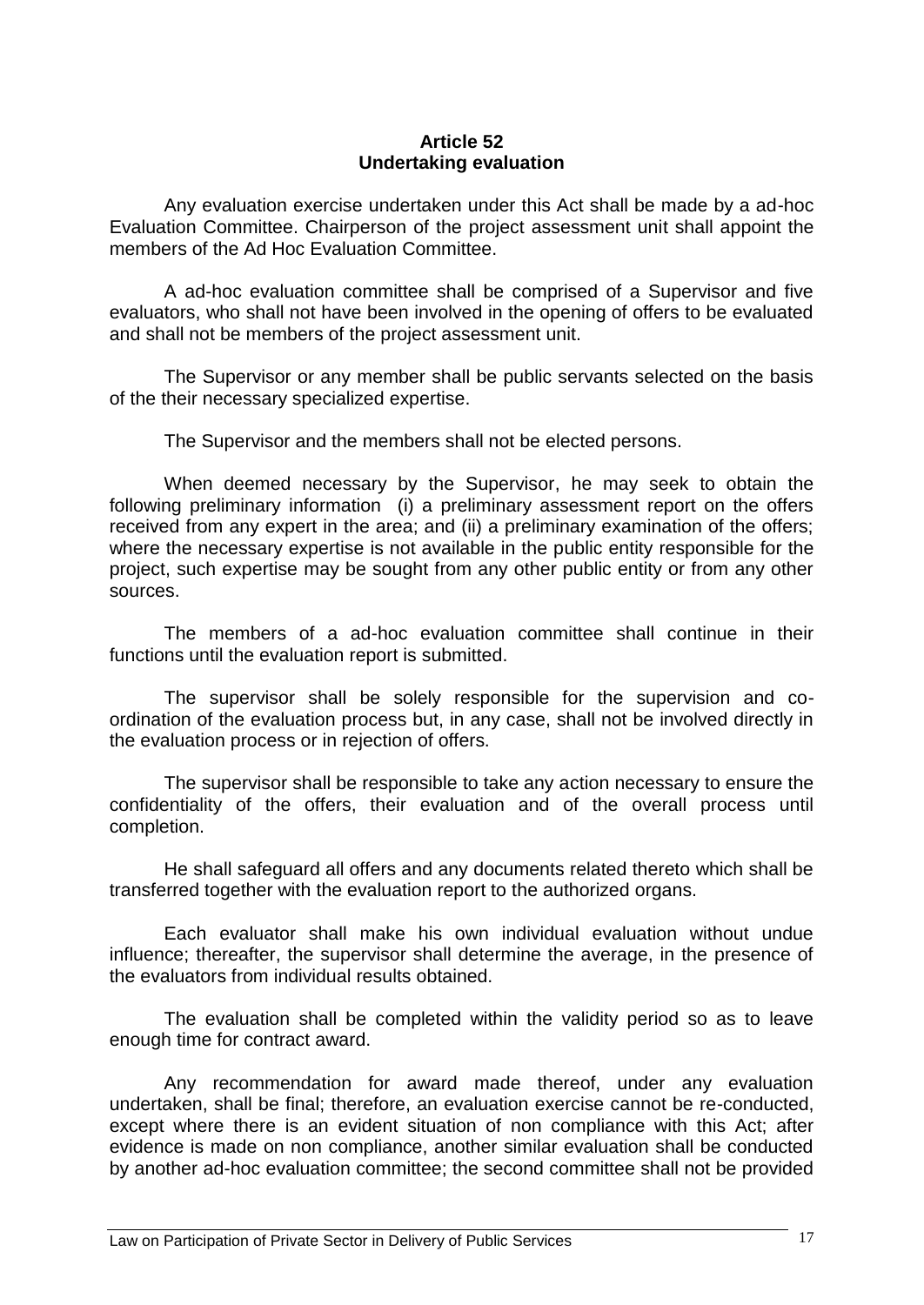with the first evaluation report which shall remain secret until the second evaluation exercise and report thereof completed.

# **Article 53 Joint venture**

Investors established in the Republic of Montenegro shall be encouraged to participate to any solicitation whereon the Republic of Montenegro encourages the development of the economy; they may offer independently or in joint venture with other investors established in the Republic of Montenegro or abroad, but such joint venture shall not be, under any solicitation exercise, mandatory or be a condition for eligibility.

# **Article 54 Eligibility**

Natural persons, companies or firms shall not be eligible for the award of contracts for concessions or B.O.T. where (i) they are bankrupt, (ii) payments to them have been suspended in accordance with the judgment of a court other than a judgment declaring bankruptcy and resulting, in accordance with their national laws, in the total or partial loss of the right to administer and dispose of their property; (iii) legal proceedings have been instituted against them involving an order suspending payments and which may result, in accordance with their national laws, in a declaration of bankruptcy or in any other situation entailing the total or partial loss of the right to administer and dispose of their property; (iv) save after the completion of any punishment upon them, they have been convicted, by a final judgment, of any crime or offence concerning their professional conduct, except after the enforcement of the punishment against them; (v) they are guilty of serious misrepresentation with regard to information required for participation in an invitation to offer; (vi) they are in breach of contract on another contract with the contracting public entity, only where a final judgment by a court is made that the breach of contract is the responsibility of the investors and, (vii) they are found guilty of bribery or kickbacks under international treaties or conventions or, they are ineligible on the same grounds and evidence by any bank, institution or organization providing funds for general development, public investment or reconstruction (viii) and, they have engaged in corrupt or fraudulent practices in competing for the contract in question.

To be eligible for participation in invitations to pre-qualify or to offer and thereinafter to be a contracting party, participating investors shall provide evidence satisfactory to the authorized organ of their eligibility under this Article, proof of compliance with the necessary legal, technical and financial requirements and of their capability and adequacy of resources to carry out the contract effectively.

To this end, any offer submitted shall include the following information:

1) a document, dated less than 90 days previously, drawn up in accordance with the investors' national law or practice certifying that (i) he meets the conditions laid down in this Article, and (ii) none of the situations referred to in this Article applies to him;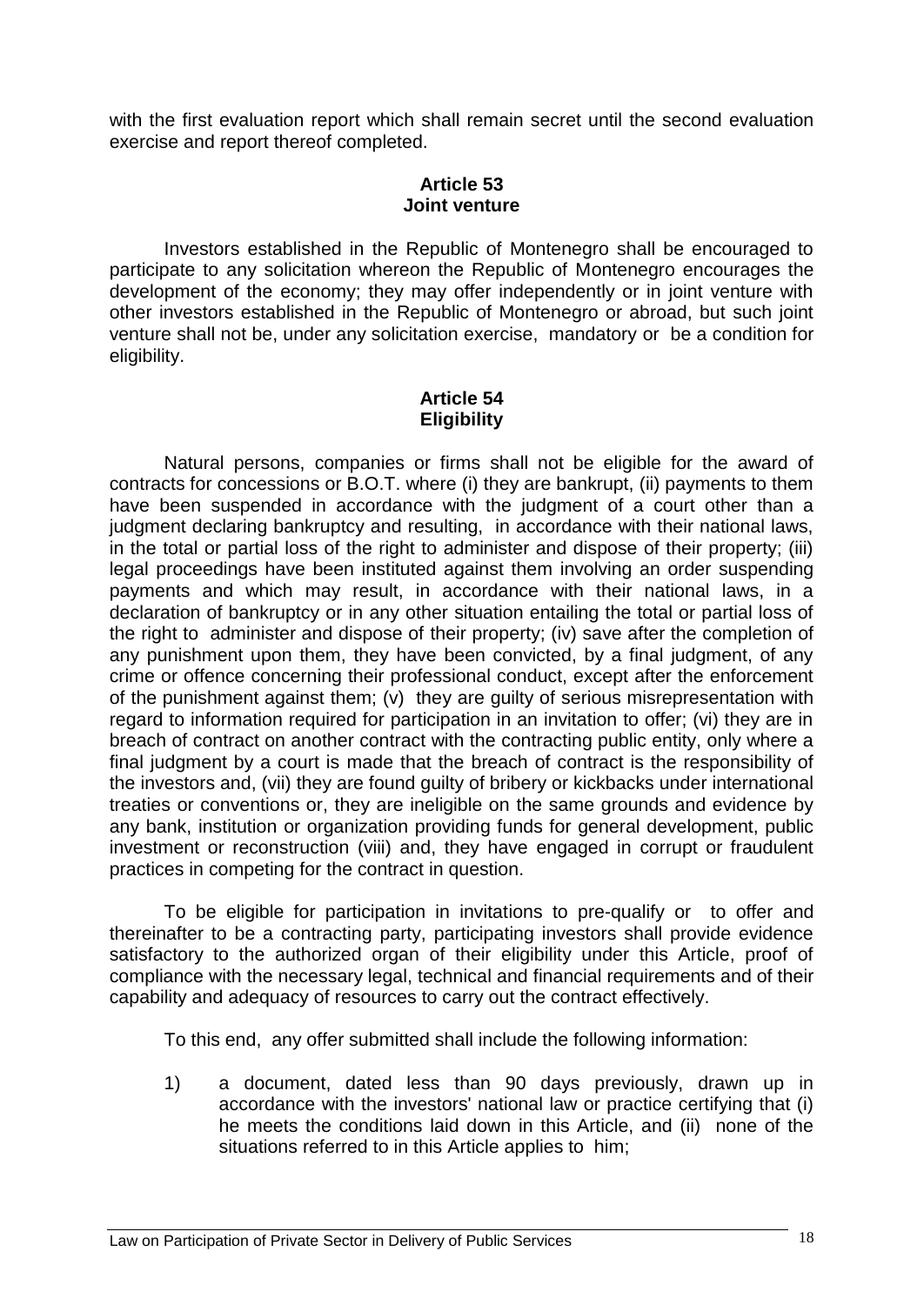- 2) copies of original documents defining the constitution and/or legal status, and establishing the place of registration and/or statutory seat and, if it is different, the place of central administration of the company, firm or partnership or, if a joint venture, of each party thereto constituting the participating investor;
- 3) details of the experience and past performance of the investor (or of each party to a joint venture) on contracts of a similar nature within the past five years, and details of other contracts in hand including details of the actual and effective participation in each such contract;
- 4) where applicable, the major items of equipment proposed for use in carrying out the contract;
- 5) the qualifications and experience of key personnel proposed for administration and performance of the contract, at and away from the place of performance of the contract;
- 6) information relating to the nature, conditions and modalities of subcontracting wherever the subcontracting of any elements of the contract amounting to more than 10 % of the offer price is envisaged;
- 7) reports on the accounting and financial standing of the investor (or of each party to a joint venture) such as profit and loss statements, balance sheets and auditor's reports for the past five years, an estimated financial projection for the next two years, and an authority from the participating investor (or authorized representative of a joint venture) to seek references from the bank of the investor;
- 8) information regarding any current legal or arbitration proceedings or dispute in which the investor is involved; the information referred to shall be confined to matters of direct interest to the award or performance of the contract; and,
- 9) for companies or firms established in the Republic of Montenegro, evidence that previous payments were made or in process to be made for any taxes, customs duties and any other payment due to the Government or to a Self-Local Government.

# **CHAPTER FIVE LEASING**

# **Article 55 Leasing of public facilities**

Subject to the articles 6, 11 and to chapter Three of this law, leasing shall be permitted for existing public facilities, to be rehabilitated or not, or for new public facilities, or for the use of an existing private facility to be utilized for public uses.

# **Article 56 Existing public facilities**

Pursuant to article 55 of this law, where a public entity prefers leasing to the owning a public facility, the public entity shall -

- (1) determine the market value of the facility by using the service of an independent valuator who shall be selected in compliance with the law;
- (2) clarify property titles;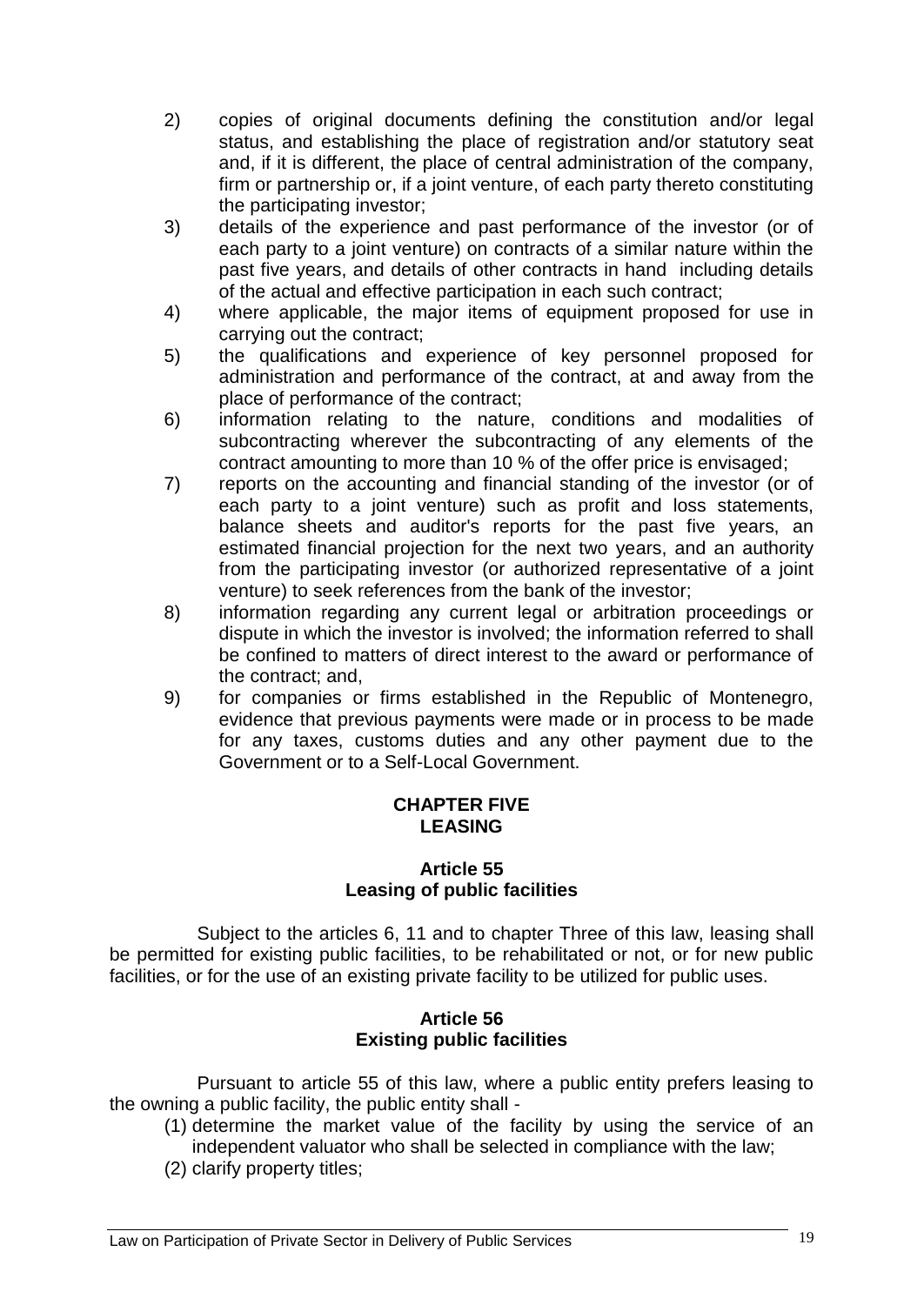- (3) seek the authorization, in compliance with the law, to dispose the existing public facilities, by public offer, whereby the disposal is accompanied by an offer from the seller to lease for a given period the public facilities that are offered;
- (4) seek the authorization, in compliance with the law, to enter into such agreement and therefore obtain yearly appropriations to meet the obligations created thereunder; and,
- (5) where a rehabilitation is needed resulting in an investment needed prior to the leasing, detailed drawings and budget estimates shall be prepared and be part of the solicitation documents.

# **Article 57 New public facilities**

Pursuant to article 55 of this law, where a public entity prefers leasing to building a public facility, the public entity shall, prior to any solicitation, in compliance with the law -

- (1) obtain prior approval of the design by the Pre-Investment Committee of the Department for public works; where applicable, clarify land titles where the new facility is needed; and,
- (2) seek the authorization, in compliance with the law, to enter into such agreement and therefore obtain yearly appropriations to meet the obligations created thereunder.

# **Article 58 Use of existing private facility for public use**

Pursuant to article 55 of this law, where a public entity prefers leasing a private facility for public use, the public entity shall, prior to any solicitation, in compliance with the law -

- (1) stipulate in the solicitation documents the standards for public facilities as approved by the Pre-Investment Committee of the Department for public works; and,
- (2) seek the authorization, in compliance with the law, to enter into such agreement and therefore obtain yearly appropriations to meet the obligations created thereunder.

# **Article 59 Insurance costs**

Under any leasing agreement, all insurance costs shall be on the private investor or the private operator; copy of the insurance contract shall be part of the leasing contract, and evidence of payment for renewal shall be conditional to the maintaining in force of the contract.

#### **Article 60 Maintenance costs**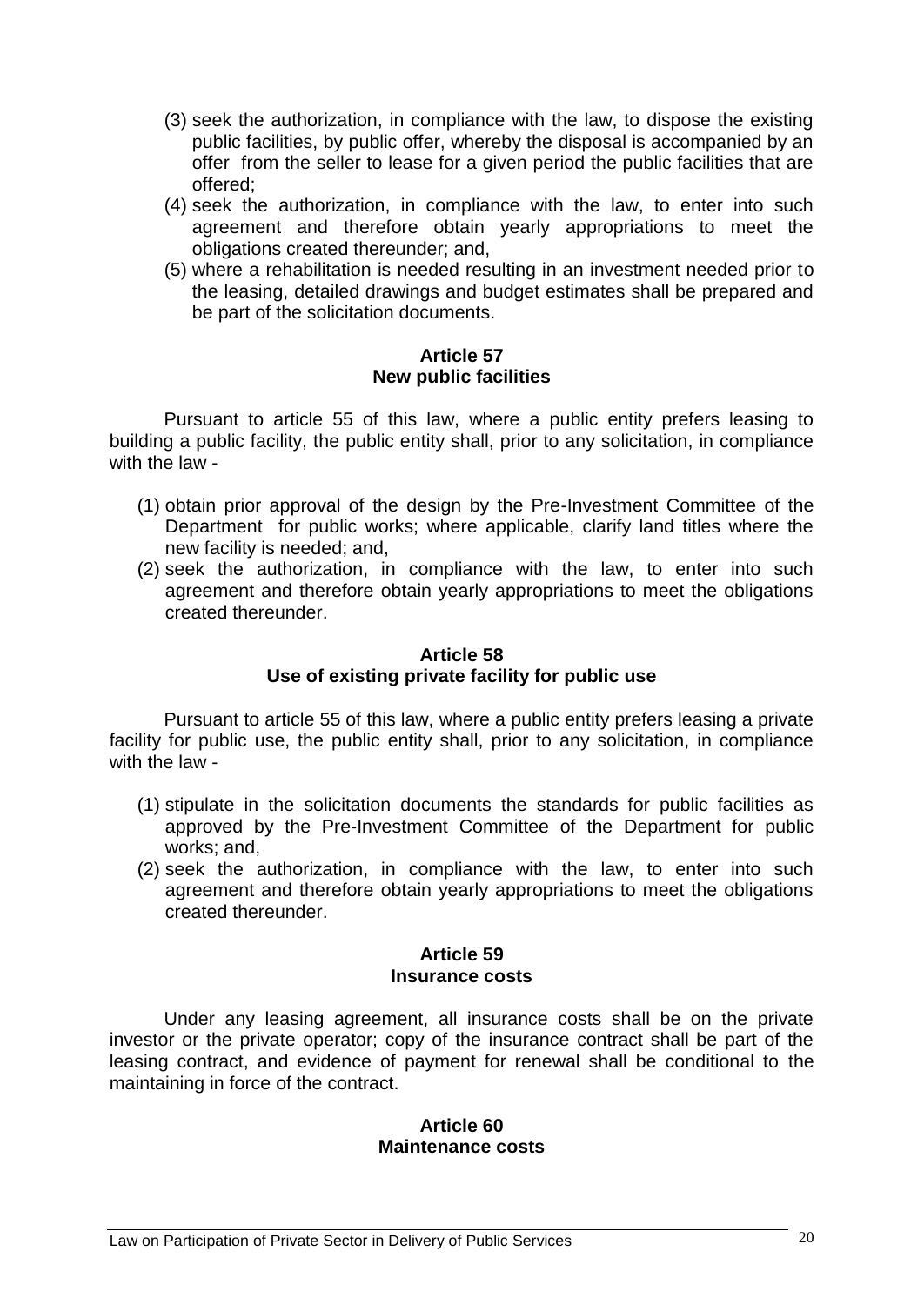Under any leasing agreement, the maintenance costs of the facilities, other than daily cleaning of interior shall be a responsibility on the private investor or of the operator.

### **Article 61 Maximum leasing fees payable**

Under any leasing agreement, the increase of the fee payable, for renewal, shall not be higher than the yearly inflation as per indices on inflation published by an official statistic office; the name thereof shall be stipulated in the solicitation documents and thereinafter be part of the leasing contract.

# **Article 62 Subsidy and contingent liability**

Under the provisions of this Chapter, the private sector investor or operator shall not be allowed to obtain any kind of benefits, directly or indirectly, from any kind of subsidy, or otherwise obtained by the use of any public funds for reconstruction or rehabilitation, or otherwise requires guarantees other than usual guarantees under a normal leasing agreement in the private sector; except in the case of gross negligence, or under a court decision, any provisions of a leasing agreement entered into, whereby any contingent liability is created on any public entity, shall be deemed to be null and void.

### **Article 63 Procurement by the private sector**

For avoidance of doubt, for investment made by a private sector investor or operator under this chapter, the procurement activities by him shall be undertaken as per the best recognized procurement practices in the private sector.

## **CHAPTER SIX MANAGEMENT CONTRACT**

# **Article 64 Consultants or consulting firms**

Subject to the articles 7, 12, 13 and to the chapter three of this Act, management contract may be entered into, whereby the management, legal, financial, technical or supervisory services are delivered by private consultants or private consulting firms.

### **Article 65 Terms of reference**

Pursuant to article 64 of this law, management contracts being utilized under this Act for preparatory actions or control of activities for the privatization of the economy, any public entity, in addition to all requirements of the public procurement law, shall utilize the standard format for terms of reference as approved by the privatization Council for -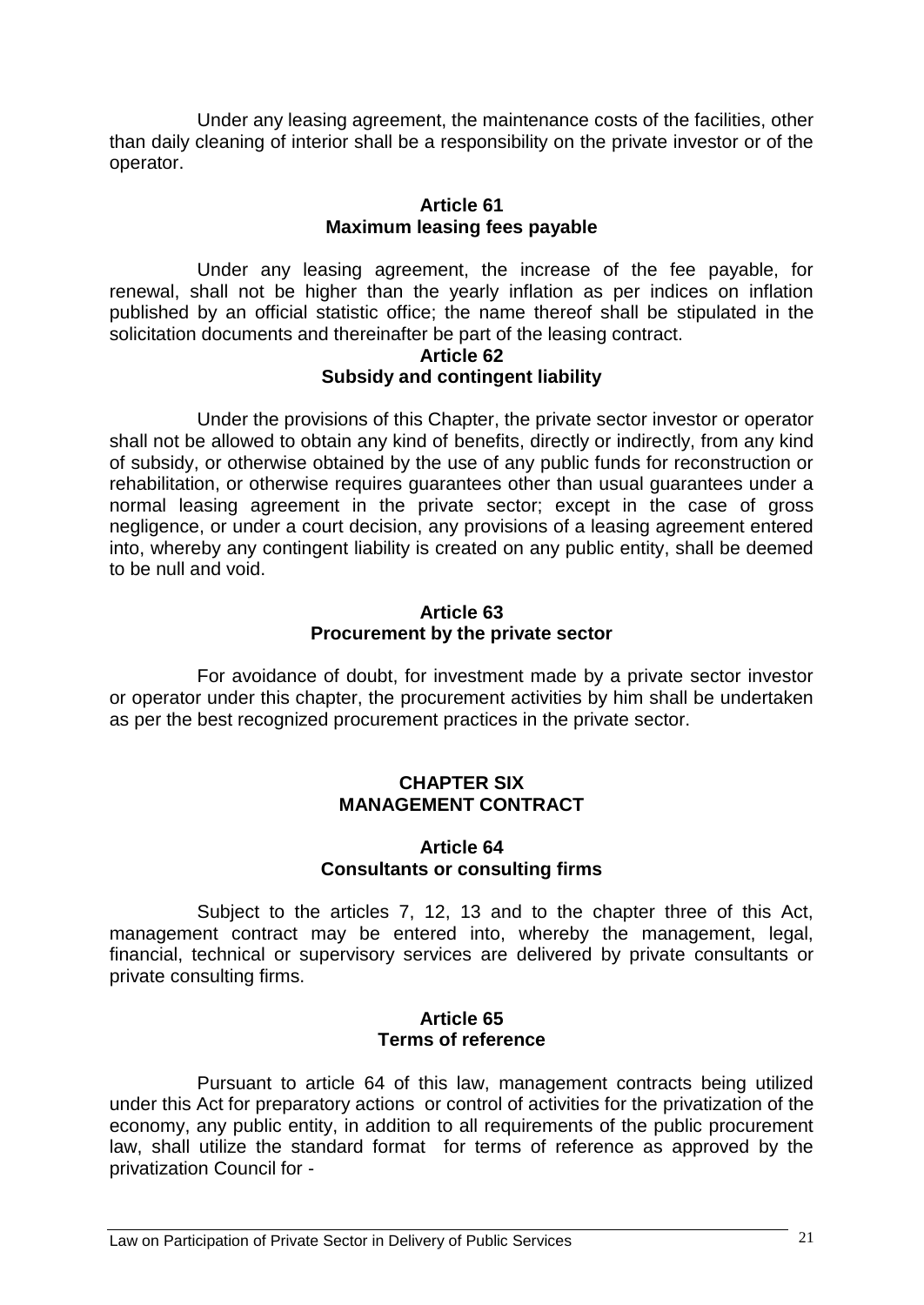(1) Economic consultants;

(2) Experts for formulating policy in the adequate field of expertise;

(3) Legal counsel;

(4) Technical (Engineering) Consultants;

(5) Financial Advisors;

(6) Procurement expert;

(7) Management, supervision expert;

(8) Experts for corporate governance;

(9) Expert for environmental protection; and,

(10) Any adviser for privatization, as may be determined by the Privatization Council.

#### **Article 66**

### **Monitoring of consultants under management contract**

Any public entity entering into management contract under this Act whereby the services are linked to a privatization exercise, shall appoint a monitoring committee of three members, subject to articles 67 and 68 of this law.

# **Article 67 Endorsement**

Selection of the members of the monitoring committee shall be endorsed by -

- (1) the Government, in the case of Ministries, Departments or Secretariats;
- (2) their respective municipal assembly, in the case of a Self-Local Government or group of Self-Local Governments; or,
- (3) the parent ministry, for the publicly-owned companies or firms.

## **Article 68 Membership and powers**

The members of a monitoring committee shall not be elected persons and shall be public servants having the relevant expertise to make decision, made on majority, on behalf of the public entity to determine if services are delivered timely and satisfactorily or otherwise in compliance with the terms of reference and the contract entered into.

# **Article 69 Reports by consultants**

Under the provisions of this Chapter, any report made by consultants under management contracts shall be in the format approved by the monitoring committee, and copies thereof shall be made available to the Privatization Council.

### **CHAPTER SEVEN CONCESSIONS**

## **Article 70**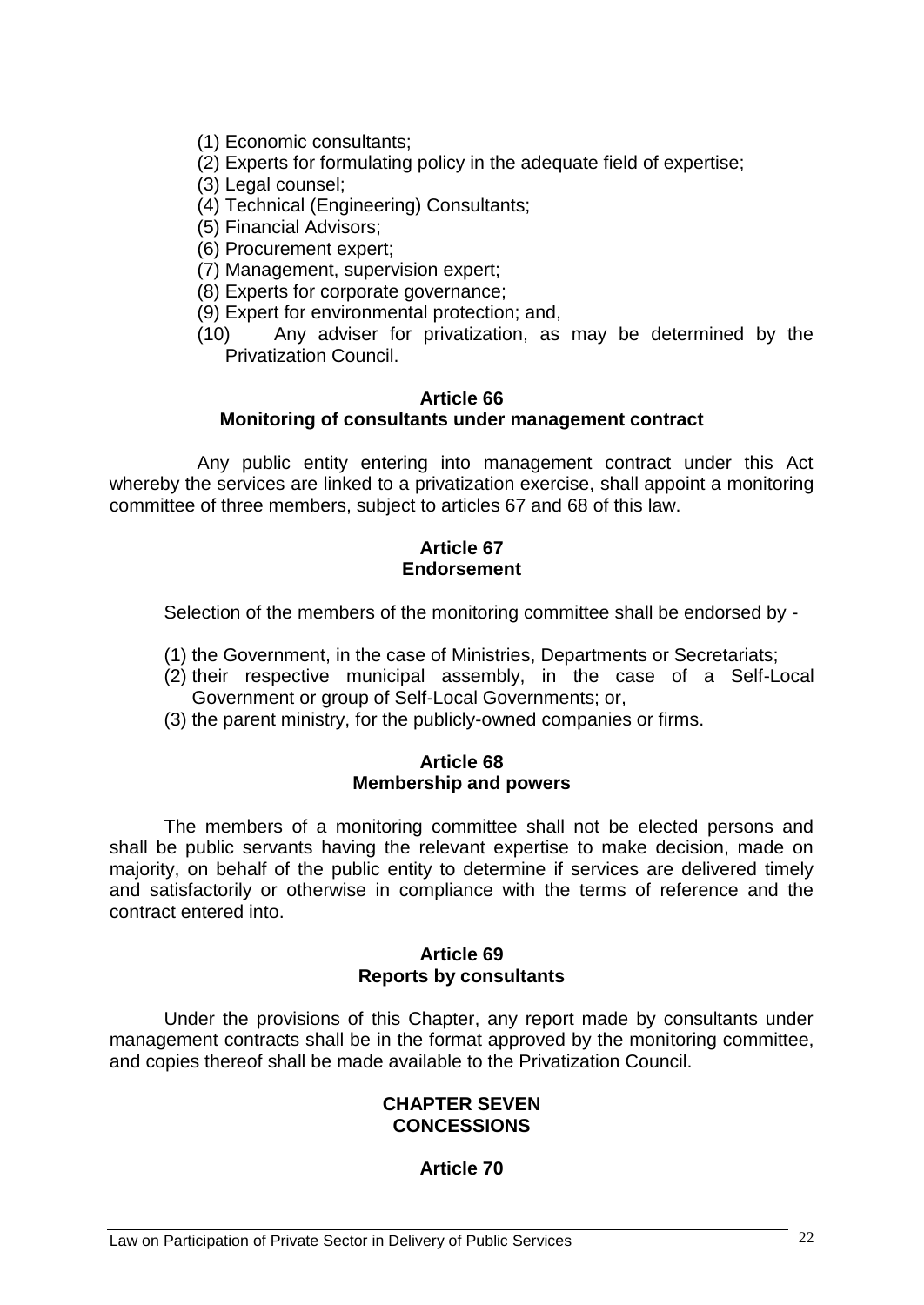## **Usage compensation**

Besides the particular set under this Act for taking part in the preparation of offers, the application for taking part in the solicitation exercise shall -

- (1) be filed together with particulars relating to the duration of usage conditions and modality of usage compensation for the use of the natural resources of goods in general use;
- (2) conditions for the hand-over at the termination of usage;
- (3) credit rating of the investor or operator; and,
- (4) particulars about other conditions concerning the rights and as particulars about other conditions concerning the rights and duties of the contracting parties.

### **Article 71 Special conditions**

Subject to issuance of a license, a concession may be granted on the condition that the utilization of the natural resources or goods in general use or performance of activity provides for

- (1) the maintenance of the technical and technological unity for the system;
- (2) its efficient operation and rational management; and,
- (3) protection of the environment.

### **Article 72 Contract offered**

A concession contract shall especially include -

(1) contracting parties;

(2) subject matter on concession;

(3) duration of preparatory operations;

(4) duration of concession;

(5) modality of and time-limits for securing funds for financing;

(6) conditions of usage;

(7) compensation for usage;

(8) rights and duties concerning the application of measures for general safety and protection of the environment;

(9) conditions for terminating the contract;

(10) settlement of disputes; and,

(11) other matters the contracting parties may agree upon.

### **Article 73 Transfer**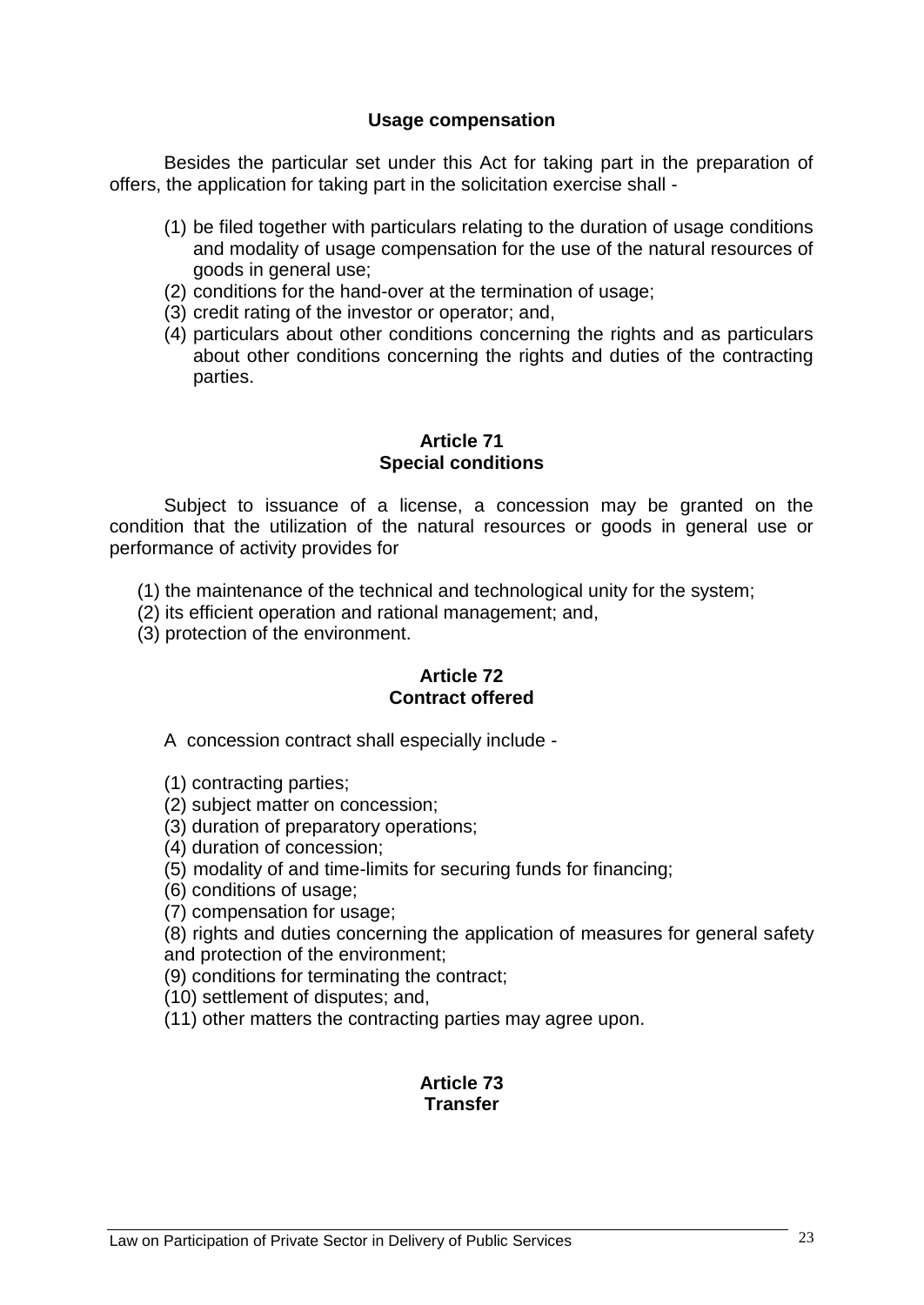Subject to article 74 of this law, alternatively to re-seeking offers, a concession may be transferred to another person, foreign or not, partly or wholly, with the approval of the authorized organ.

# **Article 74 Validity of contract**

Any contract of concession transfer as referred to in article 73 of this law which is concluded without approval of the grantee of concession, without publication in the Official Gazette of the Republic of Montenegro, without public hearings and without any requirements for award under this Act, shall be null and void.

### **Article 75 Conditions for the granting of the concession**

- (1) A concession may be granted in order to provide for -
- (a) rational exploitation of natural resources or goods in general use;
- (b) technical and technological advancement of the business constituting the subject matter of a concession;
- (c) technical and technological uniformity of systems in the field of infrastructure;
- (d) efficient operation and rational control of such systems; and,
- (e) protection and improvement of the environment in conformity with the environmental protection regulation;

(2) Natural resources and goods in general use as well as building devices and installation exploited by public enterprise founded by the state or a self-local government unit may be conceded to another person provided that such public enterprise are unable to provide for the rational exploitation or trouble-fee operation in conformity with the regulation governing the conduct of the business of such enterprise.

## **Article 76 Subject Matter**

The Subject matter of a concession may be -

- (1) prospecting or exploitation of natural resources or raw materials with the aim to create employment opportunities and to generate revenues to an investor / operator and to the Government, or otherwise, as the case may be, to the selflocal governments:
- (2) construction, maintenance and exploitation of facilities for prospecting or extracting, natural resources or raw materials;
- 3) construction of facilities, remodeling, modernization or rehabilitation of existing facilities, for exploitation of water having natural curative properties and other similar item for the purpose of their exploitation;
- 4) construction, maintenance, exploitation of facilities, or rehabilitation of existing facilities, on natural sites, wildlife, or national parks in the view to attract more tourists;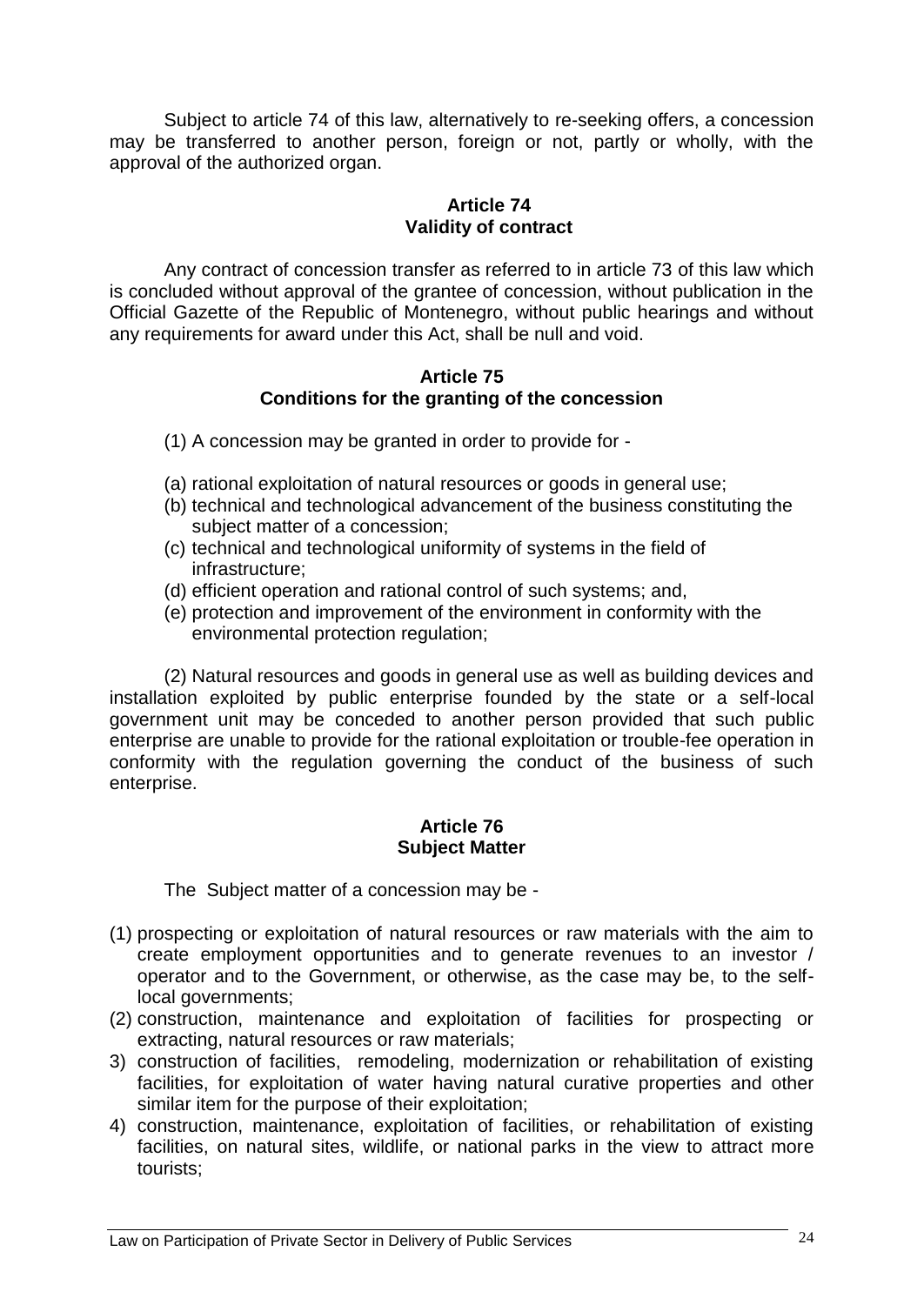5) any other raw material or natural resource of the Republic of Montenegro, where improved exploitation by a private sector investor or operator results in a possibility to generate revenues therefrom for the Government or to the Self-Local Governments, whereon there is an evident situation resulting in financial, social, environmental or economical improvement, or any combination thereof.

# **Article 77**

# **Recommendation for awarding a concession contract**

The recommendation for granting a concession shall be submitted to the Cabinet through the relevant Regulatory Body (hereinafter regulatory organ) established under this law and shall include the following :

- 1) the subject matter of the concession;
- 2) the size of investment;
- 3) the duration of the recommended concession;
- 4) the basic conditions for the utilization of the concession;
- 5) compensation purpose of exploiting the subject matter of concession;
- 6) the information on the interested contracting parties; and,
- 7) any other information as may be requested by the Cabinet.

Prior to submitting a recommendation to the Cabinet, a Regulatory Body shall ensure that inputs were already obtained from any other public entity, wherefrom improvement of a concession may result.

A Regulatory body shall notify the investor or the operator of the position taken by the Cabinet on the presented recommendation.

# **Article 78 Decision to grant of the concession**

Pursuant to the recommendation to grant a concession the Government adopts a decision on the granting of a concession.

Decision to grant a concession especially includes the following -

- 1) reasons wherewith the concession should be granted thereunder;
- 2) where applicable, in addition to any private sector investment or involvement, the necessary funds, resources and time limits for raising them, that are necessary thereto;
- 3) anticipated income and expenditure associated with the concession for the whole duration, resulting therefrom;
- 4) the technological capacity of parties for the utilization of concession, and the risks thereafter;
- 5) particulars on the effects on the overall infrastructure and other economic areas, as well as on the uniformity of technical and technological systems, their efficient operation and control to be rational thereinafter;
- 6) duration of concession thereat;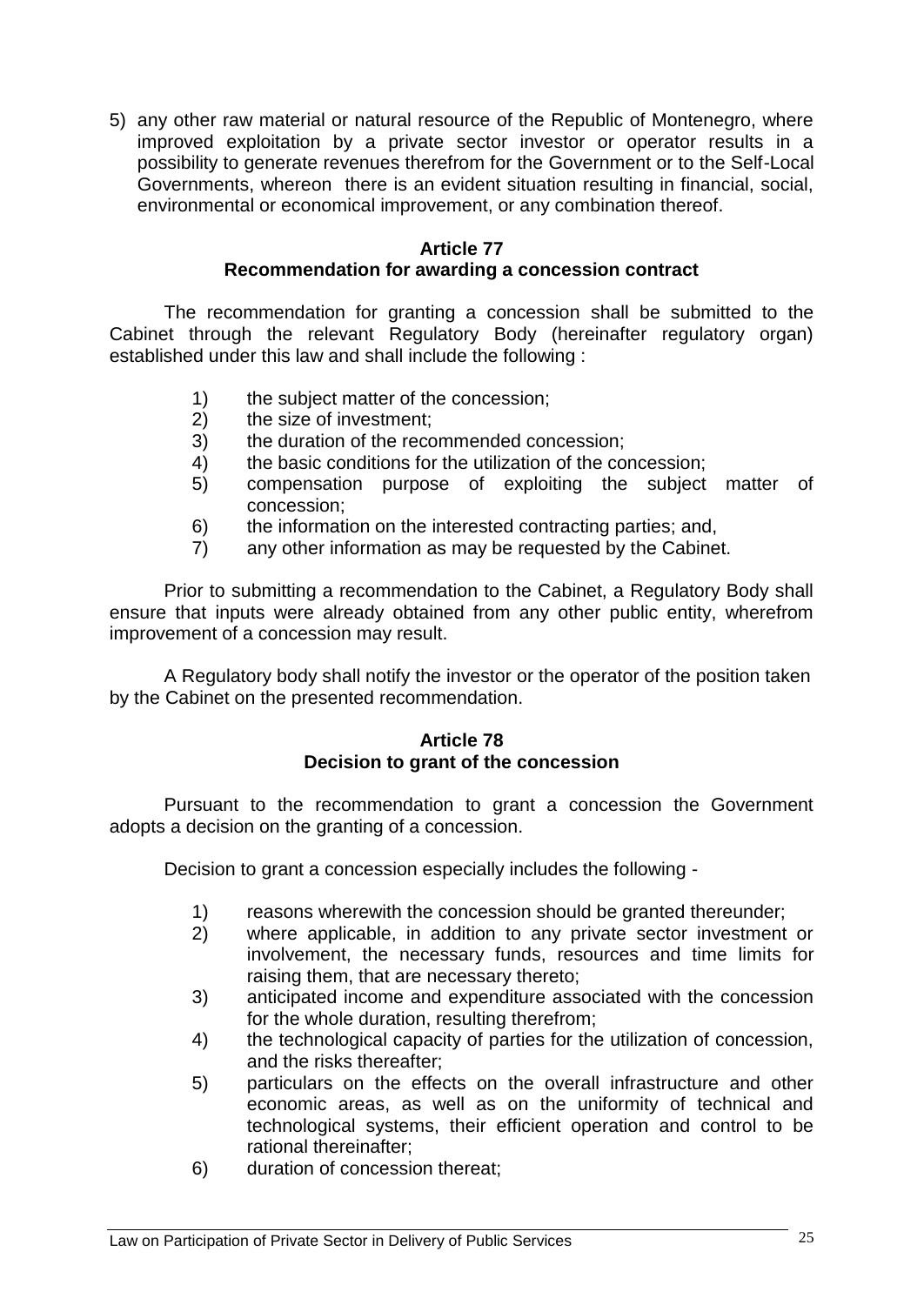- 7) modality of payment and issuance of guarantees or other sureties for the performance of duties and the amount therefor;
- 8) environmental impact studies undertaken and responsibilities resulting therefrom;
- 9) employment estimates, number of employees and qualifications needed thereto; and,
- 10) any relationships for property, movable or immovable, thereunder; and,
- 11) permits, licenses, registration or any other requirements by law, whereby operation is to be permitted theretofore.

# **Article 79 Enactment of a concession decree**

The Government shall adopt a decree regulating the details and conditions for granting a concession.

### **Article 80 Concession contract**

Any concession contract shall be -

- 1) made in writing;
- 2) concluded in conformity with the terms and conditions set out in the concession decree; and,
- 3) in compliance with this act and with the law *infra civitatem*.

# **Article 81 Contents of the contract**

Where authorized by a concession decree, any concession contract shall be concluded by the public entity responsible of the concession, shall be subject to endorsement by a regulatory body and, shall include provisions relating to, but not limited to, the following -

- 1) the name of the contracting parties;
- 2) the subject matter of concession;
- 3) the duration of preparatory operations and the duration of the concession;
- 4) the conditions under which the duration of concession may be extended or modified;
- 5) modality of a time-limit for raising funds;
- 6) the schedule of investment;
- 7) the amount and modality for guarantees on the performance of the activities;
- 8) where applicable, standards of the products or services as well as the criteria for setting the prices, rates or tariffs payable by the endusers;
- 9) compensation paid for the concession license, terms and conditions for payment;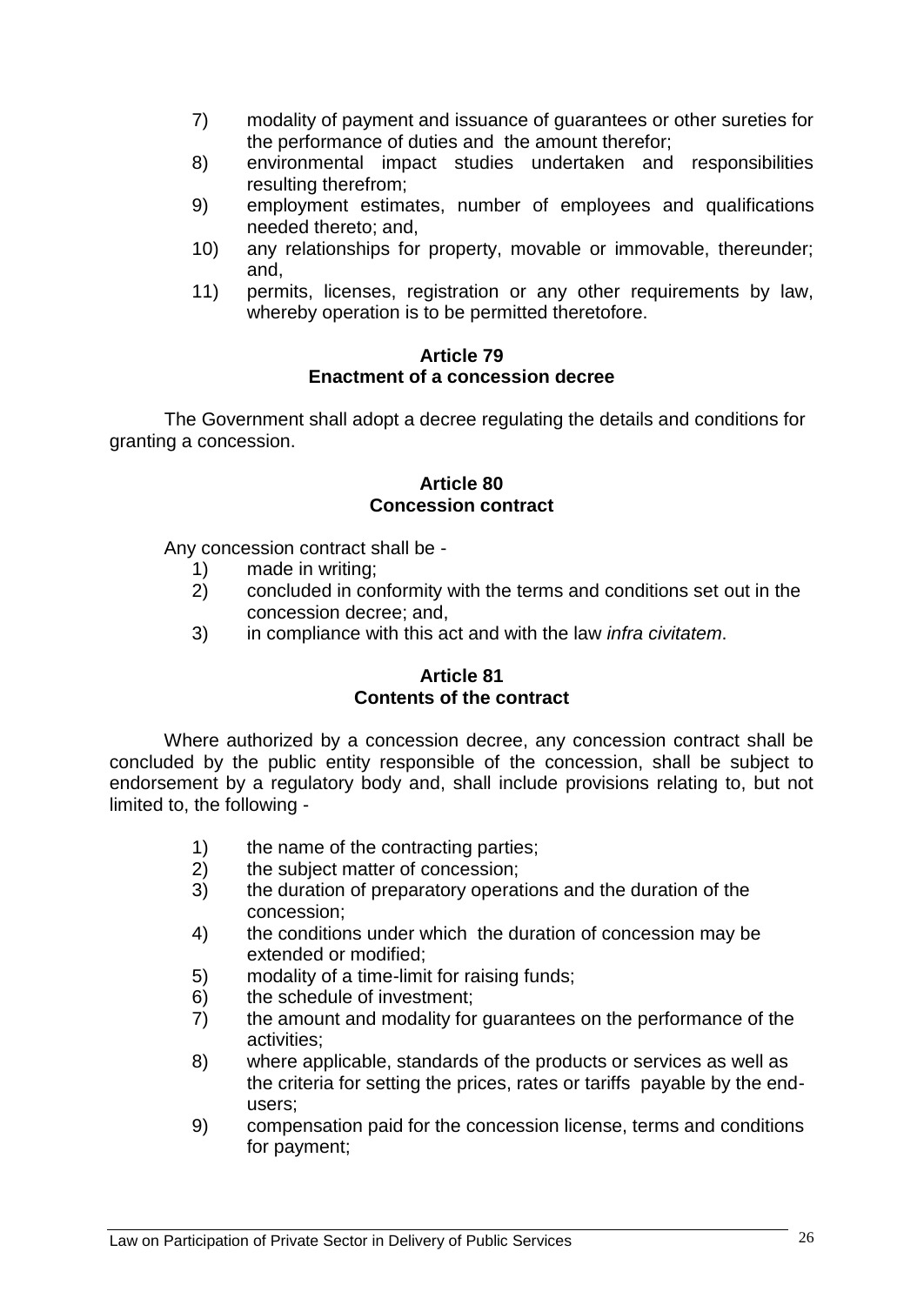- 10) rights and duties concerning the application and consequences thereof;
- 11) modality for disputes settlement;
- 12) the application law;
- 13) time and modality of handling over the building installation or plant and state in which it has to be application of ruling law;
- 14) modalities of mutual reporting;
- 15) modalities for monitoring by the regulatory body;
- 16) rights and duties of contracting parties;
- 17) determination of risks and responsibilities resulting from the contract; and,
- 18) any other matters mutually agreed upon by the contracting parties or otherwise stipulated in the concession decree.

# **Article 82 Registration**

Any concession contract concluded with a foreign party shall be reported and registered in the manner provided by the law governing foreign investment.

# **Article 83 Payment obligation**

The compensation for any concession granted, hereinafter the concession compensation, shall be payable in conformity, in order of precedence, with the concession decree, the concession contract, the license issued by the regulatory body and any decision made by the regulatory body after public hearings, in compliance with this Act.

### **Article 84 Criteria for setting the concession compensation**

The concession compensation shall be determined by taking into account, but not limited to -

- 1) the kind, category or quality of the natural resource of the raw material;
- 2) the market price of the natural resource or raw material;
- 3) the general market conditions and trends;
- 4) the duration of concession;
- 5) the contracted risks;
- 6) the coverage of investment costs;
- 7) the anticipated profit; and,
- 8) any other item governing the contract entered into.

# **Article 85 Allocation of the concession compensation**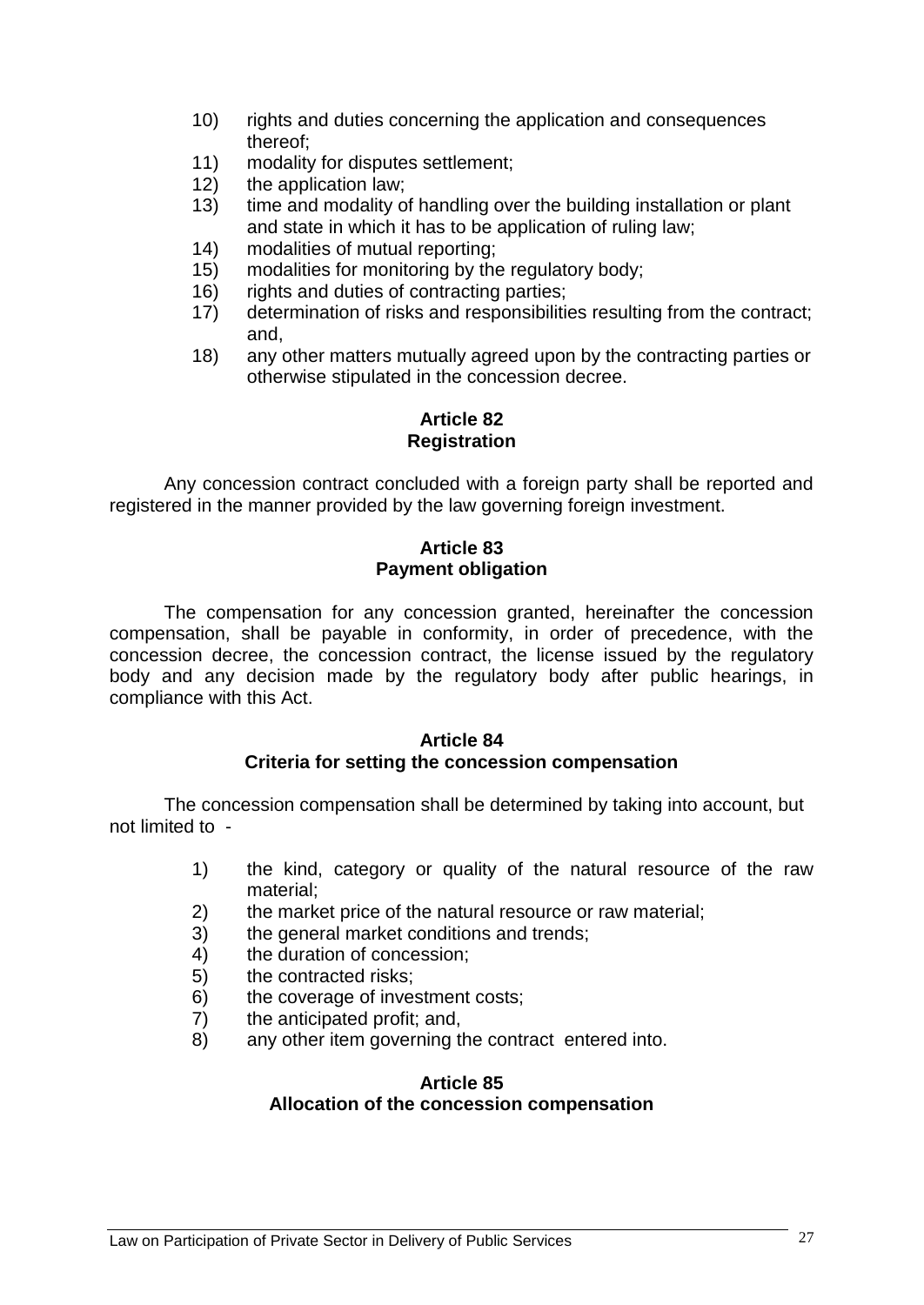Concession compensation shall be regarded as revenues for the Republic of Montenegro except where revenues shall be on a public entity, as defined under this Act.

#### **Article 86 Conditions for and modality of pursuing a concession activity**

Any concessionaire shall build, maintain and exploit facilities and pursue the concession activities and exploit natural resources or raw materials in compliance with -

- 1) the regulations governing the regional and town planning;
- 2) the terms and conditions stipulated under the concession contract;
- 3) the standing environmental protection regulations;
- 4) the concession decree; and,
- 5) the law in force *infra civitatem*.

### **Article 87 Concession assignment**

Any concessionaire shall not assign to some other party the concession; therefore any such assignment shall be null and void.

# **Article 88 Increase in the value of the subject matter of concession**

Except as otherwise stipulated in the concession decree, any increase in the value of a publicly owned installation of any type, exploited as the subject matter of a concession or which is contributing to the exploitation which has arisen in the performance of the concession activity shall be the property of the Republic of Montenegro or the public entity, as the case may be.

## **Article 89 Discoveries**

Anything of historical, cultural, natural value, or other interest or of significant value unexpectedly discovered on a site shall be public property; therefore, the concessionaire shall notify, upon discovery, the regulatory body and carry out instructions for dealing with them.

### **Article 90 Protection of the concessionaire rights**

In addition to rights, absolute and accessory, any concessionaire shall be guaranteed the rights stipulated under -

- 1) the concession contract;
- 2) the concession decree; and,
- 3) where applicable, the co- financing agreement.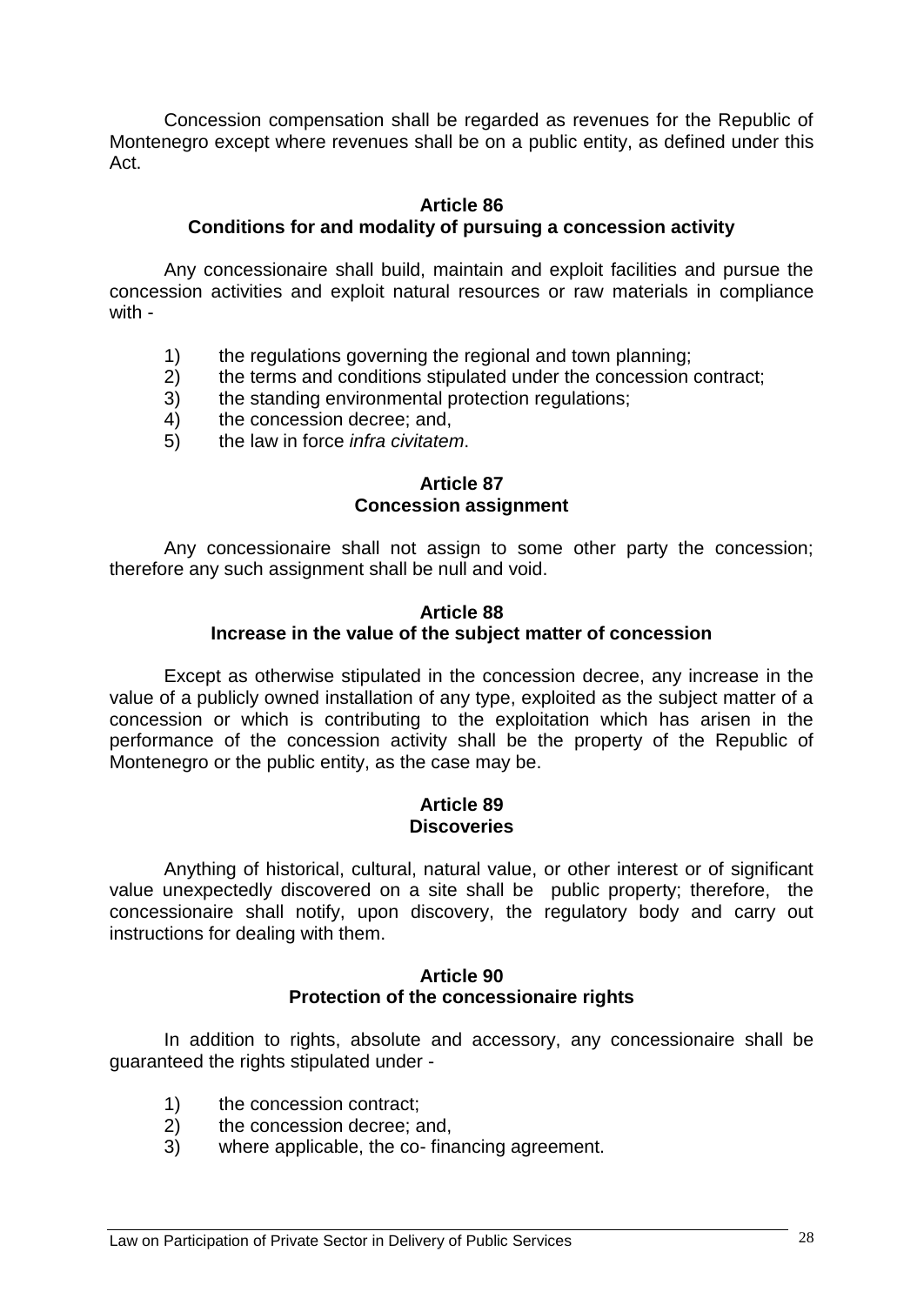Where no specific provisions are made under the law of the Republic of Montenegro for specific rights of the concessionaires, provisions made under international treaties or otherwise the best international practices shall be applied.

In the event of a change in the Republic of Montenegro law or regulations on the basis of which a concession contract has been concluded, the law and regulations which were in force on the contract conclusion date shall apply to the relations, or otherwise the most favorable to the concessionaire shall apply.

Where in any concession contract under this Act, investment is required for prospecting before exploiting, the same concession agreement shall include the exploitation of the result of the prospecting.

The contractual rights of any concession enterprise shall include the following -

- 1) Performance of all operations associated with opening, development and exploitation for the construction of facilities necessary for the exploitation of raw materials or natural resource;
- 2) Exploitation of all of the mineral raw materials or natural resources specified in the concession contract;
- 3) Utilization of other natural resources and conditions in conformity with the concession contract and the applicable law; and,
- 4) Sale of the mineral raw materials or natural resources, produced from the exploitation of a concession, in local and international markets in conformity with law.

## **Article 91 Other rights and duties**

Should it be necessary to expropriate and/or develop building or land in connection with the granting of a concession, the costs for any expropriation and/or development of building or land shall be charged to the concessionaire and the concession contract shall provide the costs thereof and the terms and conditions for the payment of such costs.

In a case as that referred to in sub-article 1 of this article, the determination of public interest and the expropriation shall be carried out in compliance with the law.

If a public entity or the regulatory body issues, pursuant to the expropriation regulations, any legal instrument forfeiting or limiting any right of use in relation to built any facility constituting, directly or indirectly, the subject matter of a concession, the concessionaire concerned shall be entitled to a compensation which may not be lower than the market value, as determined by an independent financial adviser to be paid by the public entity.

# **Article 92 Formation, organization and operation**

For the purpose of pursuing a concession activity, the concessionaire concerned shall establish an enterprise within 60 days from the date of the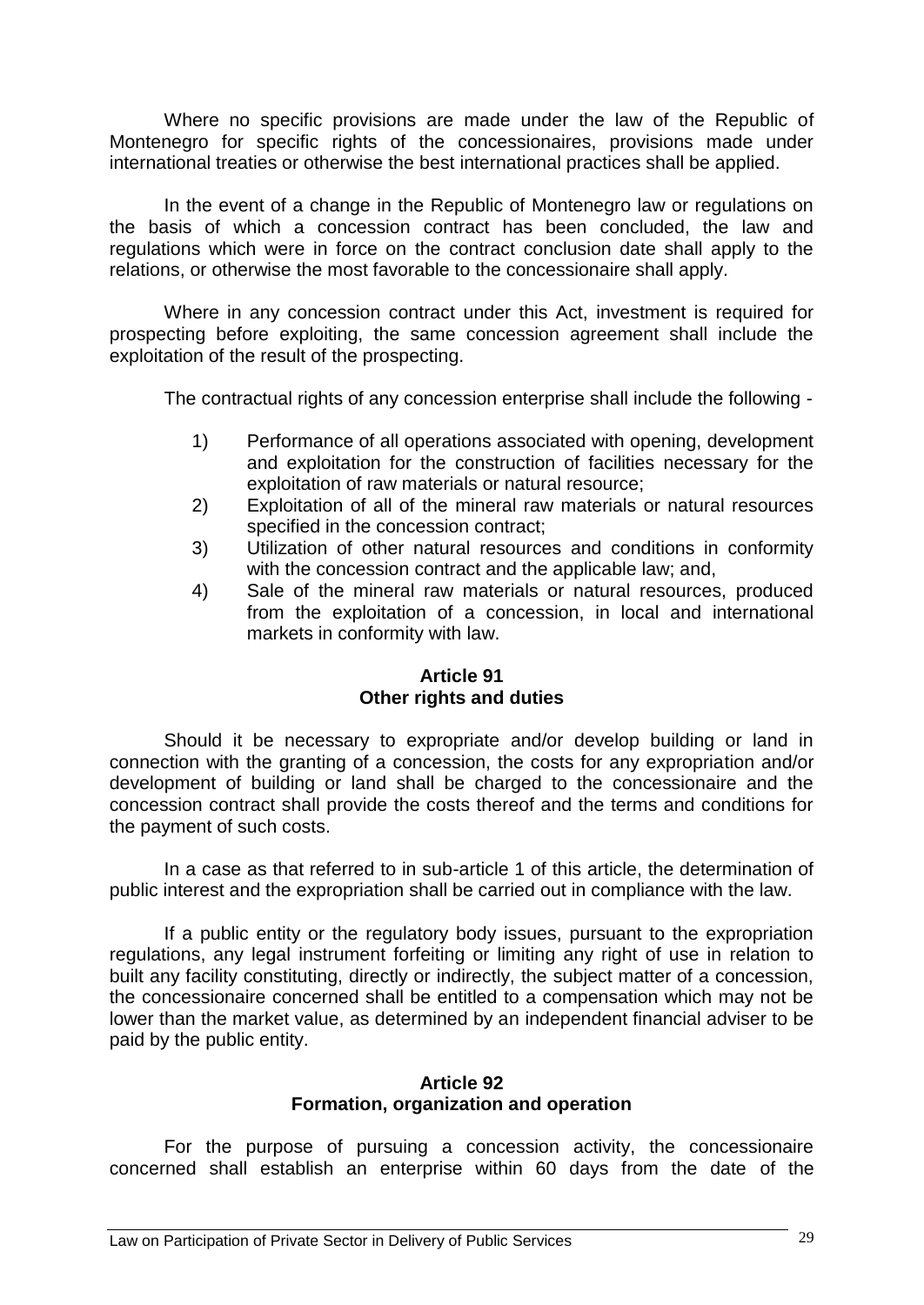concession contract and the head office of such enterprise shall be in the Republic of Montenegro, unless the concessionaire concerned has already an enterprise established and registered for activities of a similar nature; therefore, the enterprise shall be operated and be otherwise organized and operated in conformity with the law of the Republic of Montenegro.

# **Article 93 Changes**

The head office or status of a concession enterprise may be changed only after a prior approval by the regulatory body issuing the license for concession.

#### **Article 94 Dissolution of a concession activity**

In the event of dissolution of a concession enterprise, any private assets, property, movable or immovable, for the concession shall be offered to the public entity at the fair market value determined by a financial adviser; where, after sixty days of such offer, the public entity did not proceed with the buying, the private assets may be liquidated, or otherwise disposed by the concession enterprise in compliance with the law.

### **Article 95 Expiration of a concession**

Any concession partnership may be terminated, as per the terms and conditions of the concession contract and by issuance of a decree, in the following cases -

- 1) Expiration of the concession contract;
- 2) Redemption of the concession;
- 3) Forfeiture of the concession;
- 4) For any other reason stipulated in the concession contract; or,
- 5) By mutual agreement.

### **Article 96 Decision on the conditions for and modality of letting mineral raw material deposit**

1) For the purposes of this Act, the deposits shall be classified as follows -

- 1) Deposits whose exploitation was under way on the effective date of the concession agreement;
- 2) Deposit existing in the exploitation was under way on the effective date of this decision but not subjected to exploitation;
- 3) Investigated deposits in the exploitation fields which are not being exploited; or,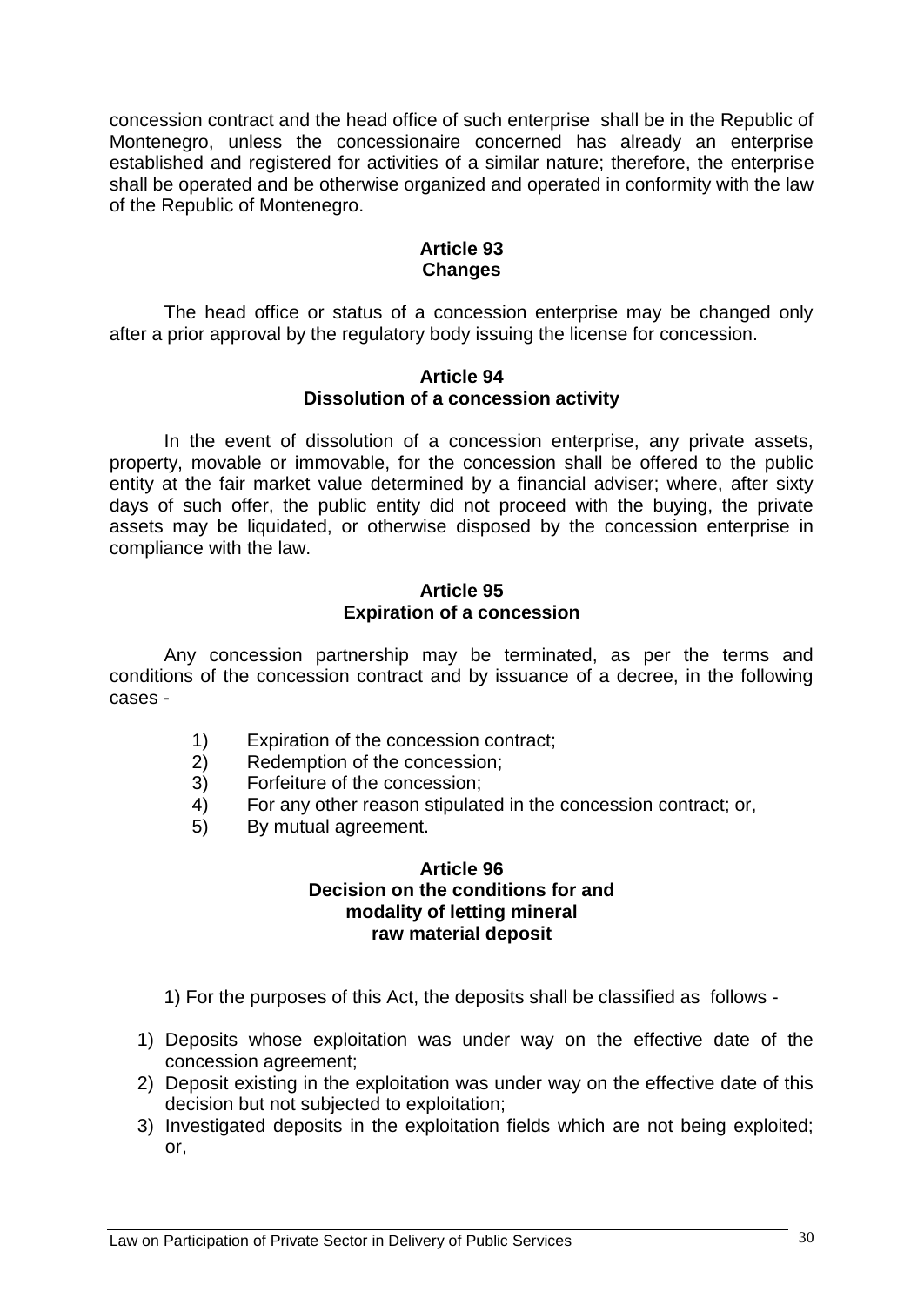4) Deposits which have not been subjected to geological prospecting and which in the opinion of the ministry responsible for mining are suitable for being prospected and exploited on the basis of a concession contract.

The subject matter of any concession contract may be granting of the right of exploitation of the mines in which the exploitation of mine waste dumps has ceased.

The ministry responsible for mining shall present to interested legal entities and to the regulatory body the particulars about the deposits.

Where of public interest and where initiated by the regulatory organ, decision on sites may be subject to public hearings in compliance with this Act.

### **Article 97 Crude oils or gas, under land or sea**

In the case of prospecting for, exploitation of crude oil and gas in the land and seabed exploratory location within the territory of the Republic of Montenegro, the special character of these types of operations, the operating continuity and the specific conditions necessary to result in investment, local or foreign, shall be taken into consideration.

### **Article 98 Deposit under way**

In case of deposits whose exploitation was under way or deposits existing in the exploitation fields of mining enterprises, but not exploited on the effective date of this Act, the ministry responsible for mining shall have the right of offering mineral raw material to obtain offers for concession in compliance with this Act.

# **Article 99 Geological prospective**

The ministry in charge of mining shall open competition for award of concessions in compliance with this Act, for the investigated deposits located outside the existing exploitation fields and for the deposits which have not been subjected to derailed geological prospective, which in the opinion of the ministry responsible for mining, may be suitable for prospecting, exploitation on the basis of concession contract.

# **Article 100 Approval for deposit site**

In addition to the requirements under this Act, approval for deposit site shall be obtained from the ministry responsible for mining, prior to any seeking of offers, and the request for approval shall include the technical and financial information on the deposit constituting the subject matter of the concession to be offered.

## **Article 101 Technical requirements for deposits**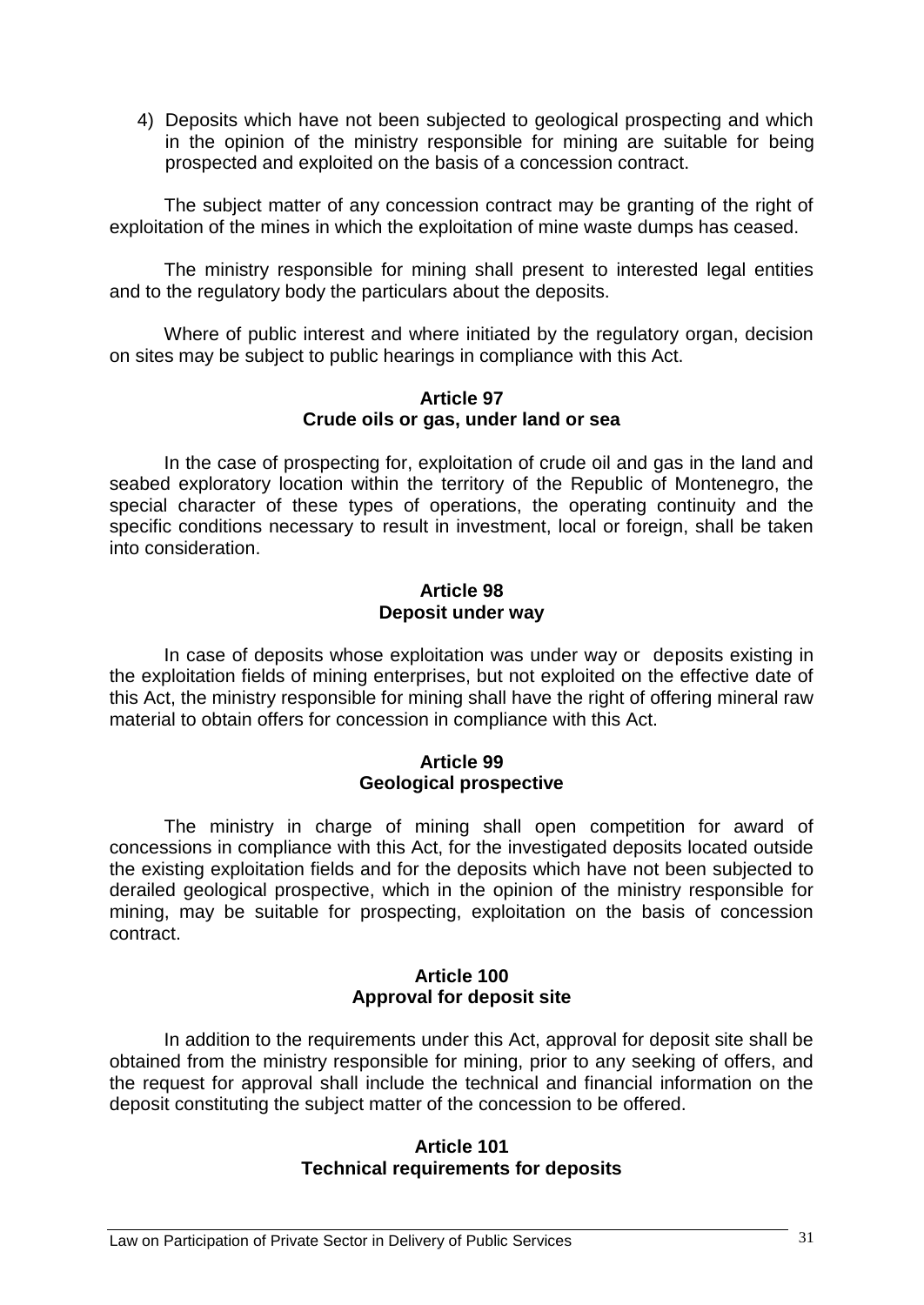In any technical report on any deposit that may constitute the subject matter of a concession, shall be included the following -

- 1) indication of the mineral raw materials involved;
- 2) name of the locality;
- 3) indication of the deposit together with a layout of the exploitation field involved at the scale of 1;10,000 delineated by control points;
- 4) coordinates and area particulars, proprietary situation particulars, on the infrastructure surrounding and any building located in the exploitation field;
- 5) deposit evidence of basic and detailed geological field;
- 6) deposit evidence of basic and detailed geological prospecting;
- 7) particulars on the quality and quantity of the mineral raw materials appraisal;
- 8) the cost effectiveness of exploitation;
- 9) duration of planned prospecting, exploitation;
- 10)expected compensation to be paid by the private investor or operator;
- 11)any requirements for any public entity to participate in the construction of infrastructure and acquisition of equipment;

The report on the deposit constituting the subject matter of concession shall be prepared by the ministry responsible for mining; where a concession is offered for prospecting and exploitation, the same report requirements shall apply, but shall be based on preliminary findings that are available before prospecting.

# **Article 102 Technical commission**

The ministry responsible for mining shall establish a special technical commission responsible of examining the technical information submitted by participating investors and prepare a technical assessment report to be made available to all evaluators, prior to their undertakings of the examination, evaluation and comparison of offers in compliance with this Act.

#### **Article 103 Technical and financial reports**

In addition to the requirements under this Act and under the concession contract, any concession enterprise shall report by 15 March of each year a status report on technical and financial results of the concession.

## **CHAPTER EIGHT BUILT-OPERATE-TRANSFER**

### **Article 104 Build-Operate-Transfer, B.O.T.**

Any natural or corporate person, national or foreign, may be permitted to buildoperate and transfer (B.O.T.) a specified facility, installation or plant or infrastructure set out under a franchise regulated by the regulatory body established under this Act.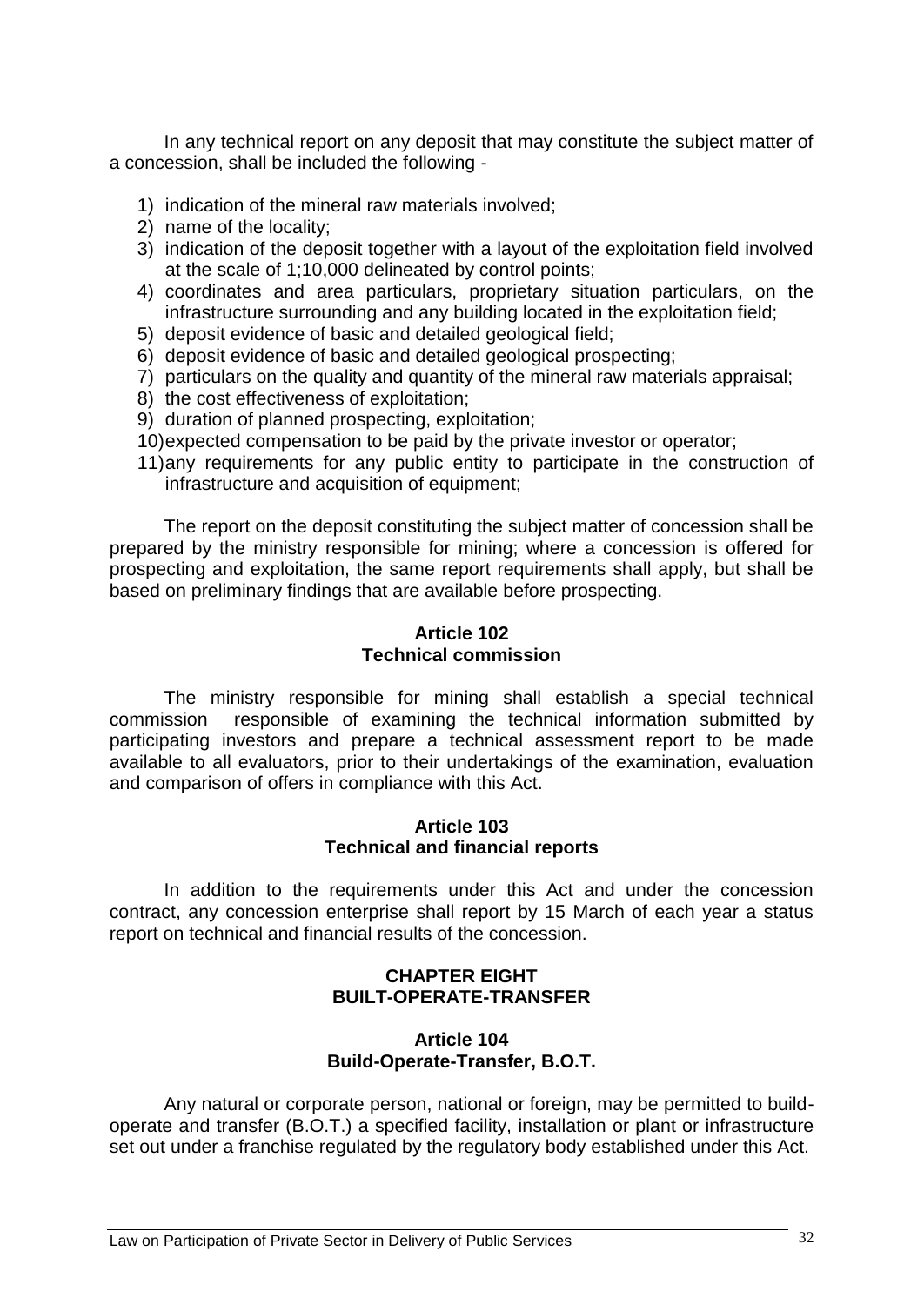#### **Article 105 Type of permitted arrangements for B.O.T.**

Are hereby permitted under this Act, Build, Operate and Transfer, B.O.T. contract arrangement, under a franchise authorized by a regulatory body, whereby a private investor and /or operator is building and operating a public utility and, after a determined period, is transferring the ownership thereof to a public entity; B.O.T. arrangements shall include Build-Lease and Transfer (BLT), Build-Transfer-and-Operate (BTO), Develop-Operate-and-Transfer (DOT), Rehabilitate-Operate and Transfer (ROT); tariffs payable by the clients shall be regulated by the contract entered into and shall be subject to the decision, after public hearings, of the regulatory body for the tariffs payable and the quality of the services to be delivered.

### **Article 106 B.O.T. System**

For the purpose of this Law B.O.T. arrangements shall be understood to mean the letting of the construction of building, installation or plant on the basis of the B.O.T. system (build-operate- transfer) under an agreement concerning the construction and financing of a complete building installation or plant, its operation and transfer to a public entity of the Republic of Montenegro within the contracted term.

### **Article 107 Eligible types of project**

The construction, rehabilitation, improvement, betterment, expansion, modernization, operation, financing and maintenance, of the following type of projects which are normally financed and operated by the public sector which may be, under this Act, wholly or partly financed, constructed and operated by the private sector, including other infrastructure and development projects as may be authorized in compliance with this Act.

The following infrastructure or projects and related facilities shall be permitted:

- 1) highways including expressways, roads, bridges, interchanges, tunnels;
- 2) railways or rail-based projects packaged with commercial development opportunities;
- 3) non-rail mass transit;
- 4) port infrastructures like piers, wharves, quays, storage, handling, ferry services;
- 5) power generation and transmission;
- 6) telecommunications;
- 7) information technology;
- 8) water supply, sewerage and drainage;
- 9) education and health infrastructure;
- 10)tourism facilities and sites;
- 11)government or self-local government buildings;
- 12)housing projects for social security;
- 13)public markets;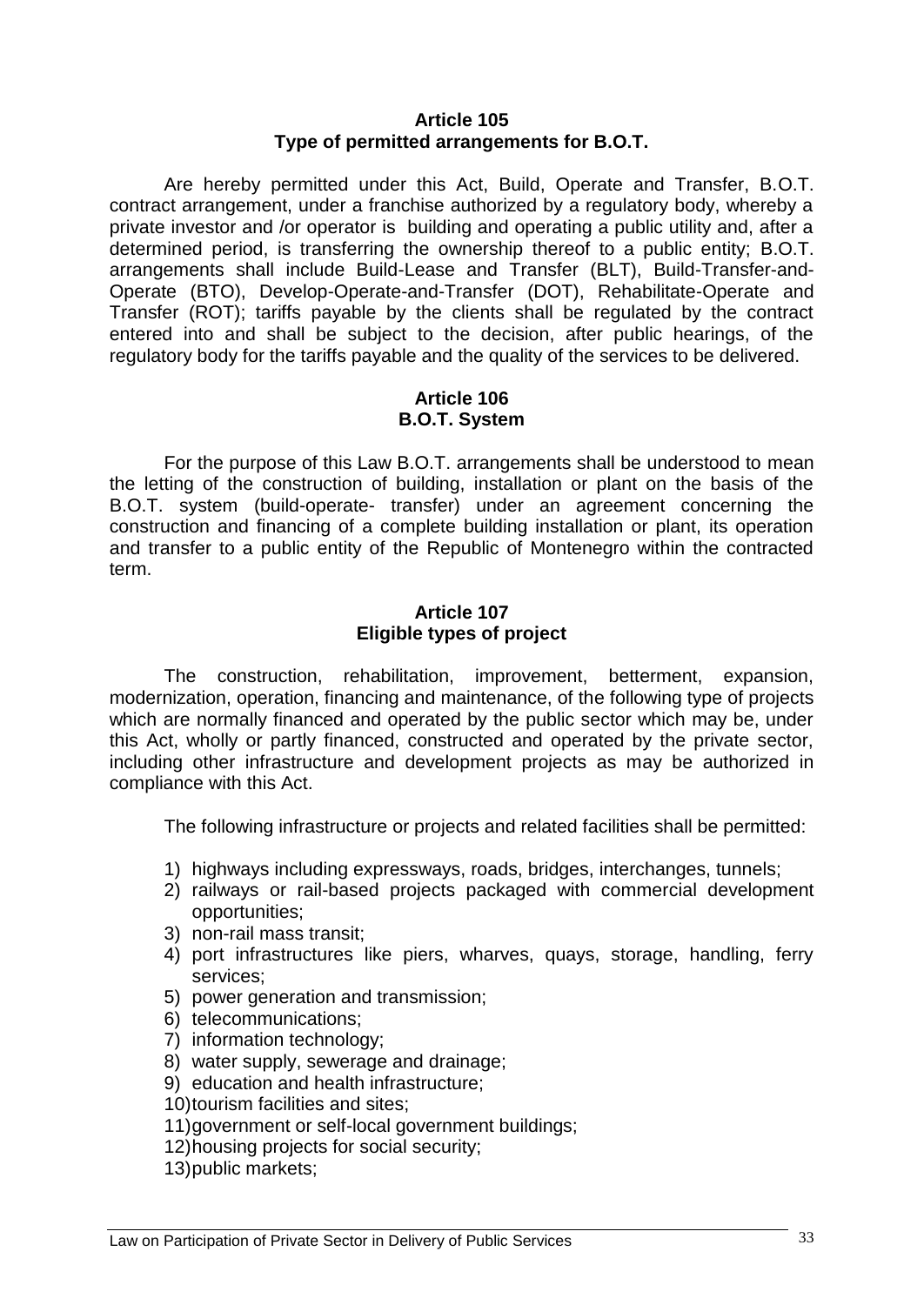14)warehouses and post-harvest; and,

15)environmental and solid waste management including collection equipment, composting plants, recycling and, incinerators.

# **Article 108 Transfer**

After the expiration of the franchise period and upon recovery of the investment, the project company shall transfer, in compliance with the terms and conditions of the B.O.T. contract, the entire facilities of such B.O.T. project to the public entity in good condition and without any claim.

### **Article 109 Payments from beneficiaries**

Within the B.O.T. contract period, or otherwise extended sufficiently for the recovery of investment, the project company shall operate lawfully and independently, and recover and obtain returns on its investment through payments received from the beneficiaries.

### **Article 110 Minimum capital of an investor**

The registered capital of an investor shall not be less than 25% of its total investment.

The project company shall be entitled to the ownership and management rights of such facilities during the franchise period as determined under the B.O.T. contract.

### **Article 111 Examination and prior approval of projects**

Subject to article 4, prior to initiating any seeking of offers, a feasibility study report of a B.O.T. project shall be proposed by the public entity for the examination and approval by the Privatization Council.

# **Article 112 Preparation of documents**

Pursuant to article 111 of this law, upon obtaining approval for a B.O.T. project, the public entity authorized to issue such B.O.T. project shall start to prepare the pre-qualification documents and the bidding documents and submit such documents, for examination and approval, by the Privatization Council.

#### **Article 113 Pre-qualification of investors**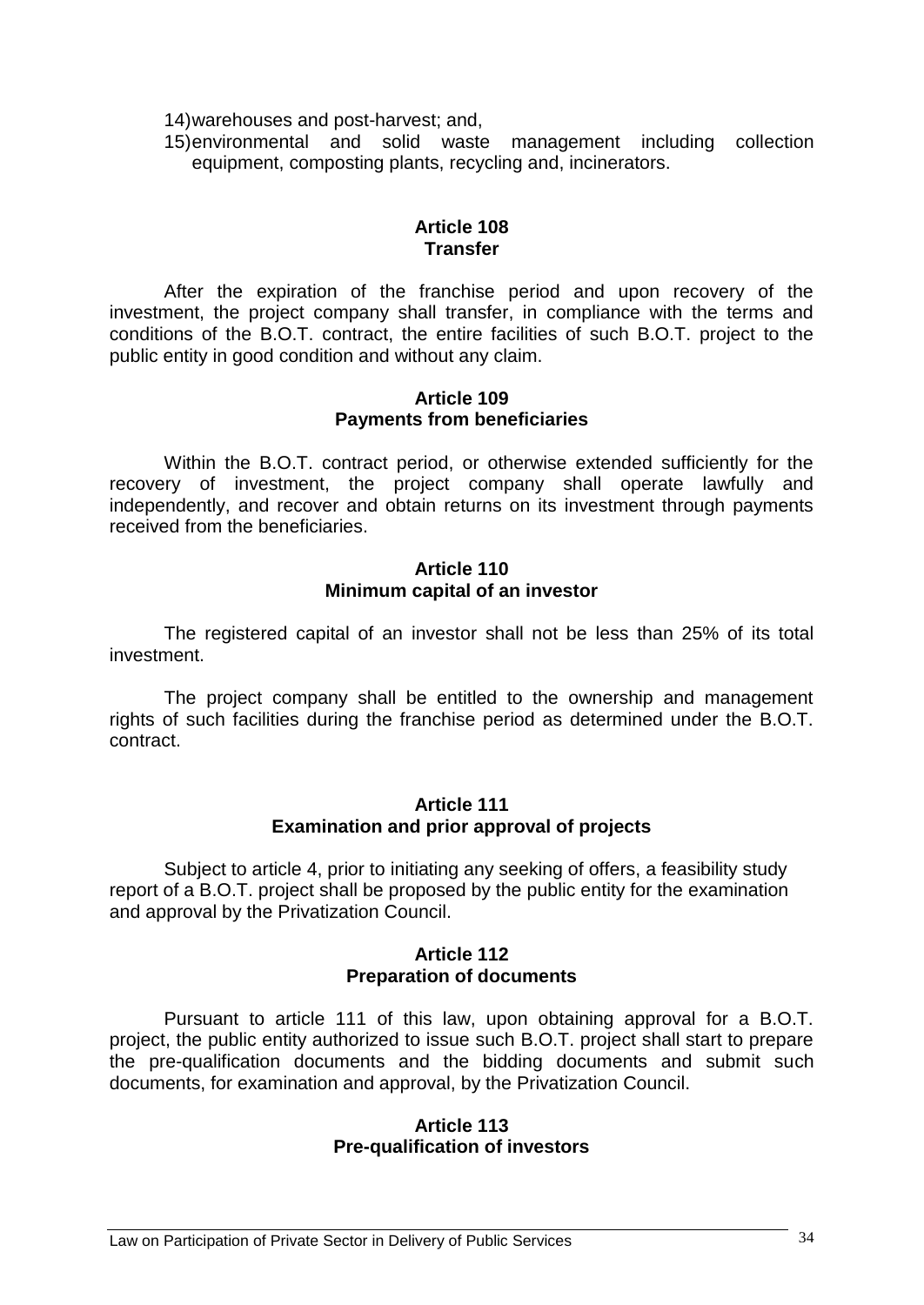Before the seeking of offers, a pre-qualification of investors, local or foreign, or in joint venture, shall be conducted to invite investors intending to submit offers. For pre-qualification, an investor intending to submit an offer shall provide, in addition to the requirements under this Act, at least the following documents:

- 1) A legal background on their on-going operations;
- 2) Certification of experience and performance of similar contracts in nature and complexity;
- 3) Ability to organize and manage the B.O.T. project; and,
- 4) Financial and credit status and evidence of available assets for the project.

# **Article 114 Bidding for B.O.T.**

In addition to the requirements under this Act for solicitation documents, shall be include herewith at least -

- 1) Feasibility study report of the B.O.T. project;
- 2) Proposed schedule of the construction of the project; and,
- 3) Proposed billing standards and adjustment formula.

# **Article 115 Feasibility study report**

Subject to article 111, the feasibility study report of the project shall include -

- 1. Survey of the project and target;
- 2. Assessment of the effects of the project on the environment;
- 3. Market demand for the project, as well as its costs and charges;
- 4. Description of project engineering and technical index, including the technology to be adopted;
- 5. Description of the project company, including engineering, construction and operation plans;
- 6. Financial analysis, including total investment, cost of labor and materials, financing scheme and cost, cash flow, internal rate of return, inflation rate, supposed foreign exchange rate and interest rate, analysis of risks and sensitivity; and,
- 7. Other items included in the feasibility study report.

# **Article 116 Examination before award**

The B.O.T. agreement shall be concluded in accordance with this Act; therefore, the public entity shall submit the outcome of the evaluation of offers and the B.O.T. agreement, with the feasibility study report of the investor's project attached thereto, to the Privatization Council for examination and approval; after approval of the privatization Committee, the same documents along with the recommendation of the Privatization Council shall be made available to Cabinet for final approval before award of the contract.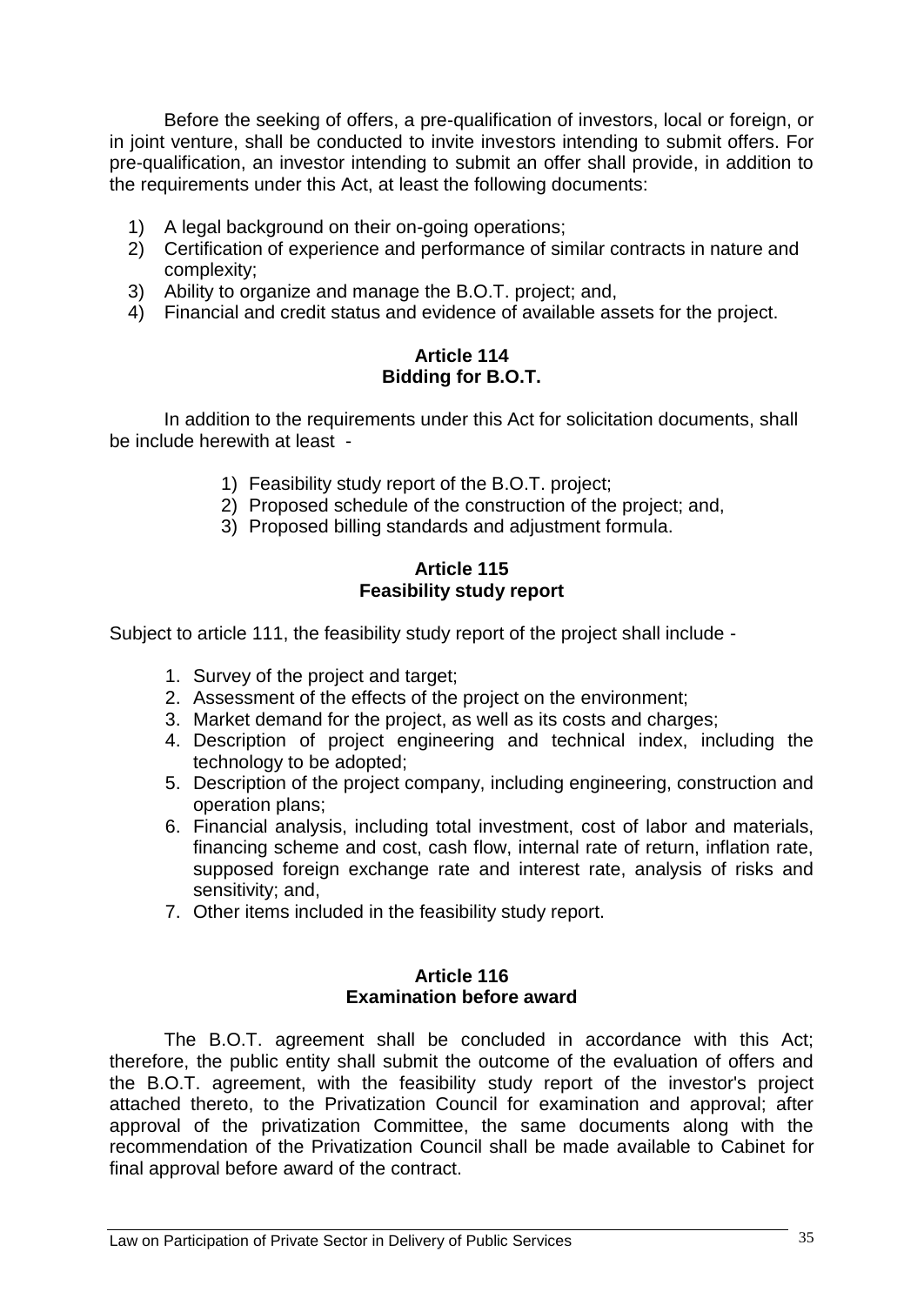## **Article 117 The B.O.T. contract agreement**

B.O.T. agreement shall be in compliance with the laws and other regulations in force and should at least include the following -

- 1) the names, places of residence and representatives of the legal persons of the relevant parties of the B.O.T. agreement;
- 2) The content, conditions and terms of the B.O.T.;
- 3) The duration of the B.O.T. and the terms for the recovery of investment by the investor;
- 4) Project design, construction, operation and maintenance standards;
- 5) The schedule and extension of the project, and the outcome of termination;
- 6) The construction price of the project and the billing plan;
- 7) The criteria and procedure for handing the project over to the Government after the expiration of the term of the B.O.T.;
- 8) The rights and responsibilities of the governmental organs;
- 9) The rights and responsibilities of the B.O.T. project company;
- 10) The risk-sharing by category of risks; and,
- 11) The transfer of the rights and responsibilities of the project company.

## **Article 118 Establishment of the B.O.T. project company**

The investor approved to win the contract shall establish the B.O.T. project company in accordance with the relevant laws and regulations of the Republic of Montenegro.

## **Article 119 Franchise registration**

The Public Entity shall carry out franchise registration with the regulatory body for all B.O.T. project agreements concluded pursuant to the provisions herein. To be a registered B.O.T. agreement, a franchise shall be issued by the regulatory body; therefore an investor issued with the franchise shall be protected by the laws and regulations of the Republic of Montenegro.

## **Article 120 Market demands**

Except in cases where the existing B.O.T. project is unable to satisfy market demands, the governmental organs shall not approve any new competitive projects.

### **Article 121 Supervision, examination and auditing**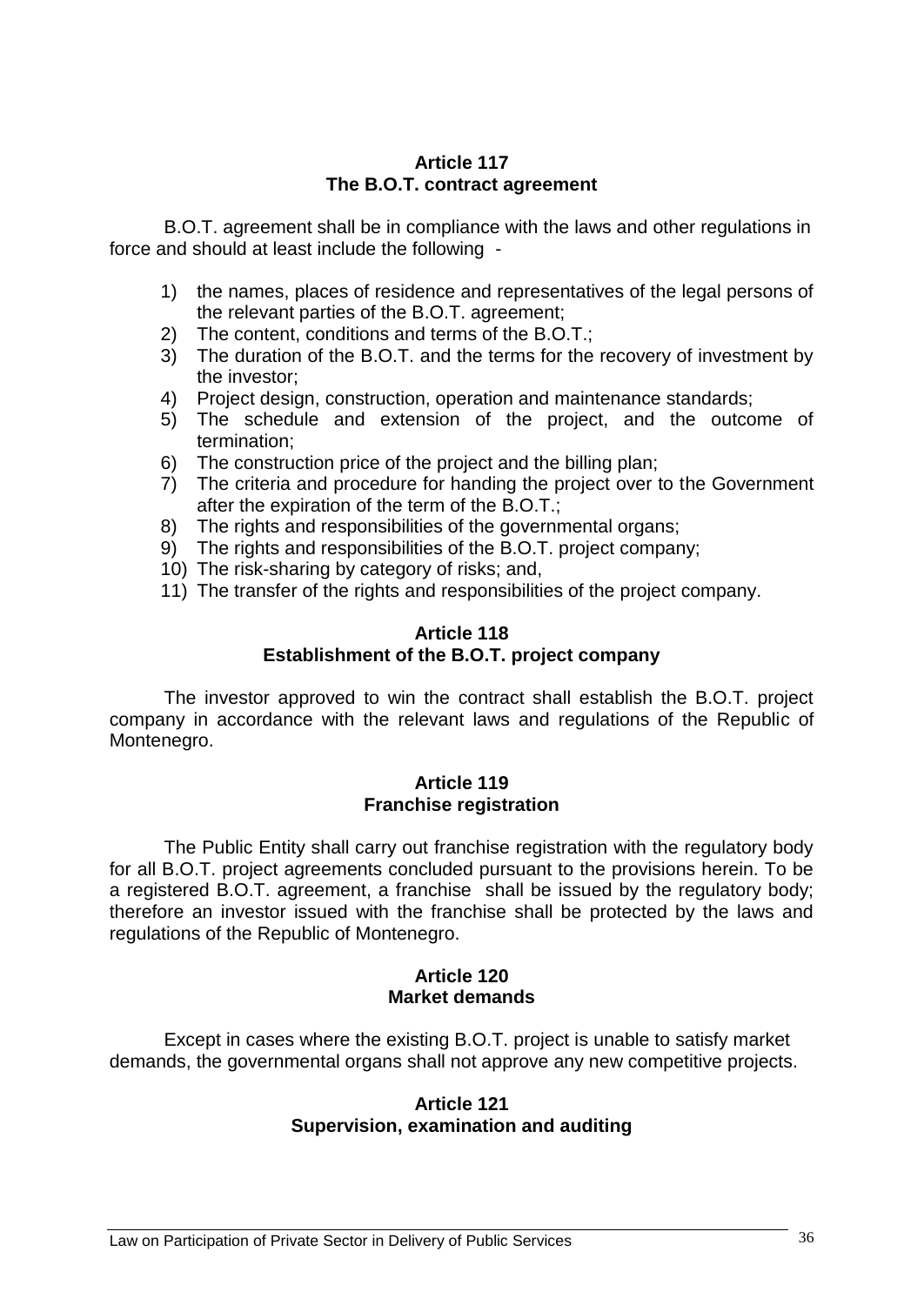The regulatory body shall be entitled to conduct supervision, examination and auditing of the B.O.T. project company's operational activities.

# **Article 122 Guarantees**

Except in the case of public private co-financing scheme, any governmental organ or any public entity shall provide any form of guarantee regarding the rate of return of the project investment. B.O.T. contract arrangements shall be based on identified returns sufficient to reimburse investment, and where such returns are insufficient at expiration, extension shall be allowed for full recovery of the investment made by the private investor.

## **Article 123 Customs and taxes**

The B.O.T. project company shall pay customs and taxes in accordance with the provisions of laws.

# **Article 124 Training, technology and data**

The project company shall be responsible for the training of the personnel required to assume independent responsibility for the operation and maintenance of the project after the transfer of the project. After the expiration of the term of B.O.T. agreement, the project company shall, without reservation, hand over the technology and data of the operation and maintenance of the project to the government organs without any compensation.

# **Article 125 Changes in policy**

The B.O.T. project company shall be responsible of commercial risks such as project financing, construction, operation and maintenance through methods such as adjustment of the billing standards and the extension of the B.O.T. term, authorized by the regulatory body; the public entity shall be responsible of the risks of the B.O.T. project that are directly due to material effects resulting from changes in policy.

# **Article 126 Applicable law and the settlement of disputes for B.O.T.**

The B.O.T. agreement's execution, performance, and interpretation, as well as the settlement of disputes, shall be in accordance with the laws of the Republic of Montenegro; in issues not yet regulated by the laws of the Republic of Montenegro, the best international practices such as the ones made under international convention or the latest "Acquis Communautaire" of the European Union shall prevail.

# **Article 127**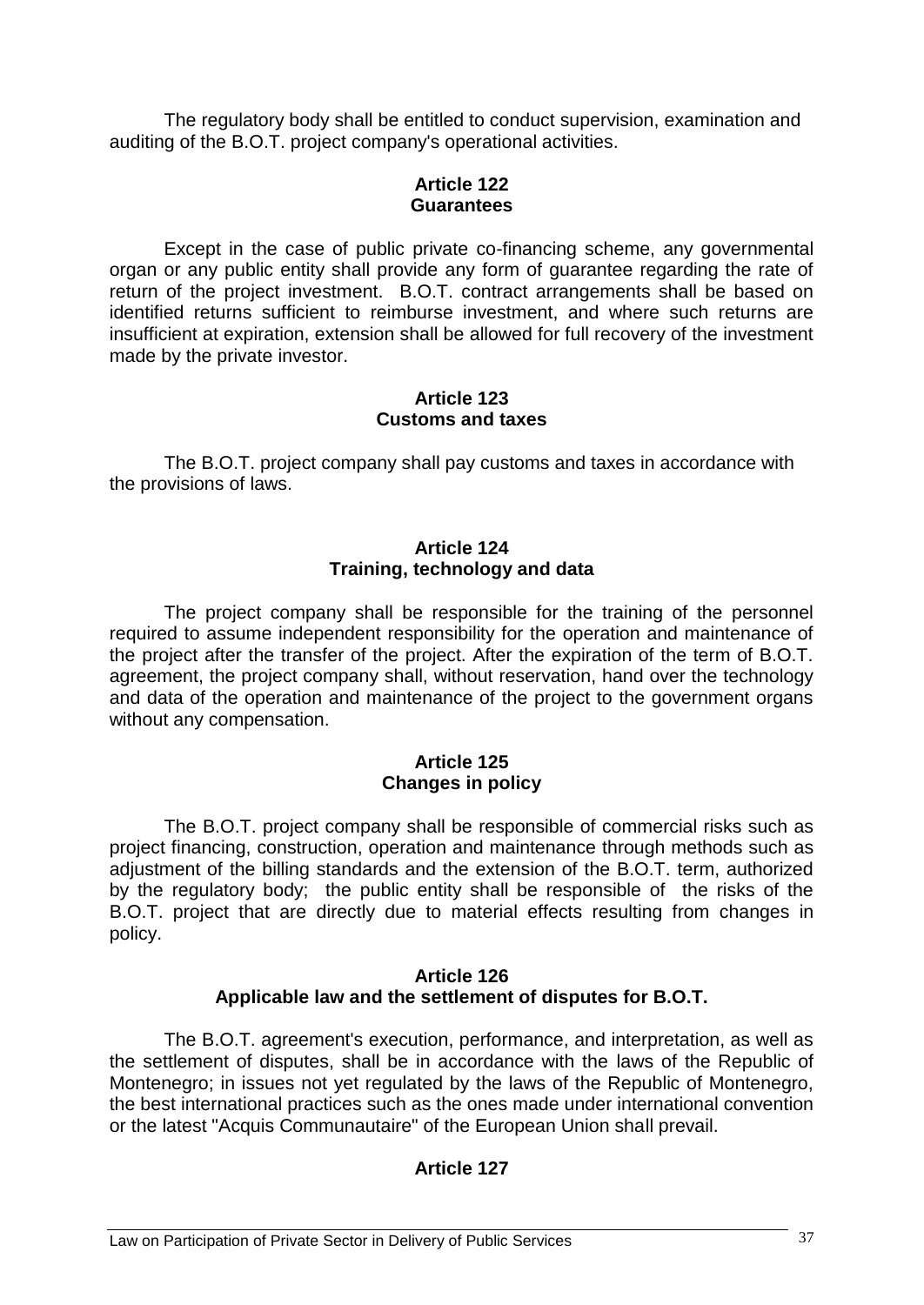# **Court proceedings for B.O.T.**

Any disputes arising during the performance of the B.O.T. agreement or having connection with the this agreement shall be settled through consultation between the parties to the agreement in the presence of the regulatory body. If a settlement cannot be reached through consultation after 30 days, such disputes shall be submitted to a Court of the Republic of Montenegro and the latest UNCITRAL Arbitration Rules shall be applied, supplemented by the Supplemental Rules of the International Center for the Settlement of Investment Disputes (ICSID).

# **CHAPTER NINE REGULATORY BODY**

# **Article 128 Powers**

Pursuant to this law the Government shall establish a regulatory body as an organ having powers to -

- 1) issue license for concession;
- 2) authorize franchise for B.O.T. arrangements;
- 3) determine allowable increases, decreases or no change in tariffs payables;
- 4) determine and control quality standards of public services delivered;
- 5) promote operating efficiency of investment made by private investors;
- 6) monitor the private company performance and contractual compliance;
- 7) ensure public satisfaction of clients, receive complaints;
- 8) arbitrate disputes with consumers and ensure responsiveness to final customer needs;
- 9) impose sanctions on private investors for failure to meet regulated quality standards;
- 10) ensure assets serviceability; and,
- 11) organize and monitor public hearings.

For B.O.T. or Concessions contract arrangements entered into under this Act, all functions and powers of the regulatory body herein established shall be, *mutatis mutandis*, on the regulatory body established by law to regulate for a specific sector.

Where no such regulatory body for a specific sector is established by law, the regulatory body herein established shall exercise all the powers and duties as imposed under this Act.

### **Article 129 Members**

The members of the regulatory body shall ensure that the licenses and franchises permit the conduct of activities for development with the up-most transparency and integrity in full compliance with this Act.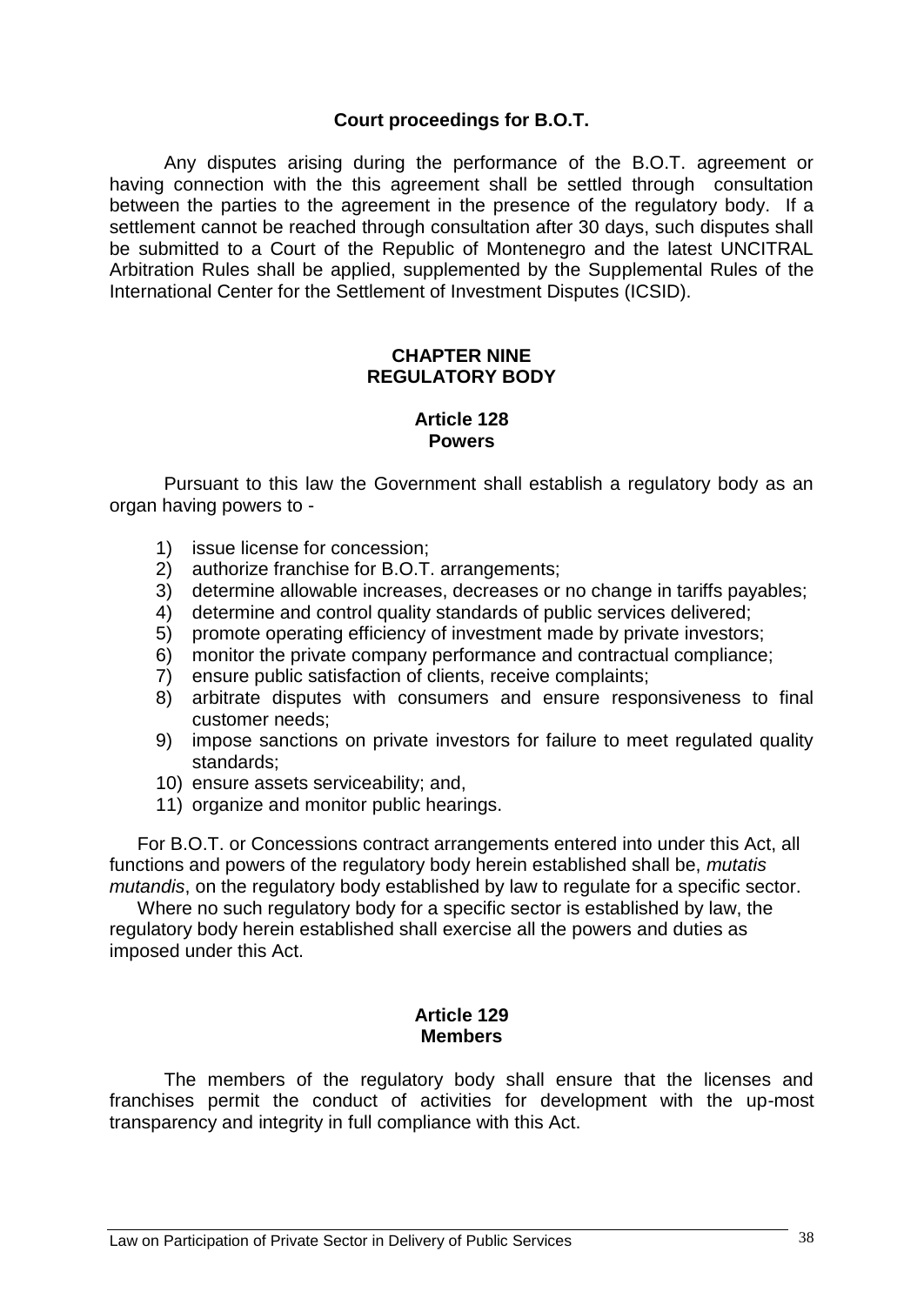The regulatory body shall comprise four permanent members and one ad-hoc member

- 1) a Chairperson who shall represent the Cabinet and who shall be a judge or an ex-judge;
- 2) a member who shall represent the Ministry of Finance;
- 3) two members who shall represent the Self-Local Governments; and,
- 4) an ad-hoc member from the public entity initiating a B.O.T. or concession project;

and, decision shall be made on majority of votes, each member having one vote; quorum for decision and public hearings shall be 3 members; in case of equality of vote, the Chairperson shall have a casting vote.

Except for the ad-hoc member from the public entity initiating a project who shall be appointed by the head of the public entity, the members of the Regulatory Body, who shall not be elected persons, shall be appointed by the Cabinet, in consultation with the President of the Republic and with the leader of the opposition parties, and on such terms and conditions as may be determined by the Prime Minister. Every member shall hold office for a period not exceeding 3 years and shall be eligible for one re-appointment.

The Cabinet may, in consultation with the President of the Republic and with the leader of the opposition parties, at any time terminate the appointment of a permanent member who has been guilty of (i) any misconduct, default or breach of trust in the discharge of his duties and, (ii) an offence of such nature as renders it desirable that his appointment should be terminated.

The Regulatory Body may engage in compliance with the law, such number of persons as may be necessary, capable of assisting it with expert advice; such expert shall not have, in any matter, right to vote.

The Regulatory Body shall meet at such time and place, as the Chairperson deems fit and undertake public hearings in compliance with this Act and the rules made under.

Subject to article 132 of this law*,* the Government of the Republic of Montenegro shall determine the remuneration of the members of the Regulatory Body, for carrying out their duties under this Act.

# **Article 130 Harmonization**

To maintain national harmonization, fair competition and for proper governance on decisions made, the regulatory body shall -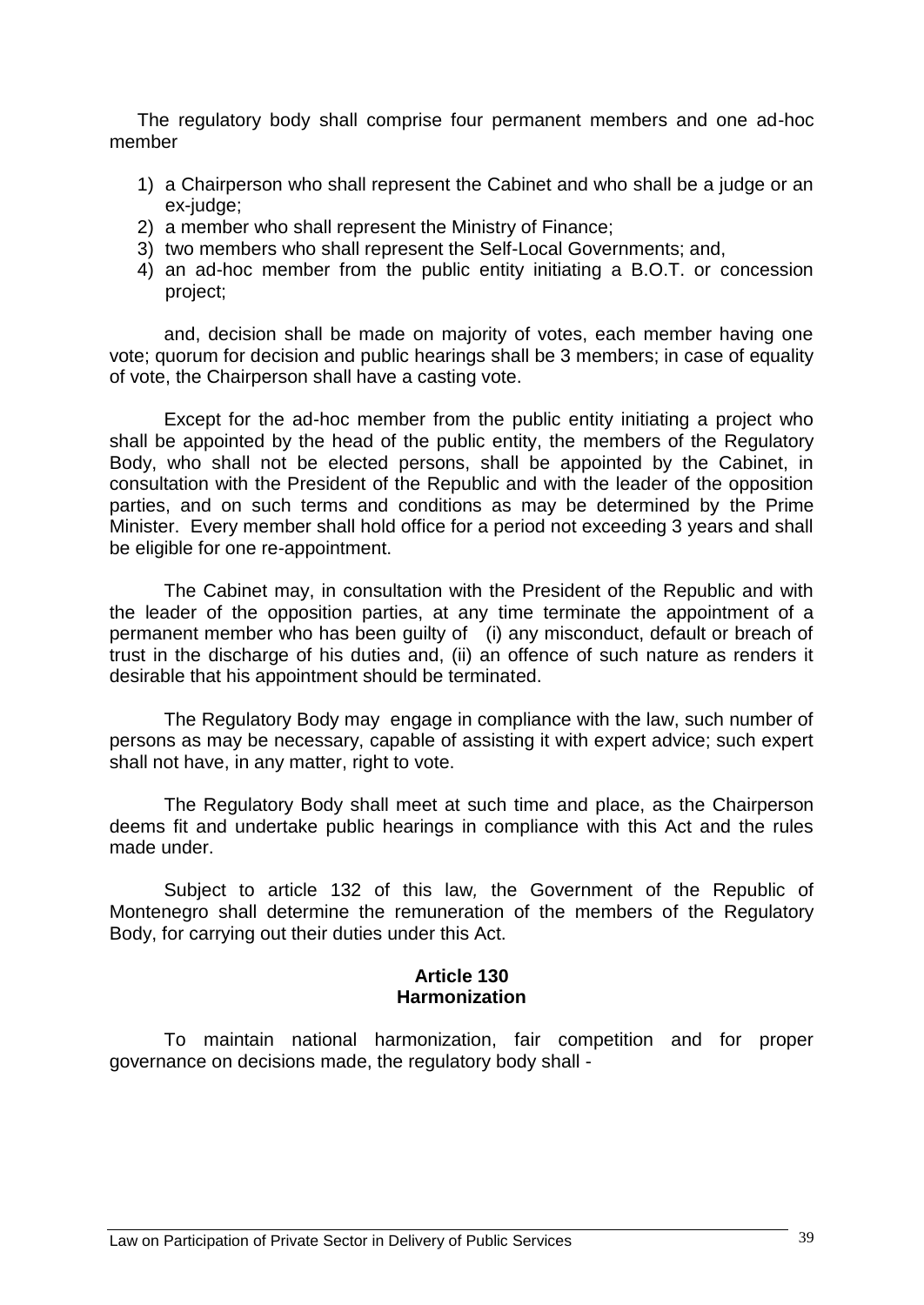- 1) train regulatory staff;
- 2) publish local and regional performance indicators;
- 3) publish locally monitored activities and regulatory decisions; and,
- 4) report and monitor guidelines for comparable reports.

### **Article 131 Criteria for selection**

Members and staff of the regulatory body shall be impartial and criteria for their selection shall be determined by the Cabinet; the selection shall be made so as to ensure -

- 1) the protection of the legitimate interests of investors and freedom from political influence;
- 2) the protection of consumers' rights to receive public services from the operation at the level of quality expected and to complain when services are not delivered as expected;
- 3) that regulators be devoted to the responsible discharge of their regulatory functions;
- 4) that the regulatory body remains true to its mandate and fully accountable; tenure may be given for a fixed period and provide protection from arbitrary removal from office.

### **Article 132 Funds and personal interests**

Except as otherwise authorized by the Cabinet, the regulatory body shall be funded through direct levies on concession and B.O.T. operations and not from public budgets; regulators shall have no personal, directly or indirectly, financial interest in any of the operations to be regulated; in addition, members shall have no personal interests for a period of three years on any B.O.T. or concession contracts, after termination of contract and for a period of two years after termination of office.

#### **Article 133 Minimum tariffs payable by clients**

Notwithstanding any mutual agreement resulting to the contrary, for B.O.T. arrangements, the tariffs payable by the clients or the consumers shall not be less than the tariffs determined under the B.O.T. contract.

Notwithstanding any mutual agreement resulting to the contrary, for concession contract, the compensation payable by the investor or operator shall not be less than the compensation determined under the concession contract.

## **Article 134 Accountability**

Any person may participate in the public hearings organized by the regulatory body; the public hearings shall be organized to permit the investors, the operators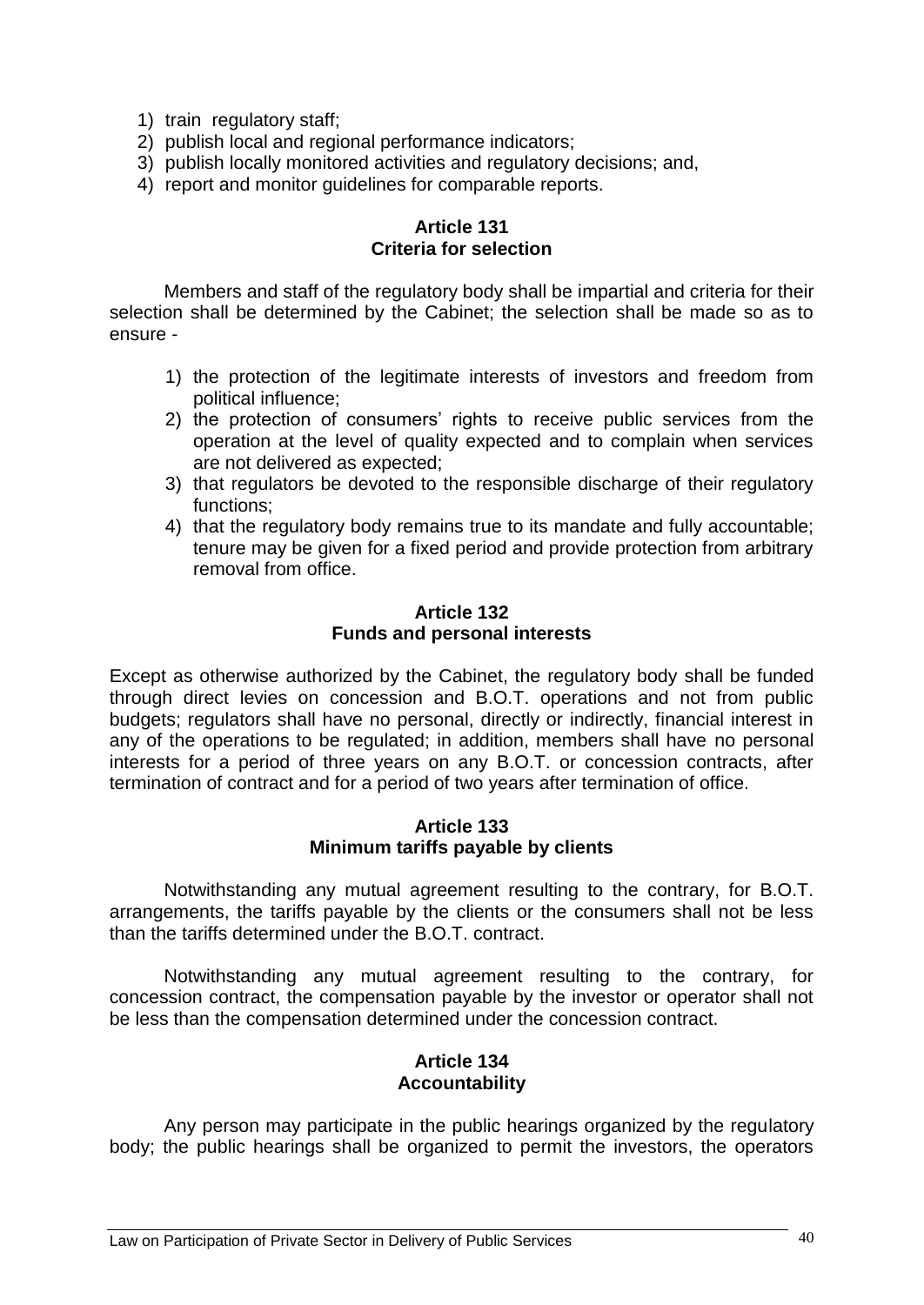and the consumers to express their views before determining tariffs charged by the investors and operators for the public services provided to the consumers.

The regulatory body shall report annually to the Cabinet on all their activities, including outcomes of public hearings.

# **Article 135 Public hearings**

After a license or a franchise is authorized under this Act, public hearings shall be conducted in compliance with the rules made under this Act for tariffs or fees under B.O.T. and Concession arrangements and for the compliance with standards on the quality of the services delivered, as determined by the contracting arrangements.

## **Article 136 Appeal on decision**

Any investor, operator, consumer, client, group of clients or group of consumers may appeal a decision made by the regulatory body by a written request to the regulatory body for a final public hearing; where such request for appeal is made, the proceedings of the final public hearing shall be held not later than one month after receipt of such appeal request; decision made under such appeal shall not limit in any manner any decision made by a court.

# **Article 137 Co-financing schemes for investment**

This article shall refer to major infrastructure projects B.O.T. or Concession by a private sector investor and / or operator co-financed by a public entity, on prior approval of the Minister responsible for finance and the Regulatory body.

For co-financing schemes, the public entity shall collaborate with the Regulatory Body and the Ministry responsible for finance who shall be the organs for the preparation and approval of any co-financing scheme.

Where appropriate, the Ministry responsible for finance and the regulatory body may seek the participation of development banks or any other financial institutions for loans, credits or grants to be offered to a private investor without governmental or public entity guarantee.

Where risk capital is to be made available by a public entity or by the Government in the form of shares for a corporate body to be established for such a project, the Ministry of Finance and the Regulatory Body shall also seek the approval of the Cabinet and ensure appropriation is made by the public entity or by the government to meet obligations.

Notwithstanding any conditions under loan, credit or grant of a banking institution or any condition under any co-financing agreement, the investor or the operator shall be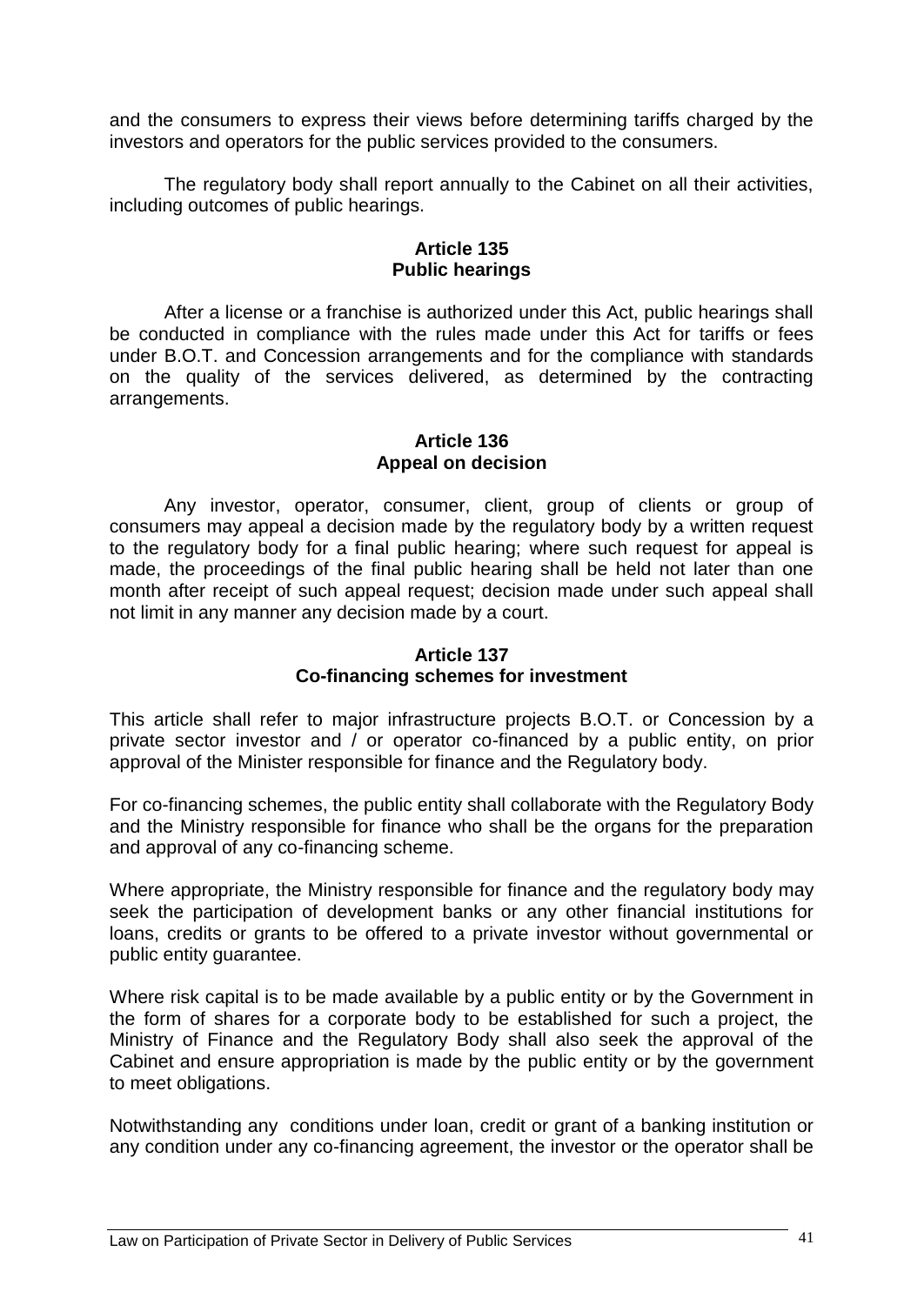authorized by a regulatory body to procure the goods, works and services required for the facility, using its own procurement procedures applicable by the private sector.

Where the goods, works or services required for the facility and to be financed partly by public or wholly by local, regional or international public funds, such goods, works or services shall be procured in accordance with the provisions of the public procurement law or of any treaty or agreement entered into with a co-financing development institution.

Where, exceptionally and after approval of the Cabinet, a public entity contributes directly by risk capitals to own shares of an enterprise created for B.O.T. or concession, a divestiture plan not exceeding fifteen years shall be proposed by the investor, as part of his offer, in the view that only the investor or the operator will own shares at time of the transfer of the facilities for B.O.T. and at termination of the concession.

## **Article 138 Competition for small projects**

Where projects of low complexity are prepared by a public entity and approved in compliance with this Act, with the aim to promote the participation of the private sector for the delivery of public services of such low complexity, competitive licenses, concession or competitive franchises for B.O.T may be offered by the regulatory body under open and fair competition, and after advertising for pre-qualification and offering in compliance with this Act, among investors and / or operators, only where the value of the total investment for such low complexity projects does not exceed 1 million DEM and the duration does not exceed ten years.

## **Article 139 Competitive tariffs and fees for services**

Tariffs or fees for public services delivered shall be competitive with tariffs in force in the territory of the Republic of Montenegro.

Costs of licenses offered shall not be higher than licenses issued for similar services obtained in the territory.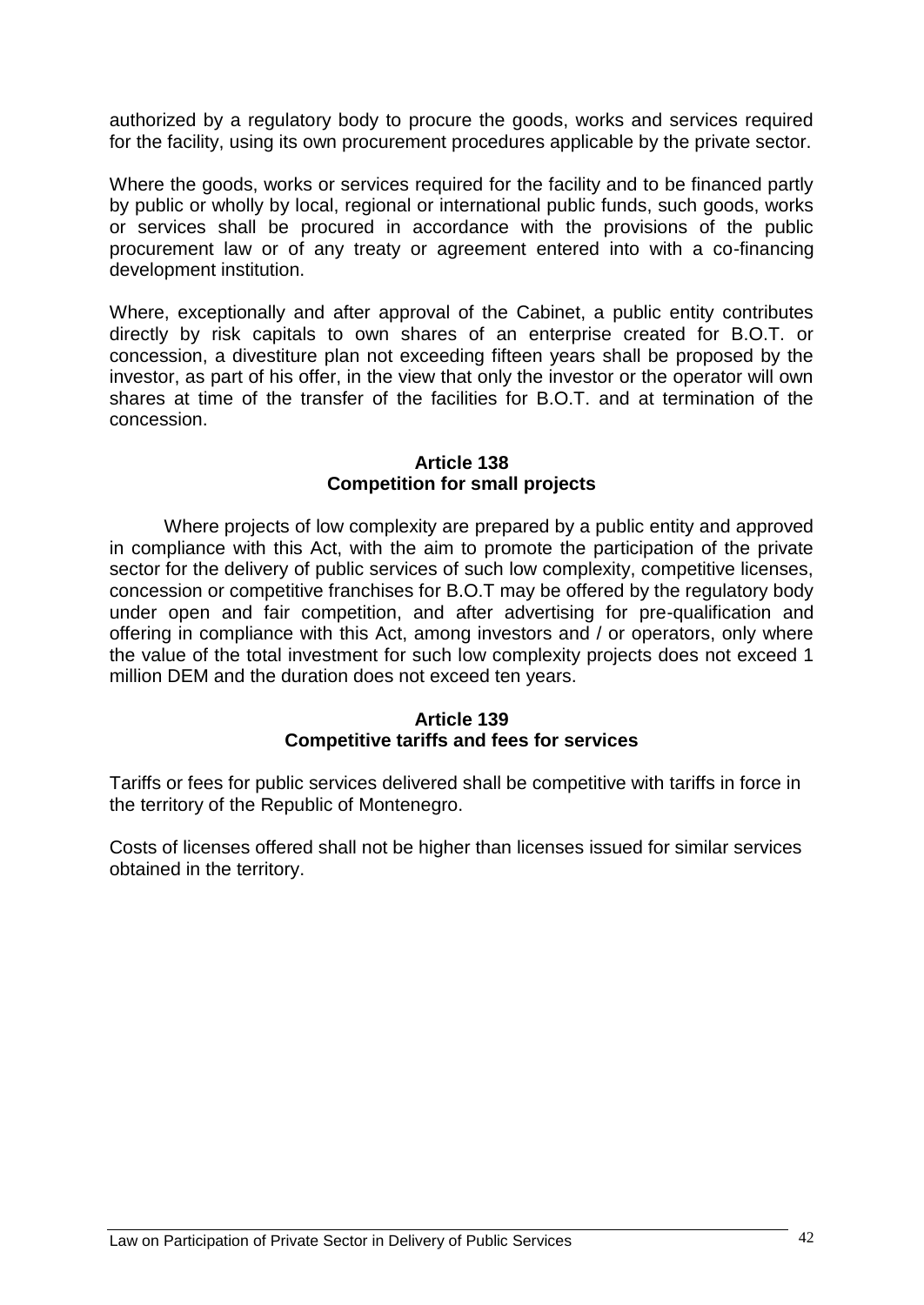Except in co-financing scheme, the project shall not create or result in public debt or any contingent liability on the part of the public entity and / or the Government.

## **Article 140 Priority for project approval**

Special priority shall be given by the public entities and the regulatory body to not serviced localities and to indispensable public services contributing to economic stability or growth; for local development projects, the regulatory body and the selflocal governments shall promote the use and the development of small scale B.O.T. or Concession enterprise; under this section; in addition, any offer for any concession or B.O.T. contract shall include subcontracting arrangements using such small scale enterprises for at least ten per cent (10 %) of the estimated total value of the contract.

### **CHAPTER TEN FINAL PROVISIONS**

# **Article 141 Rules, regulations and forms**

The Privatization Council and the Regulatory Body pursuant to provisions of this law shall make such public solicitation rules, regulations under the guiding principles of accountability and transparency for purposes of this Act.

## **Article 142 Transparency**

(1**)** Any person who directly or indirectly, in any manner influences, or attempts to influence any officer or member taking part in any seeking of offers, whether or not his role is critical to the decision-making, with the object of obtaining an unfair advantage under this Act, shall commit an offence; any evaluator, supervisor of an ad-hoc evaluation committee, members of the regulatory body who directly or indirectly, in any manner influences, or attempts to unduly influence a supervisor, an evaluator, shall commit an offense.

(2) The permanent members of the Regulatory Body, on assumption of duty shall take their respective solemn statement of office specified in the form set out in the regulations made under this Act; all experts or consultants engaged to deliver services that include access to confidential information shall comply with confidentiality obligations as set out in the contract documents and under this Act; all persons involved in seeking of offers shall be guided by the rules and by the code of ethics as laid down under this Act; the solemn statement taken under this article shall include an undertaking to be bound by the Code of Ethics under this Act.

(3) The permanent members of the Regulatory Body shall file with the State Prosecutor a written statement of assets and liabilities not later than 30 days after appointment and upon termination of appointment; where, subsequent to a declaration made therefore, the state of assets and liabilities is so altered as to be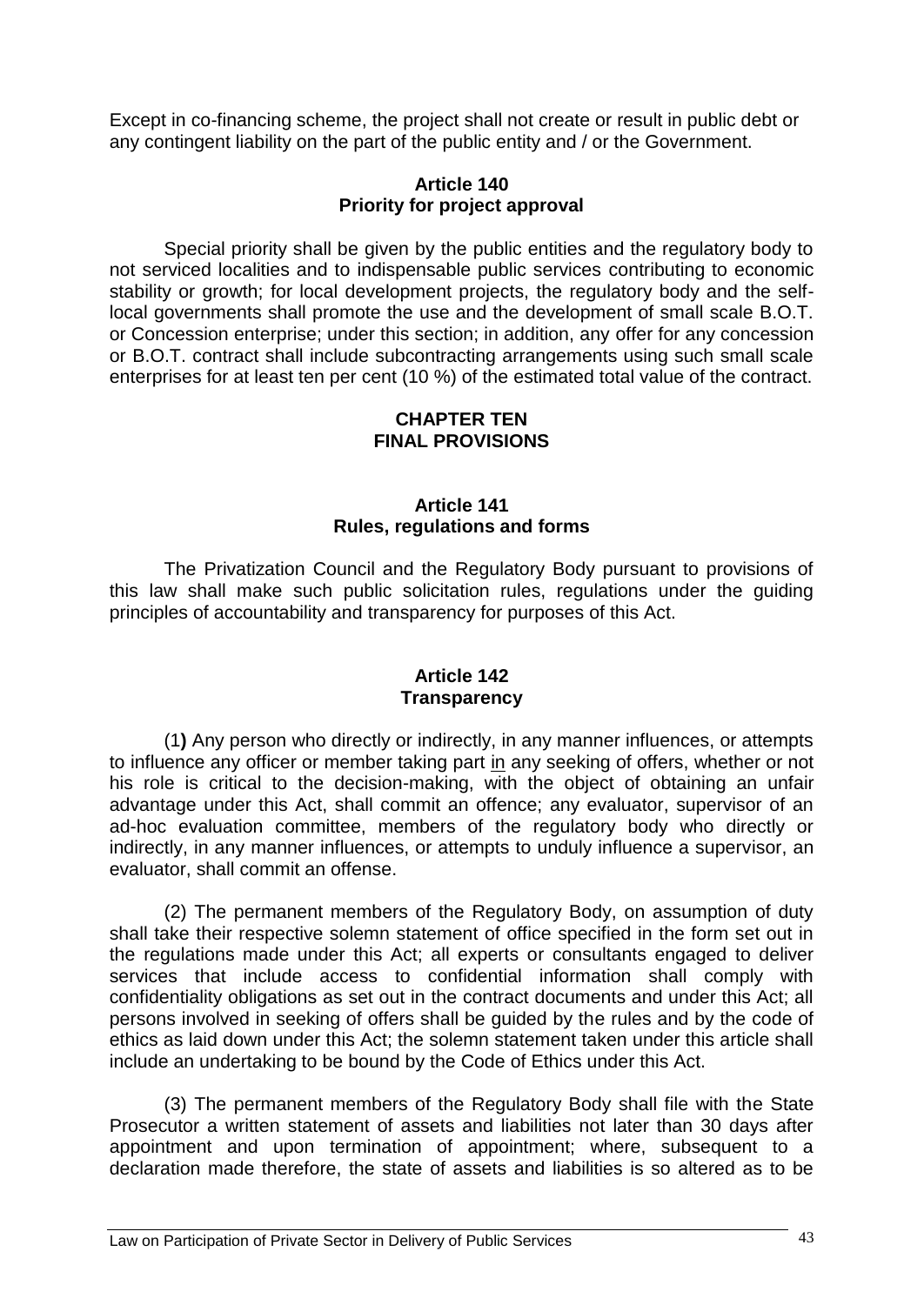reduced or increased in value by a prescribed amount, as set out by the State Prosecutor, a up-dated declaration shall be made; no declaration of assets and liabilities filed shall be disclosed to any person except with the express consent of the person concerned or by order of a Judge on reasonable cause shown.

(4) Subject to a reasonable administrative fee, the public shall be given prompt access by the Regulatory Body to this Act, to up-dated provisions of this Act, to any legal instruments made under, to standard documents and forms, and to the annual reports; accessibility shall also be made possible by electronic mode of communication.

(5) The Regulatory Body shall publish in the Official Gazette -

- a) information on Concession license and on B.O.T. franchise being authorized,
- b) any change made on tariffs or fees,
- c) not later than 45 days after such authorization or any changes made thereof.

(6**)** Any public entity and the regulatory body involved in any seeking of offers or in any activity under this Act shall record and safeguard all relevant documents issued and received where they directly or indirectly relate to any activity undertaken under this Act; any person who, willfully or negligently, by any action or omission resulting in the non availability of any document or evidence shall commit an offense; all documents, of any type, shall be kept in safe condition for a minimum period of ten years after completion and payment of contracts and, be available instantaneously for review or audit or by any expert hired therefore in compliance with this Act; except for records, directly or indirectly, related to the national security, contractual documents for which the obligations are fully fulfilled, shall be made accessible to any person interested within two weeks from receipt of a written request; where the request concerns viewing only the documents, it shall be in the presence of an officer; where the request is to obtain copies thereof, it shall be subject to payment of reasonable fee.

(7) Consultants, or any of their affiliates, shall not be hired for any assignment that would be in conflict with their previous and current assignment, and prior obligations to other clients, or that may place them in a position of not being able to carry out the assignment in the best interest of the public entity.

(8) All private investors and operators, shall, under this Act, include in their offers a declaration that the content of their offers have been independently raised and prepared by certifying that no consultation has been made by other investors or operators and consequently that no unfair advantage is taken from unfair and non equitable competition.

(9 For information, the regulatory body shall make available, at least once a year, a technical and financial report to the Government of the Republic of Montenegro on the implementation of each of any concession or B.O.T. agreement, on any investment related thereto, and the any activities initiated by the Regulatory Body, including its own activities, and financial results therefrom.

# **Article 143**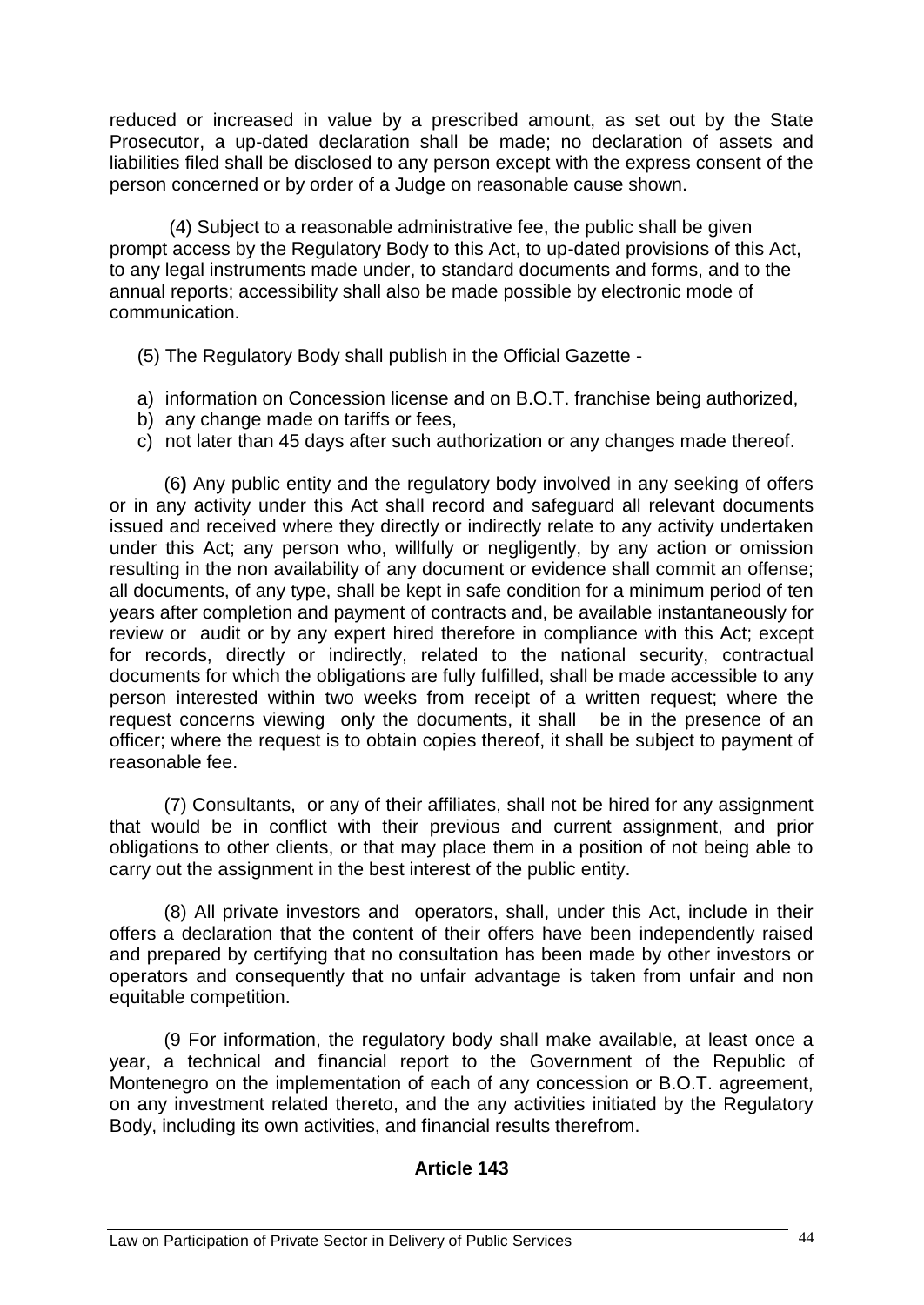# **Code of ethics**

The prime concern of all persons involved in solicitation activities shall be governed by principles of transparency and accountability.

All persons shall handle public solicitation by (i) ensuring adequate time for preparing offers, (ii) complying with this Act; (iii) maintaining strict confidentiality as requested under this Act and (iv) maintaining ethical practices by developing and maintaining honest and professional relations with investors and third parties, by having an attitude that shall reflect this Act.

No person involved, directly or indirectly, in public solicitation shall accept any type or form of advantage from an individual or any type of organizations; any person, organization, entity, association or any other group of persons who is offered or received such gratuities shall refuse it and return it to the giver in a dignified manner, advising him in writing that this Act prohibits such reward or gift.

All persons involved, directly or indirectly, in matters of public solicitation shall be expected to be free from interests or relationships which are actually or potentially inimical or detrimental to the best interests of the Republic of Montenegro and shall not engage or participate in any commercial transaction involving the Government or a public entity in which they have any kind of financial interest.

A conflict of interest exists where a person:

- (1) possesses an interest outside his official duties that materially encroaches on the time or attention which should otherwise be devoted to affairs of Government;
- (2) possesses a direct or indirect interest in or relationship with an outsider which is inherently unethical or that may be implied or inferred to be, or make possible gain or advantage due to the person's ability to influence dealings;
- (3) entertains relations which are unethical, rendering his attitude partial toward the outsider for personal reasons or otherwise inhibit the impartiality of the person's business judgments;
- (4) presents, by acts or omissions, the public entity he represents or the Government in an equivocal, embarrassing or ethically questionable position;
- (5) entertains relations compromising the reputation on the integrity of the public entity he represents or the Government;
- (6) receives benefits by taking advantage of an opportunity that properly belongs to the public entity he represents or the Government;
- (7) creates a source of revenue or advantage by using public property which comes into his hands either in course of his work or otherwise; and,
- (8) discloses confidential information of his public entity to a supplier or to unauthorized persons.

# **Article 144 Repeal**